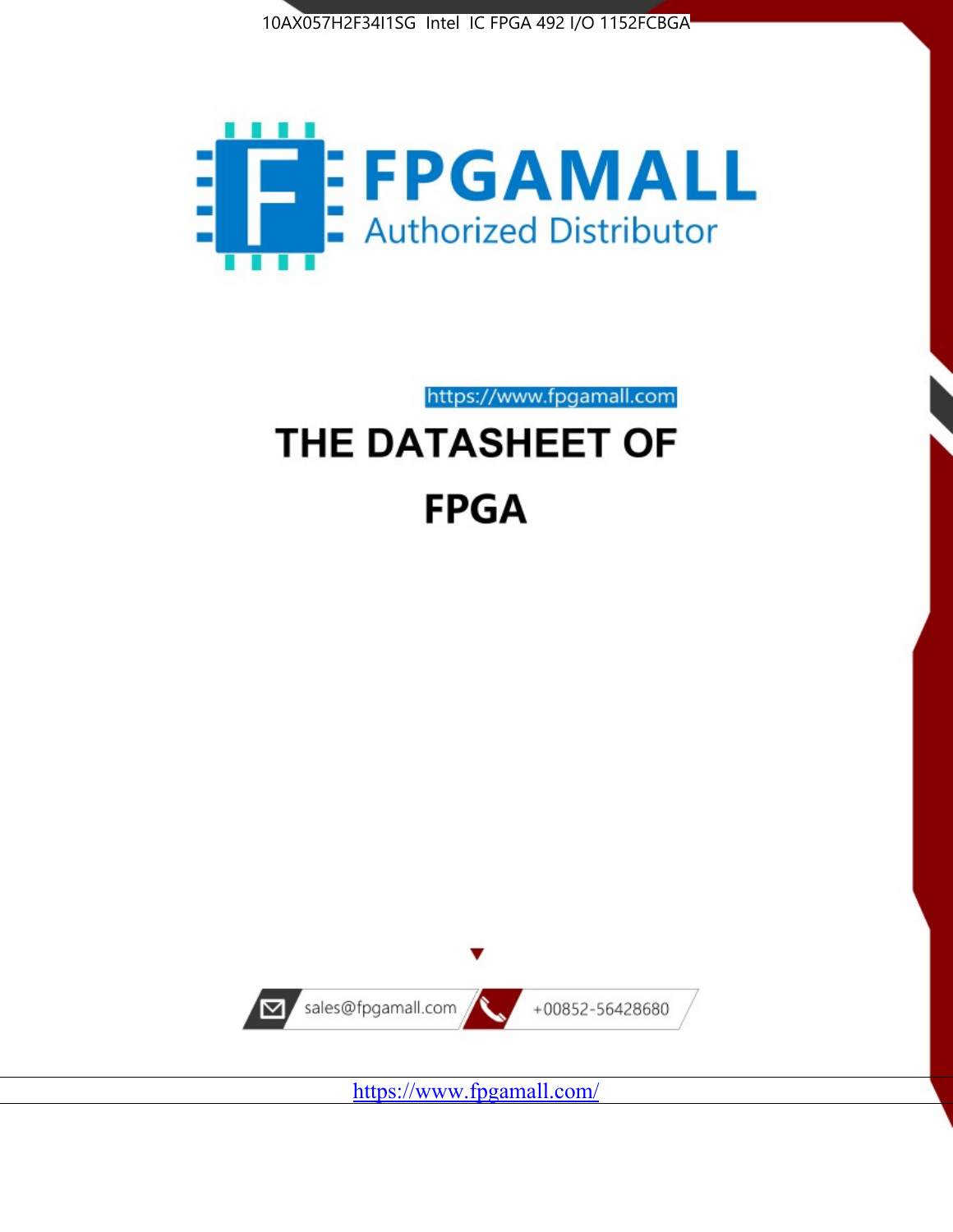10AX057H2F34I1SG Intel IC FPGA 492 I/O 1152FCBGA



# **Intel® Arria® 10 Device Overview**



**A10-OVERVIEW | 2018.12.06** Latest document on the web: **[PDF](https://www.intel.com/content/dam/www/programmable/us/en/pdfs/literature/hb/arria-10/a10_overview.pdf)** | **[HTML](https://www.intel.com/content/www/us/en/programmable/documentation/sam1403480274650.html)**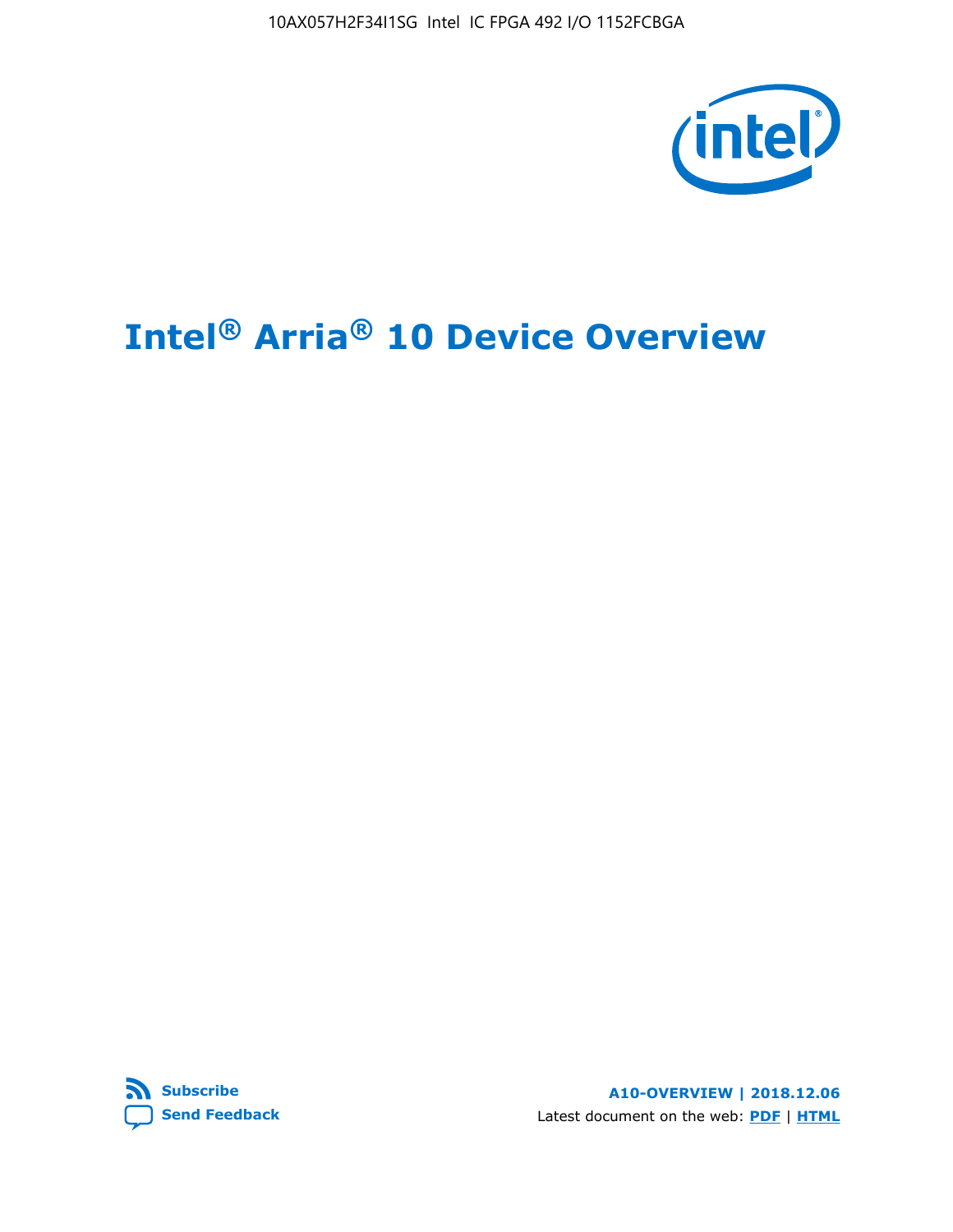

**Contents** 

# **Contents**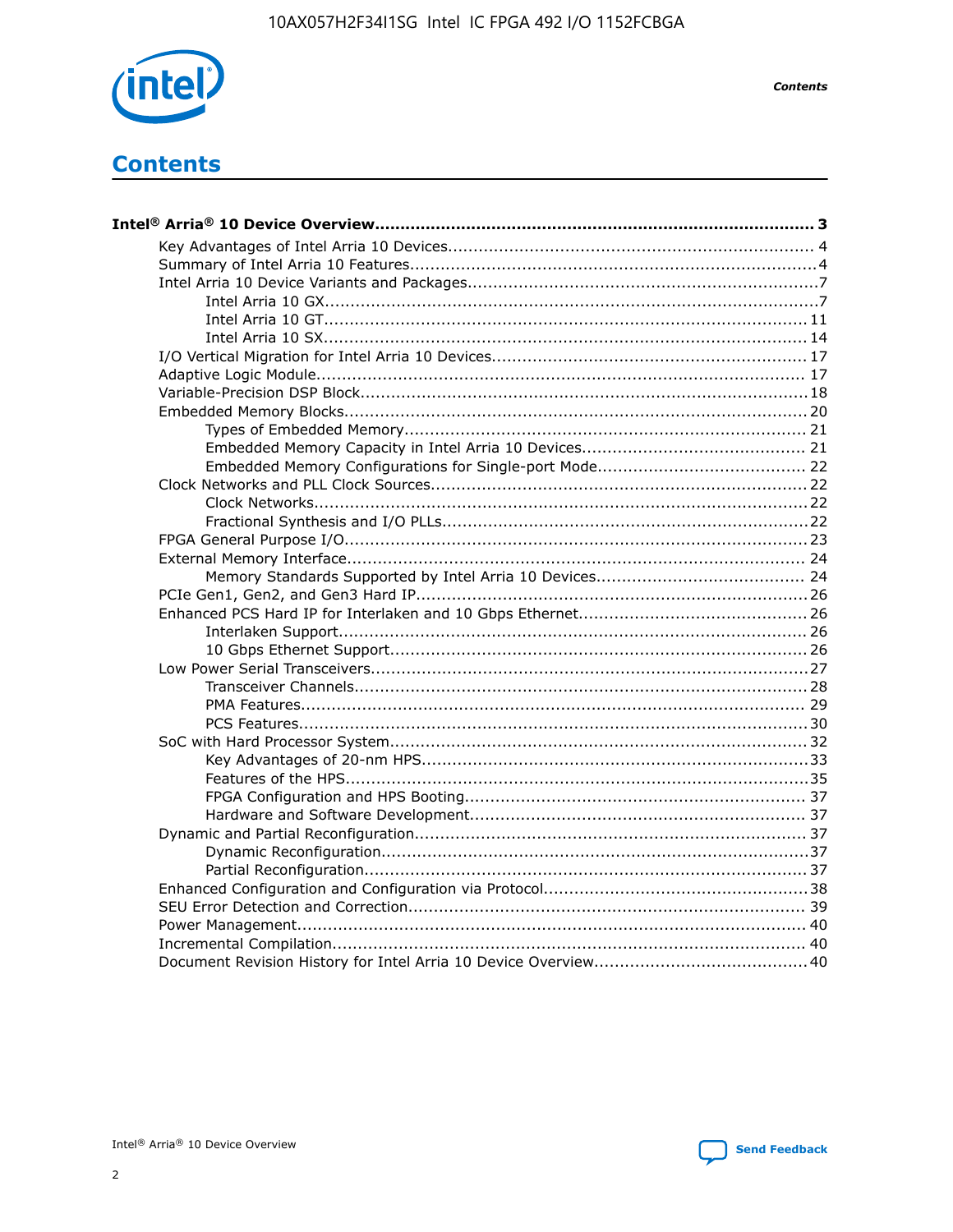**A10-OVERVIEW | 2018.12.06**

**[Send Feedback](mailto:FPGAtechdocfeedback@intel.com?subject=Feedback%20on%20Intel%20Arria%2010%20Device%20Overview%20(A10-OVERVIEW%202018.12.06)&body=We%20appreciate%20your%20feedback.%20In%20your%20comments,%20also%20specify%20the%20page%20number%20or%20paragraph.%20Thank%20you.)**



# **Intel® Arria® 10 Device Overview**

The Intel<sup>®</sup> Arria<sup>®</sup> 10 device family consists of high-performance and power-efficient 20 nm mid-range FPGAs and SoCs.

Intel Arria 10 device family delivers:

- Higher performance than the previous generation of mid-range and high-end FPGAs.
- Power efficiency attained through a comprehensive set of power-saving technologies.

The Intel Arria 10 devices are ideal for high performance, power-sensitive, midrange applications in diverse markets.

| <b>Market</b>         | <b>Applications</b>                                                                                               |
|-----------------------|-------------------------------------------------------------------------------------------------------------------|
| Wireless              | Channel and switch cards in remote radio heads<br>٠<br>Mobile backhaul<br>٠                                       |
| Wireline              | 40G/100G muxponders and transponders<br>٠<br>100G line cards<br>٠<br><b>Bridging</b><br>٠<br>Aggregation<br>٠     |
| <b>Broadcast</b>      | Studio switches<br>٠<br>Servers and transport<br>٠<br>Videoconferencing<br>٠<br>Professional audio and video<br>٠ |
| Computing and Storage | Flash cache<br>٠<br>Cloud computing servers<br>٠<br>Server acceleration<br>٠                                      |
| Medical               | Diagnostic scanners<br>٠<br>Diagnostic imaging<br>٠                                                               |
| Military              | Missile guidance and control<br>٠<br>Radar<br>٠<br>Electronic warfare<br>٠<br>Secure communications<br>٠          |

#### **Table 1. Sample Markets and Ideal Applications for Intel Arria 10 Devices**

#### **Related Information**

- [Intel Arria 10 Device Handbook: Known Issues](http://www.altera.com/support/kdb/solutions/rd07302013_646.html) Lists the planned updates to the *Intel Arria 10 Device Handbook* chapters.
- [Intel Arria 10 GX/GT Device Errata and Design Recommendations](https://www.intel.com/content/www/us/en/programmable/documentation/agz1493851706374.html#yqz1494433888646)
- [Intel Arria 10 SX Device Errata and Design Recommendations](https://www.intel.com/content/www/us/en/programmable/documentation/cru1462832385668.html#cru1462832558642)

Intel Corporation. All rights reserved. Intel, the Intel logo, Altera, Arria, Cyclone, Enpirion, MAX, Nios, Quartus and Stratix words and logos are trademarks of Intel Corporation or its subsidiaries in the U.S. and/or other countries. Intel warrants performance of its FPGA and semiconductor products to current specifications in accordance with Intel's standard warranty, but reserves the right to make changes to any products and services at any time without notice. Intel assumes no responsibility or liability arising out of the application or use of any information, product, or service described herein except as expressly agreed to in writing by Intel. Intel customers are advised to obtain the latest version of device specifications before relying on any published information and before placing orders for products or services. \*Other names and brands may be claimed as the property of others.

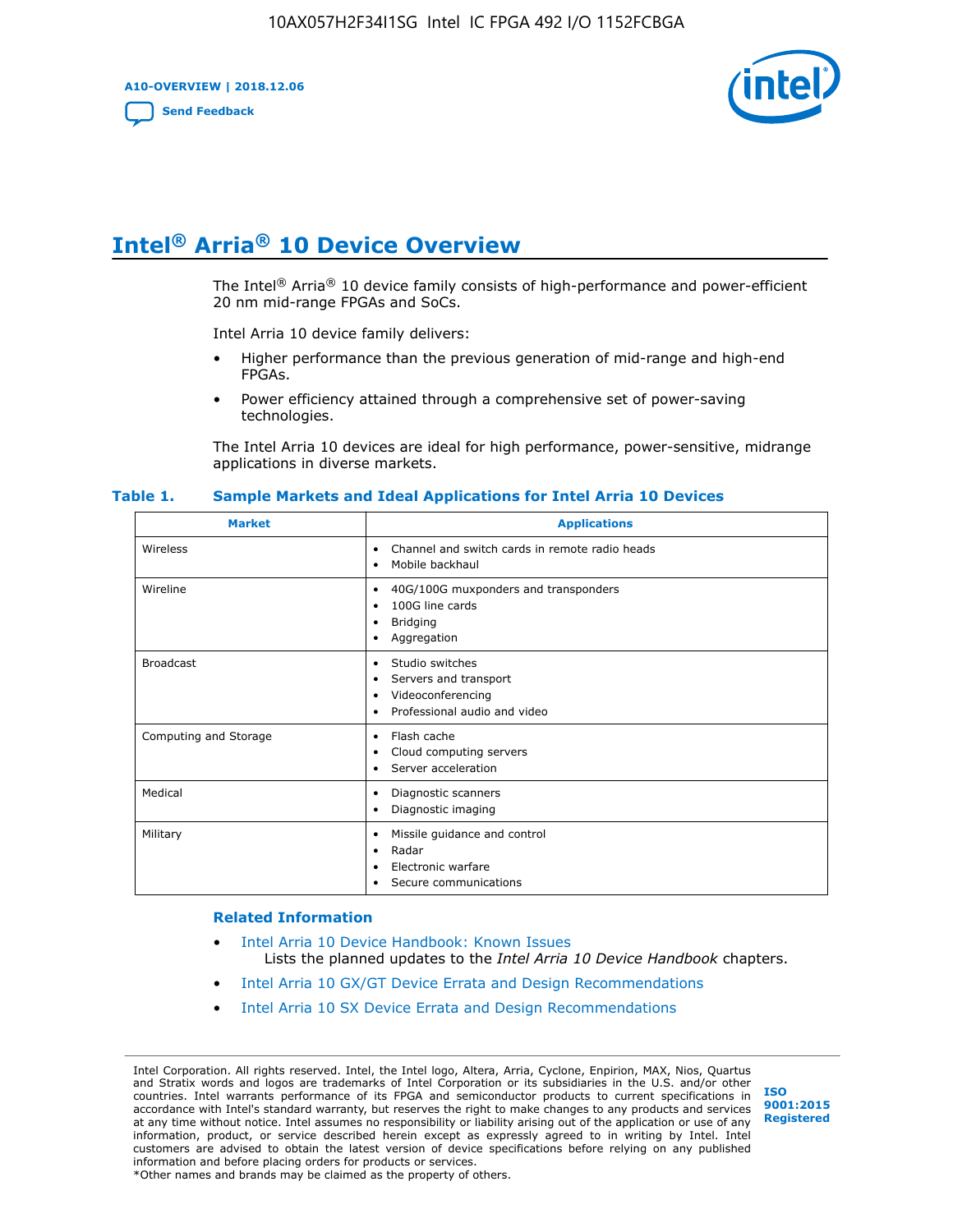

# **Key Advantages of Intel Arria 10 Devices**

## **Table 2. Key Advantages of the Intel Arria 10 Device Family**

| <b>Advantage</b>                                                                                          | <b>Supporting Feature</b>                                                                                                                                                                                                                                                                                                |  |  |  |  |  |  |
|-----------------------------------------------------------------------------------------------------------|--------------------------------------------------------------------------------------------------------------------------------------------------------------------------------------------------------------------------------------------------------------------------------------------------------------------------|--|--|--|--|--|--|
| Enhanced core architecture                                                                                | Built on TSMC's 20 nm process technology<br>٠<br>60% higher performance than the previous generation of mid-range FPGAs<br>٠<br>15% higher performance than the fastest previous-generation FPGA<br>٠                                                                                                                    |  |  |  |  |  |  |
| High-bandwidth integrated<br>transceivers                                                                 | Short-reach rates up to 25.8 Gigabits per second (Gbps)<br>٠<br>Backplane capability up to 12.5 Gbps<br>٠<br>Integrated 10GBASE-KR and 40GBASE-KR4 Forward Error Correction (FEC)<br>٠                                                                                                                                   |  |  |  |  |  |  |
| Improved logic integration and<br>hard IP blocks                                                          | 8-input adaptive logic module (ALM)<br>٠<br>Up to 65.6 megabits (Mb) of embedded memory<br>٠<br>Variable-precision digital signal processing (DSP) blocks<br>Fractional synthesis phase-locked loops (PLLs)<br>Hard PCI Express Gen3 IP blocks<br>Hard memory controllers and PHY up to 2,400 Megabits per second (Mbps) |  |  |  |  |  |  |
| Second generation hard<br>processor system (HPS) with<br>integrated ARM* Cortex*-A9*<br>MPCore* processor | Tight integration of a dual-core ARM Cortex-A9 MPCore processor, hard IP, and an<br>٠<br>FPGA in a single Intel Arria 10 system-on-a-chip (SoC)<br>Supports over 128 Gbps peak bandwidth with integrated data coherency between<br>$\bullet$<br>the processor and the FPGA fabric                                        |  |  |  |  |  |  |
| Advanced power savings                                                                                    | Comprehensive set of advanced power saving features<br>٠<br>Power-optimized MultiTrack routing and core architecture<br>٠<br>Up to 40% lower power compared to previous generation of mid-range FPGAs<br>٠<br>Up to 60% lower power compared to previous generation of high-end FPGAs                                    |  |  |  |  |  |  |

# **Summary of Intel Arria 10 Features**

## **Table 3. Summary of Features for Intel Arria 10 Devices**

| <b>Feature</b>                  | <b>Description</b>                                                                                                                                                                                                                                                                                                                                                                                       |
|---------------------------------|----------------------------------------------------------------------------------------------------------------------------------------------------------------------------------------------------------------------------------------------------------------------------------------------------------------------------------------------------------------------------------------------------------|
| Technology                      | TSMC's 20-nm SoC process technology<br>٠<br>Allows operation at a lower $V_{\text{CC}}$ level of 0.82 V instead of the 0.9 V standard $V_{\text{CC}}$ core voltage                                                                                                                                                                                                                                       |
| Packaging                       | 1.0 mm ball-pitch Fineline BGA packaging<br>0.8 mm ball-pitch Ultra Fineline BGA packaging<br>Multiple devices with identical package footprints for seamless migration between different<br><b>FPGA</b> densities<br>Devices with compatible package footprints allow migration to next generation high-end<br>Stratix $\mathcal{R}$ 10 devices<br>RoHS, leaded $(1)$ , and lead-free (Pb-free) options |
| High-performance<br>FPGA fabric | Enhanced 8-input ALM with four registers<br>٠<br>Improved multi-track routing architecture to reduce congestion and improve compilation time<br>Hierarchical core clocking architecture<br>Fine-grained partial reconfiguration                                                                                                                                                                          |
| Internal memory<br>blocks       | M20K-20-Kb memory blocks with hard error correction code (ECC)<br>Memory logic array block (MLAB)-640-bit memory                                                                                                                                                                                                                                                                                         |
|                                 | continued                                                                                                                                                                                                                                                                                                                                                                                                |



<sup>(1)</sup> Contact Intel for availability.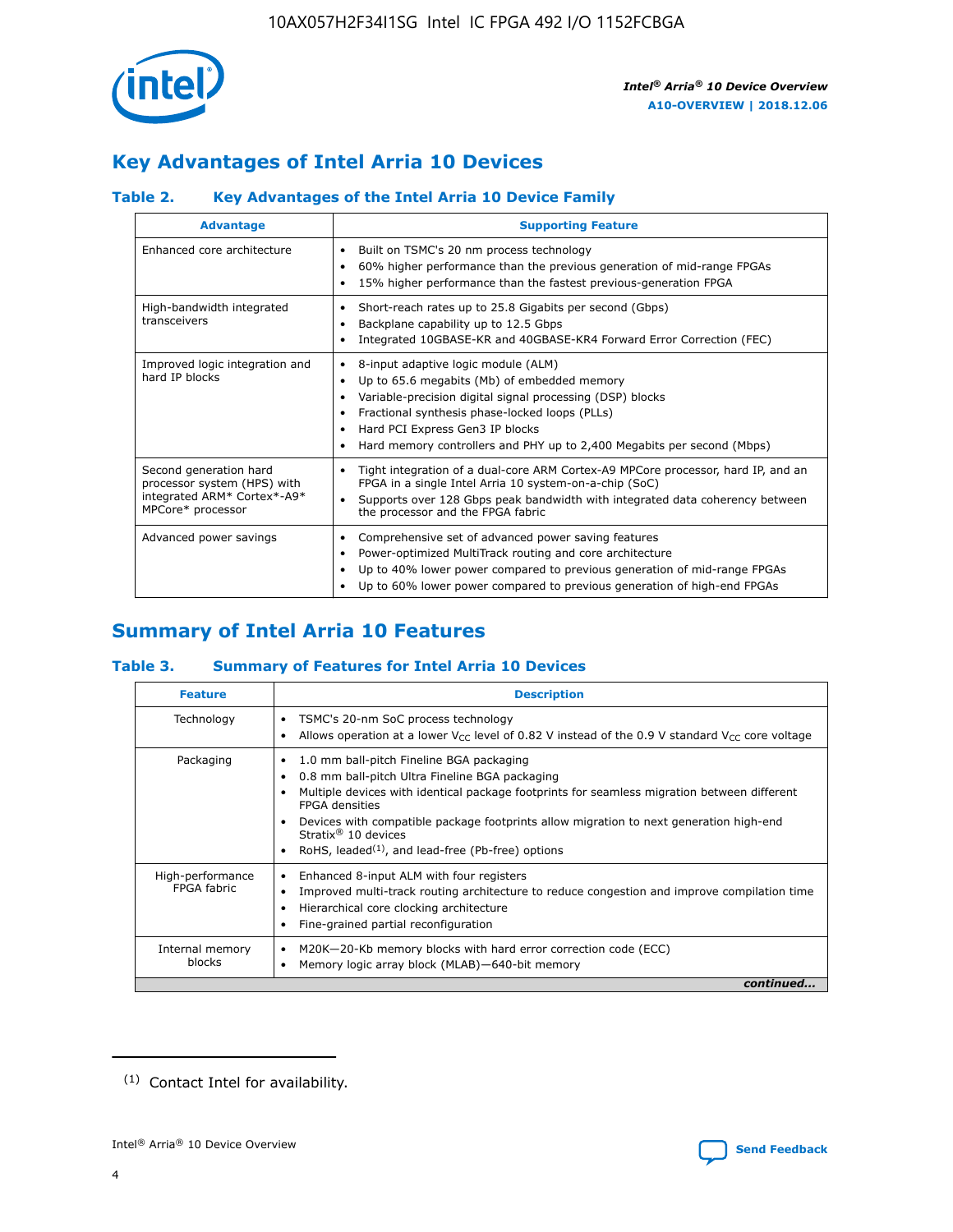$\mathbf{r}$ 



| <b>Feature</b>                         |                                                                                                        | <b>Description</b>                                                                                                                                                                                                                                                                                                                                                                                                                                                                                                                                                                                                                                                                                                                                                                                                                                                            |  |  |  |  |  |  |
|----------------------------------------|--------------------------------------------------------------------------------------------------------|-------------------------------------------------------------------------------------------------------------------------------------------------------------------------------------------------------------------------------------------------------------------------------------------------------------------------------------------------------------------------------------------------------------------------------------------------------------------------------------------------------------------------------------------------------------------------------------------------------------------------------------------------------------------------------------------------------------------------------------------------------------------------------------------------------------------------------------------------------------------------------|--|--|--|--|--|--|
| Embedded Hard IP<br>blocks             | Variable-precision DSP                                                                                 | Native support for signal processing precision levels from $18 \times 19$ to<br>$\bullet$<br>54 x 54<br>Native support for 27 x 27 multiplier mode<br>$\bullet$<br>64-bit accumulator and cascade for systolic finite impulse responses<br>$\bullet$<br>(FIRs)<br>Internal coefficient memory banks<br>$\bullet$<br>Preadder/subtractor for improved efficiency<br>Additional pipeline register to increase performance and reduce<br>power<br>Supports floating point arithmetic:<br>- Perform multiplication, addition, subtraction, multiply-add,<br>multiply-subtract, and complex multiplication.<br>- Supports multiplication with accumulation capability, cascade<br>summation, and cascade subtraction capability.<br>- Dynamic accumulator reset control.<br>- Support direct vector dot and complex multiplication chaining<br>multiply floating point DSP blocks. |  |  |  |  |  |  |
|                                        | Memory controller                                                                                      | DDR4, DDR3, and DDR3L                                                                                                                                                                                                                                                                                                                                                                                                                                                                                                                                                                                                                                                                                                                                                                                                                                                         |  |  |  |  |  |  |
|                                        | PCI Express*                                                                                           | PCI Express (PCIe*) Gen3 (x1, x2, x4, or x8), Gen2 (x1, x2, x4, or x8)<br>and Gen1 (x1, x2, x4, or x8) hard IP with complete protocol stack,<br>endpoint, and root port                                                                                                                                                                                                                                                                                                                                                                                                                                                                                                                                                                                                                                                                                                       |  |  |  |  |  |  |
|                                        | Transceiver I/O                                                                                        | 10GBASE-KR/40GBASE-KR4 Forward Error Correction (FEC)<br>PCS hard IPs that support:<br>٠<br>- 10-Gbps Ethernet (10GbE)<br>- PCIe PIPE interface<br>- Interlaken<br>- Gbps Ethernet (GbE)<br>- Common Public Radio Interface (CPRI) with deterministic latency<br>support<br>- Gigabit-capable passive optical network (GPON) with fast lock-<br>time support<br>13.5G JESD204b<br>$\bullet$<br>8B/10B, 64B/66B, 64B/67B encoders and decoders<br>$\bullet$<br>Custom mode support for proprietary protocols                                                                                                                                                                                                                                                                                                                                                                   |  |  |  |  |  |  |
| Core clock networks                    | $\bullet$                                                                                              | Up to 800 MHz fabric clocking, depending on the application:<br>- 667 MHz external memory interface clocking with 2,400 Mbps DDR4 interface<br>- 800 MHz LVDS interface clocking with 1,600 Mbps LVDS interface<br>Global, regional, and peripheral clock networks<br>Clock networks that are not used can be gated to reduce dynamic power                                                                                                                                                                                                                                                                                                                                                                                                                                                                                                                                   |  |  |  |  |  |  |
| Phase-locked loops<br>(PLLs)           | High-resolution fractional synthesis PLLs:<br>٠<br>Integer PLLs:<br>- Adjacent to general purpose I/Os | - Precision clock synthesis, clock delay compensation, and zero delay buffering (ZDB)<br>- Support integer mode and fractional mode<br>- Fractional mode support with third-order delta-sigma modulation<br>- Support external memory and LVDS interfaces                                                                                                                                                                                                                                                                                                                                                                                                                                                                                                                                                                                                                     |  |  |  |  |  |  |
| FPGA General-purpose<br>$I/Os$ (GPIOs) | On-chip termination (OCT)<br>٠                                                                         | 1.6 Gbps LVDS-every pair can be configured as receiver or transmitter                                                                                                                                                                                                                                                                                                                                                                                                                                                                                                                                                                                                                                                                                                                                                                                                         |  |  |  |  |  |  |
| <b>External Memory</b><br>Interface    | $\bullet$                                                                                              | 1.2 V to 3.0 V single-ended LVTTL/LVCMOS interfacing<br>Hard memory controller- DDR4, DDR3, and DDR3L support<br>$-$ DDR4 $-$ speeds up to 1,200 MHz/2,400 Mbps<br>- DDR3-speeds up to 1,067 MHz/2,133 Mbps<br>Soft memory controller—provides support for RLDRAM $3^{(2)}$ , QDR IV $^{(2)}$ , and QDR II+<br>continued                                                                                                                                                                                                                                                                                                                                                                                                                                                                                                                                                      |  |  |  |  |  |  |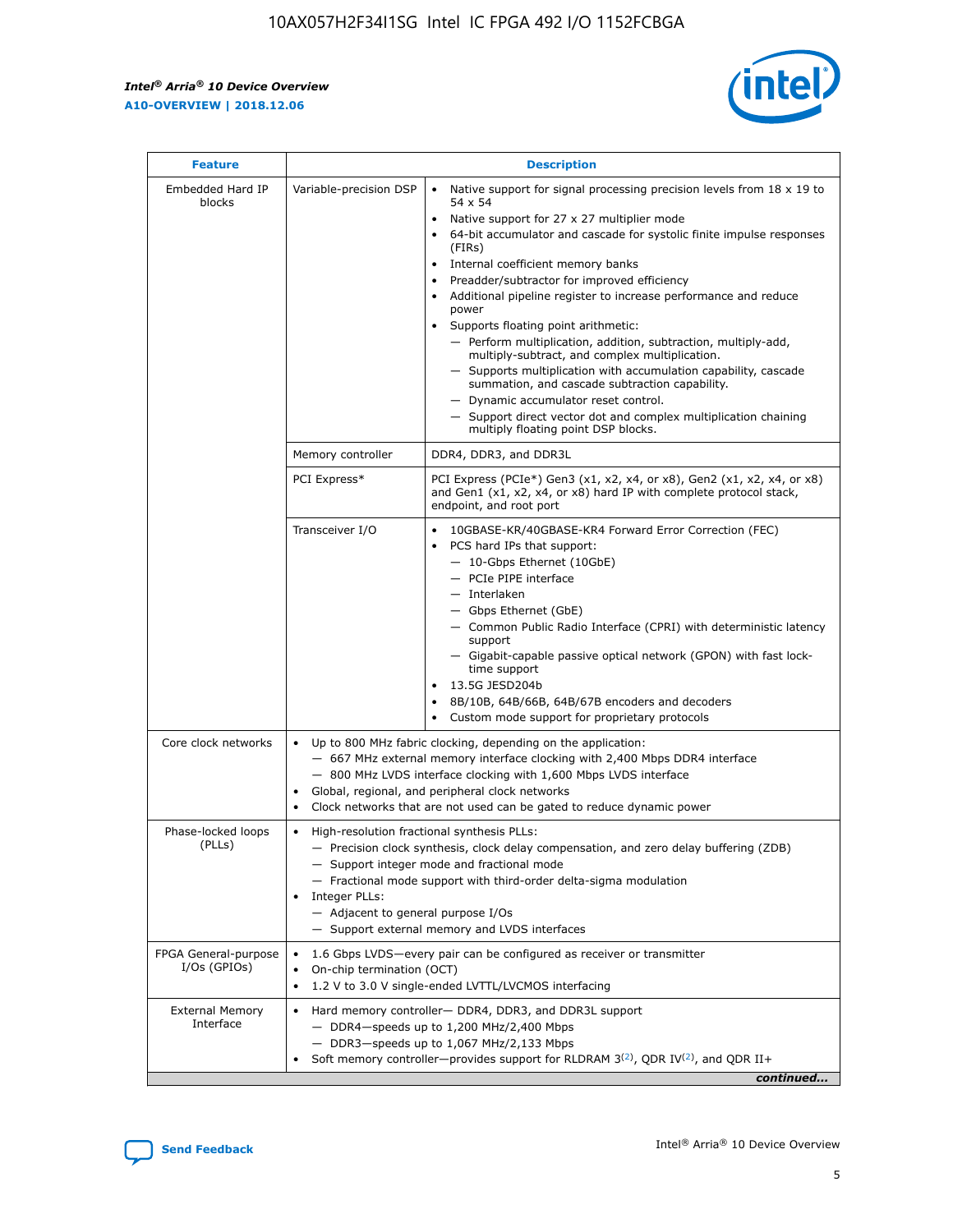

| <b>Feature</b>                                    | <b>Description</b>                                                                                                                                                                                                                                                                                                                                                                                                                                                                                                                                                                                                                         |  |  |  |  |  |  |
|---------------------------------------------------|--------------------------------------------------------------------------------------------------------------------------------------------------------------------------------------------------------------------------------------------------------------------------------------------------------------------------------------------------------------------------------------------------------------------------------------------------------------------------------------------------------------------------------------------------------------------------------------------------------------------------------------------|--|--|--|--|--|--|
| Low-power serial<br>transceivers                  | • Continuous operating range:<br>- Intel Arria 10 GX-1 Gbps to 17.4 Gbps<br>- Intel Arria 10 GT-1 Gbps to 25.8 Gbps<br>Backplane support:<br>$-$ Intel Arria 10 GX-up to 12.5<br>- Intel Arria 10 GT-up to 12.5<br>Extended range down to 125 Mbps with oversampling<br>ATX transmit PLLs with user-configurable fractional synthesis capability<br>Electronic Dispersion Compensation (EDC) support for XFP, SFP+, QSFP, and CFP optical<br>module<br>• Adaptive linear and decision feedback equalization<br>Transmitter pre-emphasis and de-emphasis<br>$\bullet$<br>Dynamic partial reconfiguration of individual transceiver channels |  |  |  |  |  |  |
| <b>HPS</b><br>(Intel Arria 10 SX<br>devices only) | Dual-core ARM Cortex-A9 MPCore processor-1.2 GHz CPU with<br>Processor and system<br>$\bullet$<br>1.5 GHz overdrive capability<br>256 KB on-chip RAM and 64 KB on-chip ROM<br>System peripherals-general-purpose timers, watchdog timers, direct<br>memory access (DMA) controller, FPGA configuration manager, and<br>clock and reset managers<br>Security features-anti-tamper, secure boot, Advanced Encryption<br>$\bullet$<br>Standard (AES) and authentication (SHA)<br>ARM CoreSight* JTAG debug access port, trace port, and on-chip<br>trace storage                                                                              |  |  |  |  |  |  |
|                                                   | <b>External interfaces</b><br>Hard memory interface-Hard memory controller (2,400 Mbps DDR4,<br>$\bullet$<br>and 2,133 Mbps DDR3), Quad serial peripheral interface (QSPI) flash<br>controller, NAND flash controller, direct memory access (DMA)<br>controller, Secure Digital/MultiMediaCard (SD/MMC) controller<br>Communication interface-10/100/1000 Ethernet media access<br>$\bullet$<br>control (MAC), USB On-The-GO (OTG) controllers, I <sup>2</sup> C controllers,<br>UART 16550, serial peripheral interface (SPI), and up to 62<br>HPS GPIO interfaces (48 direct-share I/Os)                                                 |  |  |  |  |  |  |
|                                                   | High-performance ARM AMBA* AXI bus bridges that support<br>Interconnects to core<br>$\bullet$<br>simultaneous read and write<br>HPS-FPGA bridges-include the FPGA-to-HPS, HPS-to-FPGA, and<br>$\bullet$<br>lightweight HPS-to-FPGA bridges that allow the FPGA fabric to issue<br>transactions to slaves in the HPS, and vice versa<br>Configuration bridge that allows HPS configuration manager to<br>configure the core logic via dedicated 32-bit configuration port<br>FPGA-to-HPS SDRAM controller bridge-provides configuration<br>interfaces for the multiport front end (MPFE) of the HPS SDRAM<br>controller                     |  |  |  |  |  |  |
| Configuration                                     | Tamper protection—comprehensive design protection to protect your valuable IP investments<br>Enhanced 256-bit advanced encryption standard (AES) design security with authentication<br>٠<br>Configuration via protocol (CvP) using PCIe Gen1, Gen2, or Gen3<br>continued                                                                                                                                                                                                                                                                                                                                                                  |  |  |  |  |  |  |

<sup>(2)</sup> Intel Arria 10 devices support this external memory interface using hard PHY with soft memory controller.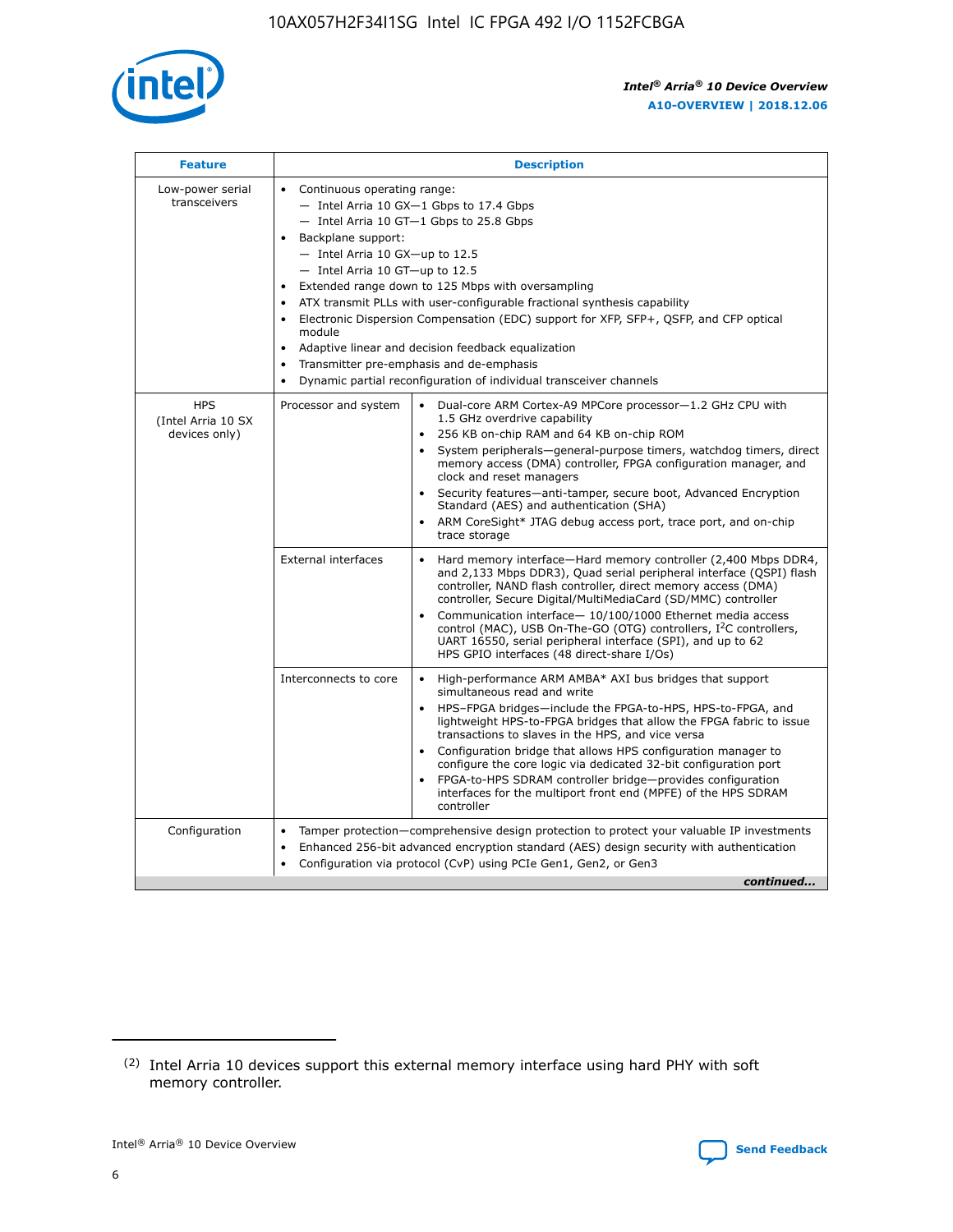

| <b>Feature</b>     | <b>Description</b>                                                                                                                                                                                                            |
|--------------------|-------------------------------------------------------------------------------------------------------------------------------------------------------------------------------------------------------------------------------|
|                    | Dynamic reconfiguration of the transceivers and PLLs<br>Fine-grained partial reconfiguration of the core fabric<br>Active Serial x4 Interface<br>$\bullet$                                                                    |
| Power management   | SmartVID<br>Low static power device options<br>Programmable Power Technology<br>Intel Quartus <sup>®</sup> Prime integrated power analysis                                                                                    |
| Software and tools | Intel Quartus Prime design suite<br>Transceiver toolkit<br>$\bullet$<br>Platform Designer system integration tool<br>DSP Builder for Intel FPGAs<br>OpenCL <sup>"</sup> support<br>Intel SoC FPGA Embedded Design Suite (EDS) |

## **Related Information**

#### [Intel Arria 10 Transceiver PHY Overview](https://www.intel.com/content/www/us/en/programmable/documentation/nik1398707230472.html#nik1398706768037) Provides details on Intel Arria 10 transceivers.

## **Intel Arria 10 Device Variants and Packages**

#### **Table 4. Device Variants for the Intel Arria 10 Device Family**

| <b>Variant</b>    | <b>Description</b>                                                                                                                                                                                                     |
|-------------------|------------------------------------------------------------------------------------------------------------------------------------------------------------------------------------------------------------------------|
| Intel Arria 10 GX | FPGA featuring 17.4 Gbps transceivers for short reach applications with 12.5 backplane driving<br>capability.                                                                                                          |
| Intel Arria 10 GT | FPGA featuring:<br>17.4 Gbps transceivers for short reach applications with 12.5 backplane driving capability.<br>25.8 Gbps transceivers for supporting CAUI-4 and CEI-25G applications with CFP2 and CFP4<br>modules. |
| Intel Arria 10 SX | SoC integrating ARM-based HPS and FPGA featuring 17.4 Gbps transceivers for short reach<br>applications with 12.5 backplane driving capability.                                                                        |

## **Intel Arria 10 GX**

This section provides the available options, maximum resource counts, and package plan for the Intel Arria 10 GX devices.

The information in this section is correct at the time of publication. For the latest information and to get more details, refer to the Intel FPGA Product Selector.

#### **Related Information**

#### [Intel FPGA Product Selector](http://www.altera.com/products/selector/psg-selector.html) Provides the latest information on Intel products.

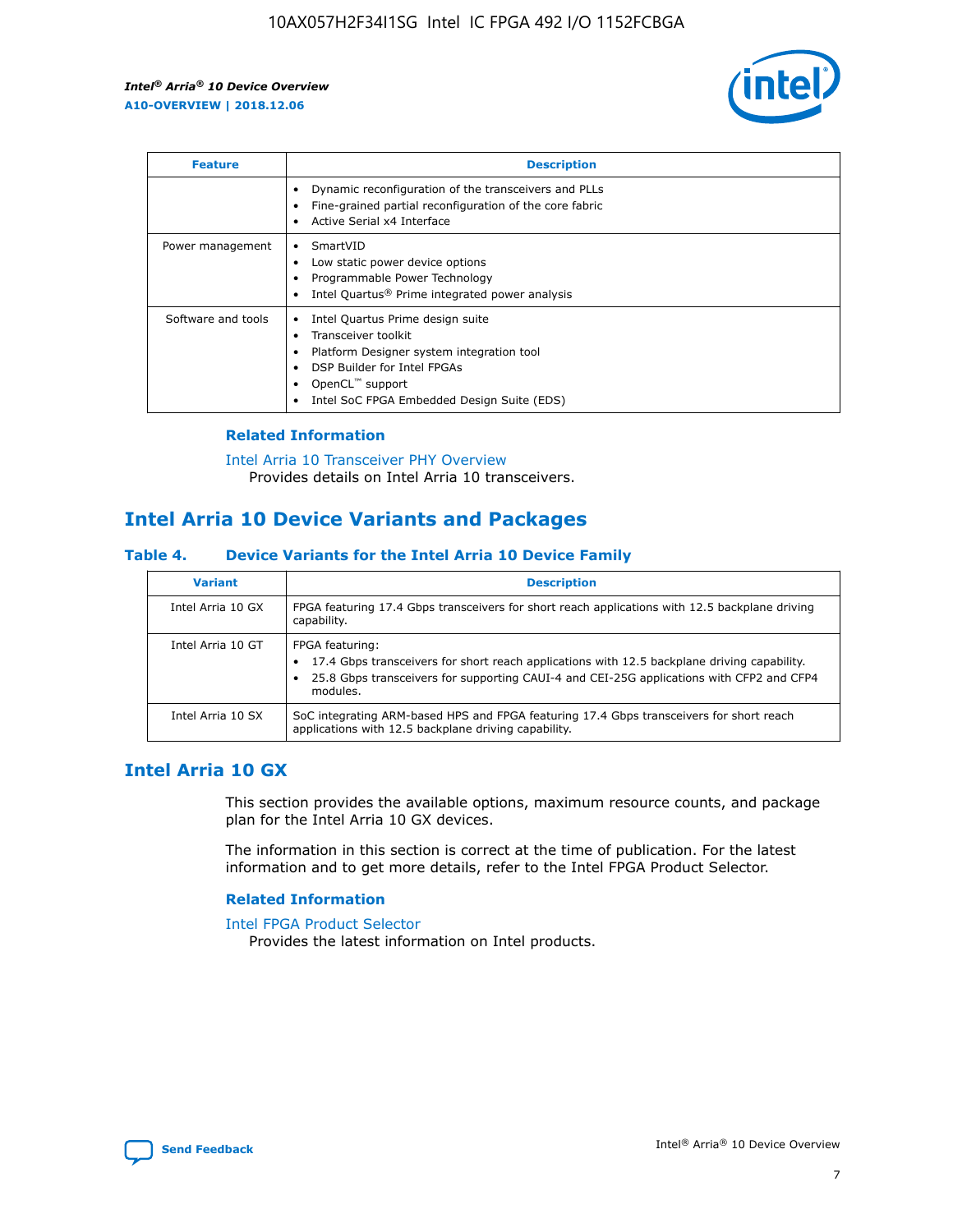

## **Available Options**





#### **Related Information**

[Transceiver Performance for Intel Arria 10 GX/SX Devices](https://www.intel.com/content/www/us/en/programmable/documentation/mcn1413182292568.html#mcn1413213965502) Provides more information about the transceiver speed grade.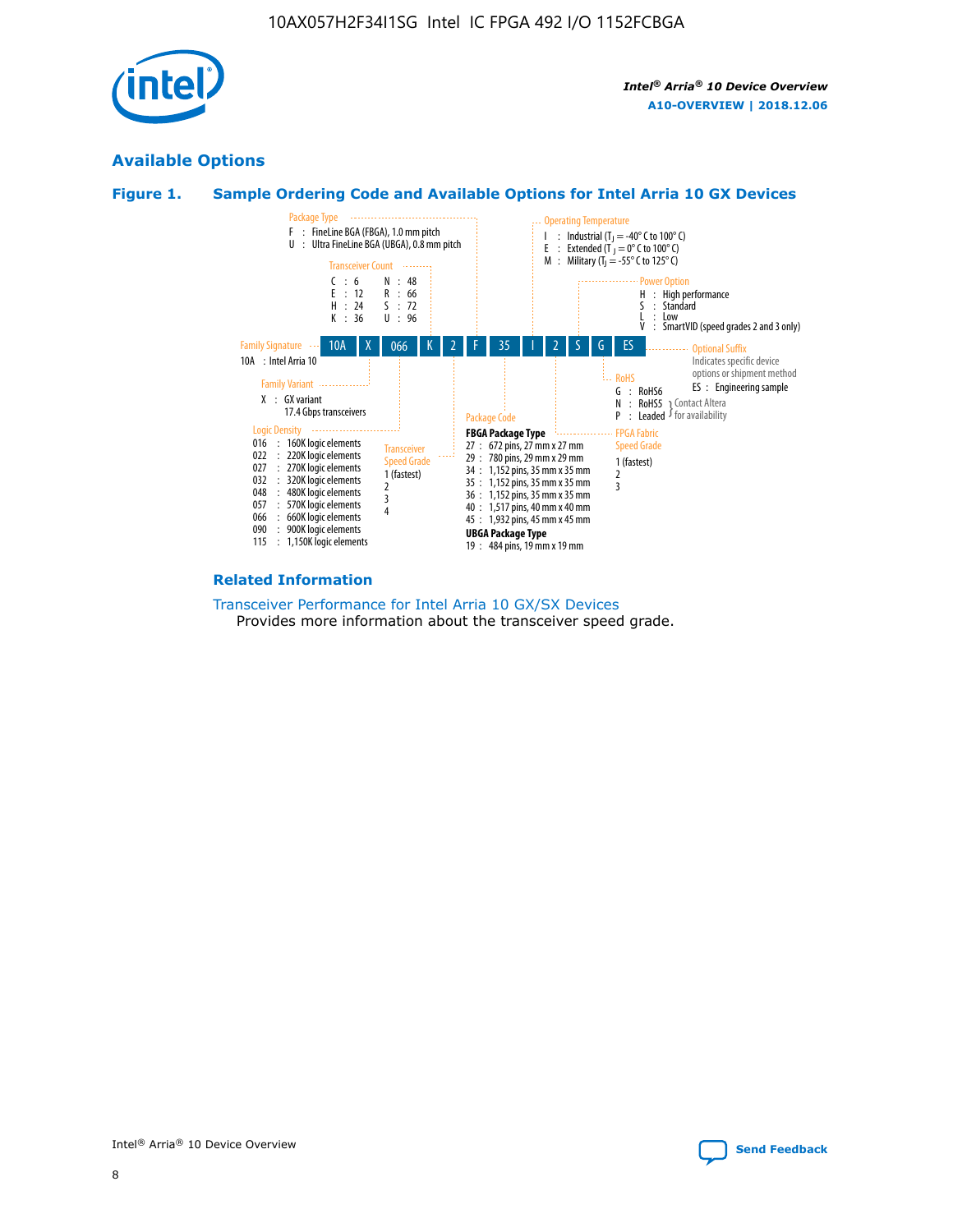

## **Maximum Resources**

#### **Table 5. Maximum Resource Counts for Intel Arria 10 GX Devices (GX 160, GX 220, GX 270, GX 320, and GX 480)**

| <b>Resource</b>         |                              | <b>Product Line</b> |                                                 |                |                |                |  |  |
|-------------------------|------------------------------|---------------------|-------------------------------------------------|----------------|----------------|----------------|--|--|
|                         |                              | <b>GX 160</b>       | <b>GX 220</b><br><b>GX 270</b><br><b>GX 320</b> |                |                | <b>GX 480</b>  |  |  |
| Logic Elements (LE) (K) |                              | 160                 | 220                                             | 270            | 320            | 480            |  |  |
| <b>ALM</b>              |                              | 61,510              | 80,330                                          | 101,620        | 119,900        | 183,590        |  |  |
| Register                |                              | 246,040             | 321,320                                         | 406,480        | 479,600        | 734,360        |  |  |
| Memory (Kb)             | M <sub>20</sub> K            | 8,800               | 11,740                                          | 15,000         | 17,820         | 28,620         |  |  |
|                         | <b>MLAB</b>                  | 1,050               | 1,690                                           | 2,452          | 2,727          | 4,164          |  |  |
|                         | Variable-precision DSP Block |                     | 192                                             | 830<br>985     |                | 1,368          |  |  |
| 18 x 19 Multiplier      |                              | 312                 | 384                                             | 1,970<br>1,660 |                | 2,736          |  |  |
| PLL                     | Fractional<br>Synthesis      | 6                   | 6                                               | 8              | 8              | 12             |  |  |
|                         | I/O                          | 6                   | 6                                               | 8              | 8              | 12             |  |  |
| 17.4 Gbps Transceiver   |                              | 12                  | 12                                              | 24             | 24             | 36             |  |  |
| GPIO <sup>(3)</sup>     |                              | 288                 | 288                                             | 384            | 384            | 492            |  |  |
| LVDS Pair $(4)$         |                              | 120                 | 120                                             | 168            | 168            | 222            |  |  |
| PCIe Hard IP Block      |                              | 1                   | 1                                               | 2              | $\overline{2}$ | $\overline{2}$ |  |  |
| Hard Memory Controller  |                              | 6                   | 6                                               | 8              | 8              | 12             |  |  |

<sup>(4)</sup> Each LVDS I/O pair can be used as differential input or output.



<sup>(3)</sup> The number of GPIOs does not include transceiver I/Os. In the Intel Quartus Prime software, the number of user I/Os includes transceiver I/Os.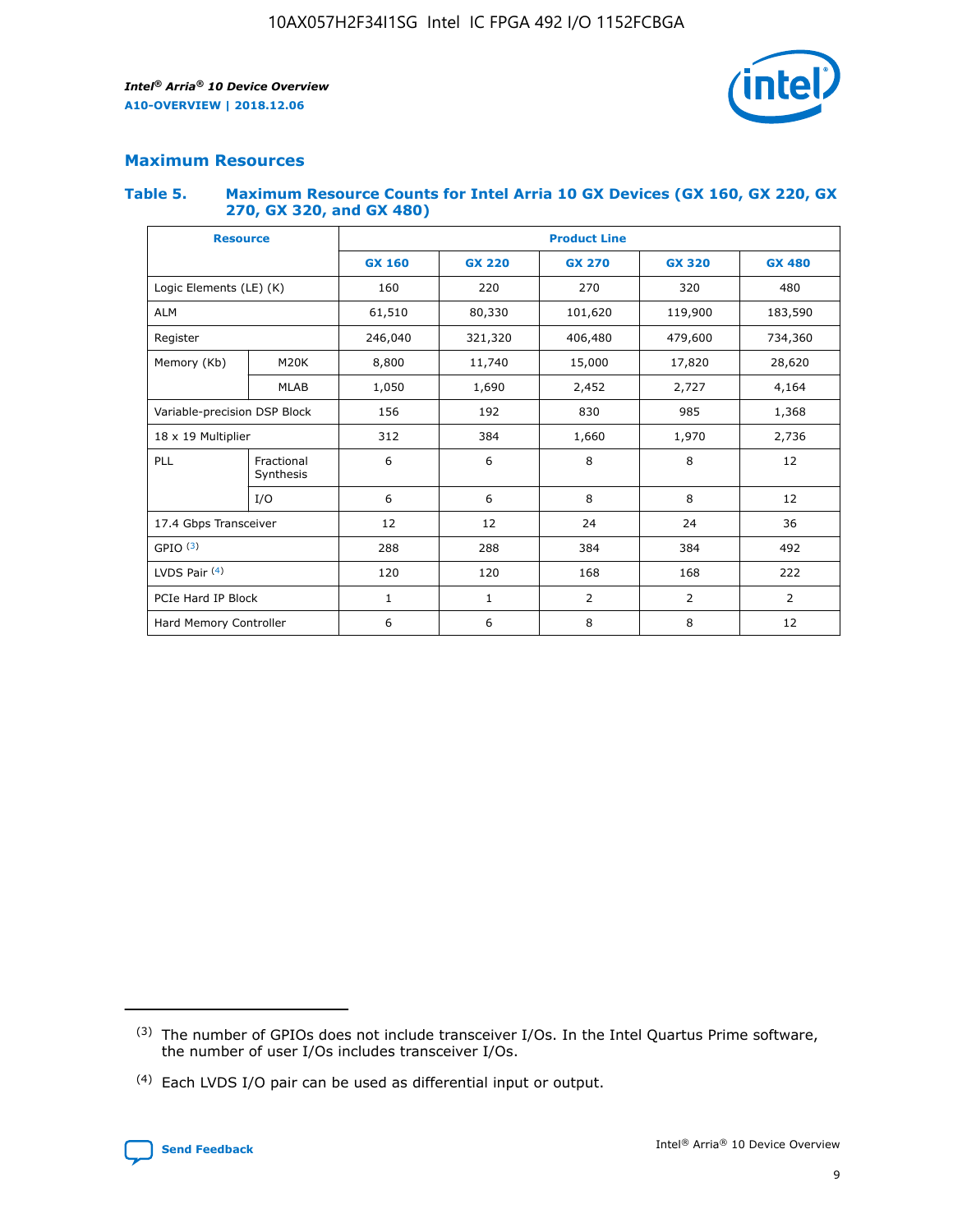

## **Table 6. Maximum Resource Counts for Intel Arria 10 GX Devices (GX 570, GX 660, GX 900, and GX 1150)**

|                              | <b>Resource</b>         | <b>Product Line</b> |               |                |                |  |  |  |
|------------------------------|-------------------------|---------------------|---------------|----------------|----------------|--|--|--|
|                              |                         | <b>GX 570</b>       | <b>GX 660</b> |                | <b>GX 1150</b> |  |  |  |
| Logic Elements (LE) (K)      |                         | 570                 | 660           | 900            | 1,150          |  |  |  |
| <b>ALM</b>                   |                         | 217,080             | 251,680       | 339,620        | 427,200        |  |  |  |
| Register                     |                         | 868,320             | 1,006,720     | 1,358,480      | 1,708,800      |  |  |  |
| Memory (Kb)                  | <b>M20K</b>             |                     | 42,620        | 48,460         | 54,260         |  |  |  |
|                              | <b>MLAB</b>             | 5,096               | 5,788         | 9,386          | 12,984         |  |  |  |
| Variable-precision DSP Block |                         | 1,523               | 1,687         | 1,518          | 1,518          |  |  |  |
| 18 x 19 Multiplier           |                         | 3,046               | 3,374         | 3,036          | 3,036          |  |  |  |
| PLL                          | Fractional<br>Synthesis | 16                  | 16            | 32             | 32             |  |  |  |
|                              | I/O                     | 16                  | 16            | 16             | 16             |  |  |  |
| 17.4 Gbps Transceiver        |                         | 48                  | 48            | 96             | 96             |  |  |  |
| GPIO <sup>(3)</sup>          |                         | 696                 | 696           | 768            | 768            |  |  |  |
| LVDS Pair $(4)$              |                         | 324                 | 324<br>384    |                | 384            |  |  |  |
| PCIe Hard IP Block           |                         | 2                   | 2             | $\overline{4}$ | 4              |  |  |  |
| Hard Memory Controller       |                         | 16                  | 16            | 16             | 16             |  |  |  |

## **Package Plan**

## **Table 7. Package Plan for Intel Arria 10 GX Devices (U19, F27, and F29)**

Refer to I/O and High Speed I/O in Intel Arria 10 Devices chapter for the number of 3 V I/O, LVDS I/O, and LVDS channels in each device package.

| <b>Product Line</b> | <b>U19</b><br>$(19 \text{ mm} \times 19 \text{ mm})$<br>484-pin UBGA) |          |             |         | <b>F27</b><br>(27 mm × 27 mm,<br>672-pin FBGA) |             | <b>F29</b><br>(29 mm × 29 mm,<br>780-pin FBGA) |          |             |  |
|---------------------|-----------------------------------------------------------------------|----------|-------------|---------|------------------------------------------------|-------------|------------------------------------------------|----------|-------------|--|
|                     | 3 V I/O                                                               | LVDS I/O | <b>XCVR</b> | 3 V I/O | LVDS I/O                                       | <b>XCVR</b> | 3 V I/O                                        | LVDS I/O | <b>XCVR</b> |  |
| GX 160              | 48                                                                    | 192      | 6           | 48      | 192                                            | 12          | 48                                             | 240      | 12          |  |
| GX 220              | 48                                                                    | 192      | 6           | 48      | 192                                            | 12          | 48                                             | 240      | 12          |  |
| GX 270              |                                                                       |          |             | 48      | 192                                            | 12          | 48                                             | 312      | 12          |  |
| GX 320              |                                                                       |          |             | 48      | 192                                            | 12          | 48                                             | 312      | 12          |  |
| GX 480              |                                                                       |          |             |         |                                                |             | 48                                             | 312      | 12          |  |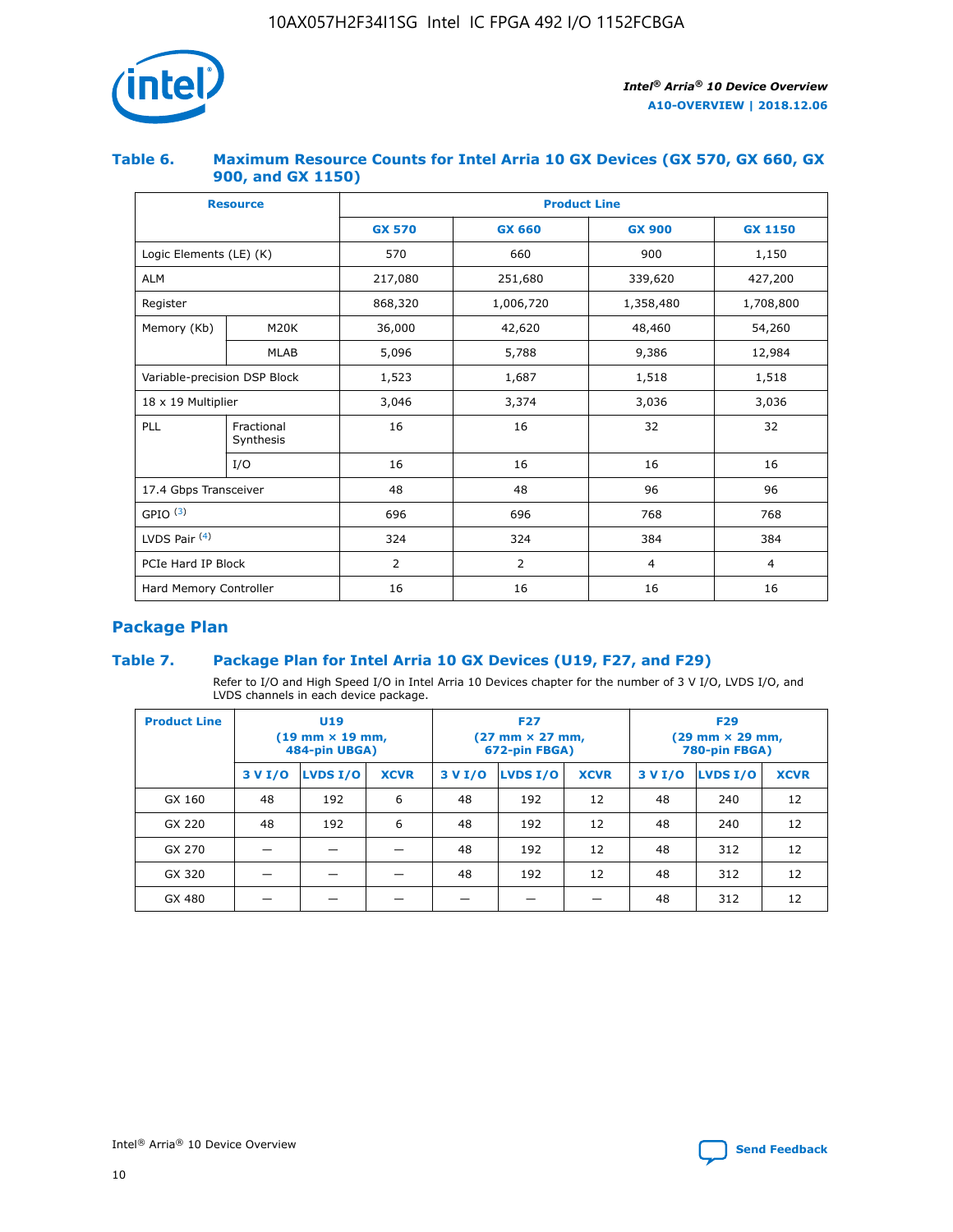

#### **Table 8. Package Plan for Intel Arria 10 GX Devices (F34, F35, NF40, and KF40)**

Refer to I/O and High Speed I/O in Intel Arria 10 Devices chapter for the number of 3 V I/O, LVDS I/O, and LVDS channels in each device package.

| <b>Product Line</b> | <b>F34</b><br>$(35 \text{ mm} \times 35 \text{ mm})$<br><b>1152-pin FBGA)</b> |                    | <b>F35</b><br>$(35 \text{ mm} \times 35 \text{ mm})$<br>1152-pin FBGA) |           | <b>KF40</b><br>$(40$ mm $\times$ 40 mm,<br>1517-pin FBGA) |             |           | <b>NF40</b><br>$(40 \text{ mm} \times 40 \text{ mm})$<br>1517-pin FBGA) |             |           |                    |             |
|---------------------|-------------------------------------------------------------------------------|--------------------|------------------------------------------------------------------------|-----------|-----------------------------------------------------------|-------------|-----------|-------------------------------------------------------------------------|-------------|-----------|--------------------|-------------|
|                     | 3V<br>I/O                                                                     | <b>LVDS</b><br>I/O | <b>XCVR</b>                                                            | 3V<br>I/O | <b>LVDS</b><br>I/O                                        | <b>XCVR</b> | 3V<br>I/O | <b>LVDS</b><br>I/O                                                      | <b>XCVR</b> | 3V<br>I/O | <b>LVDS</b><br>I/O | <b>XCVR</b> |
| GX 270              | 48                                                                            | 336                | 24                                                                     | 48        | 336                                                       | 24          |           |                                                                         |             |           |                    |             |
| GX 320              | 48                                                                            | 336                | 24                                                                     | 48        | 336                                                       | 24          |           |                                                                         |             |           |                    |             |
| GX 480              | 48                                                                            | 444                | 24                                                                     | 48        | 348                                                       | 36          |           |                                                                         |             |           |                    |             |
| GX 570              | 48                                                                            | 444                | 24                                                                     | 48        | 348                                                       | 36          | 96        | 600                                                                     | 36          | 48        | 540                | 48          |
| GX 660              | 48                                                                            | 444                | 24                                                                     | 48        | 348                                                       | 36          | 96        | 600                                                                     | 36          | 48        | 540                | 48          |
| GX 900              |                                                                               | 504                | 24                                                                     | –         |                                                           | -           |           |                                                                         |             |           | 600                | 48          |
| GX 1150             |                                                                               | 504                | 24                                                                     |           |                                                           |             |           |                                                                         |             |           | 600                | 48          |

#### **Table 9. Package Plan for Intel Arria 10 GX Devices (RF40, NF45, SF45, and UF45)**

Refer to I/O and High Speed I/O in Intel Arria 10 Devices chapter for the number of 3 V I/O, LVDS I/O, and LVDS channels in each device package.

| <b>Product Line</b> | <b>RF40</b><br>$(40$ mm $\times$ 40 mm,<br>1517-pin FBGA) |                    |             | <b>NF45</b><br>$(45 \text{ mm} \times 45 \text{ mm})$<br><b>1932-pin FBGA)</b> |                    |             | <b>SF45</b><br>$(45 \text{ mm} \times 45 \text{ mm})$<br><b>1932-pin FBGA)</b> |                    |             | <b>UF45</b><br>$(45 \text{ mm} \times 45 \text{ mm})$<br><b>1932-pin FBGA)</b> |                    |             |
|---------------------|-----------------------------------------------------------|--------------------|-------------|--------------------------------------------------------------------------------|--------------------|-------------|--------------------------------------------------------------------------------|--------------------|-------------|--------------------------------------------------------------------------------|--------------------|-------------|
|                     | 3V<br>I/O                                                 | <b>LVDS</b><br>I/O | <b>XCVR</b> | 3 V<br>I/O                                                                     | <b>LVDS</b><br>I/O | <b>XCVR</b> | 3 V<br>I/O                                                                     | <b>LVDS</b><br>I/O | <b>XCVR</b> | 3V<br>I/O                                                                      | <b>LVDS</b><br>I/O | <b>XCVR</b> |
| GX 900              |                                                           | 342                | 66          | _                                                                              | 768                | 48          |                                                                                | 624                | 72          |                                                                                | 480                | 96          |
| GX 1150             |                                                           | 342                | 66          | _                                                                              | 768                | 48          |                                                                                | 624                | 72          |                                                                                | 480                | 96          |

#### **Related Information**

[I/O and High-Speed Differential I/O Interfaces in Intel Arria 10 Devices chapter, Intel](https://www.intel.com/content/www/us/en/programmable/documentation/sam1403482614086.html#sam1403482030321) [Arria 10 Device Handbook](https://www.intel.com/content/www/us/en/programmable/documentation/sam1403482614086.html#sam1403482030321)

Provides the number of 3 V and LVDS I/Os, and LVDS channels for each Intel Arria 10 device package.

## **Intel Arria 10 GT**

This section provides the available options, maximum resource counts, and package plan for the Intel Arria 10 GT devices.

The information in this section is correct at the time of publication. For the latest information and to get more details, refer to the Intel FPGA Product Selector.

#### **Related Information**

#### [Intel FPGA Product Selector](http://www.altera.com/products/selector/psg-selector.html)

Provides the latest information on Intel products.

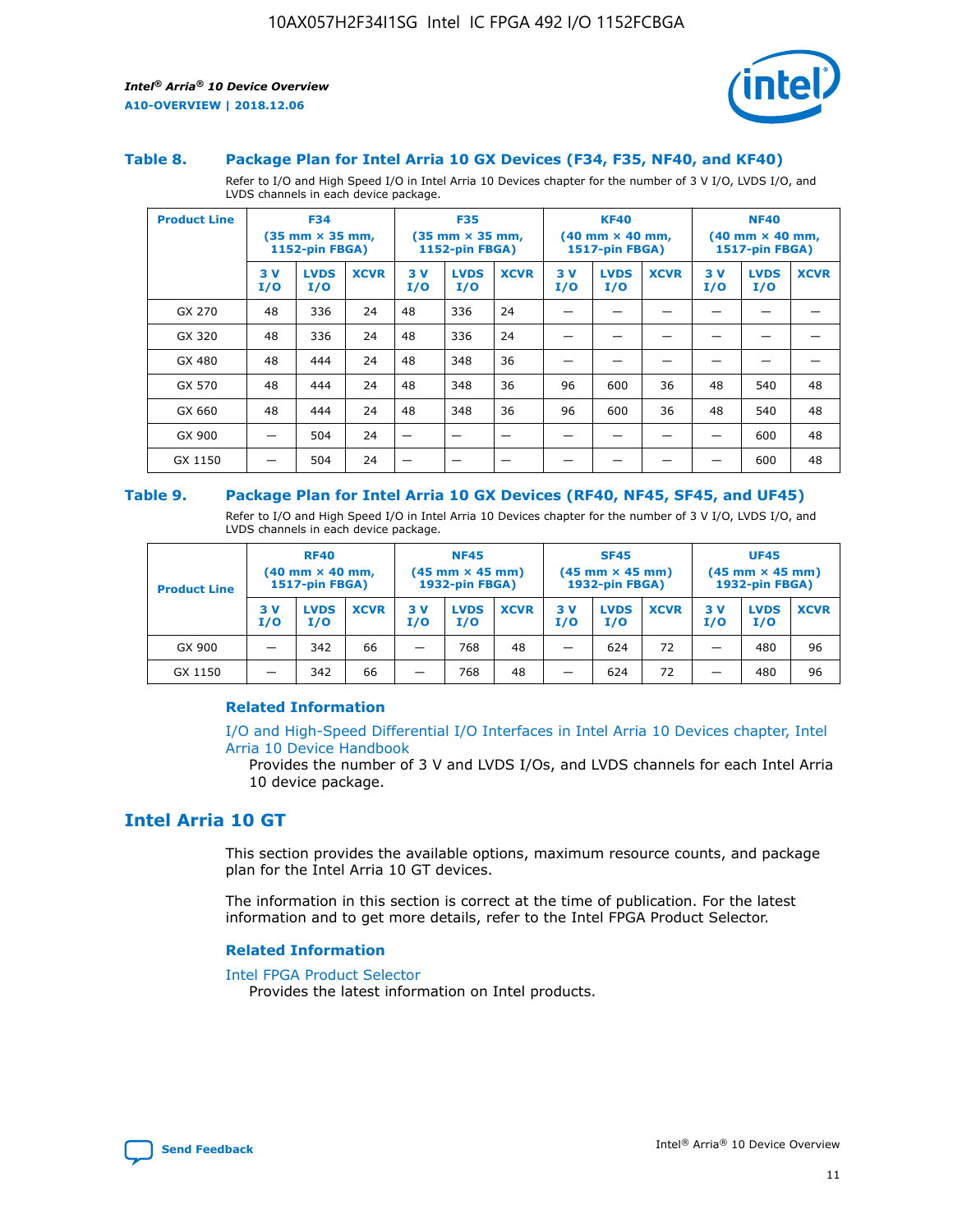

## **Available Options**

## **Figure 2. Sample Ordering Code and Available Options for Intel Arria 10 GT Devices**

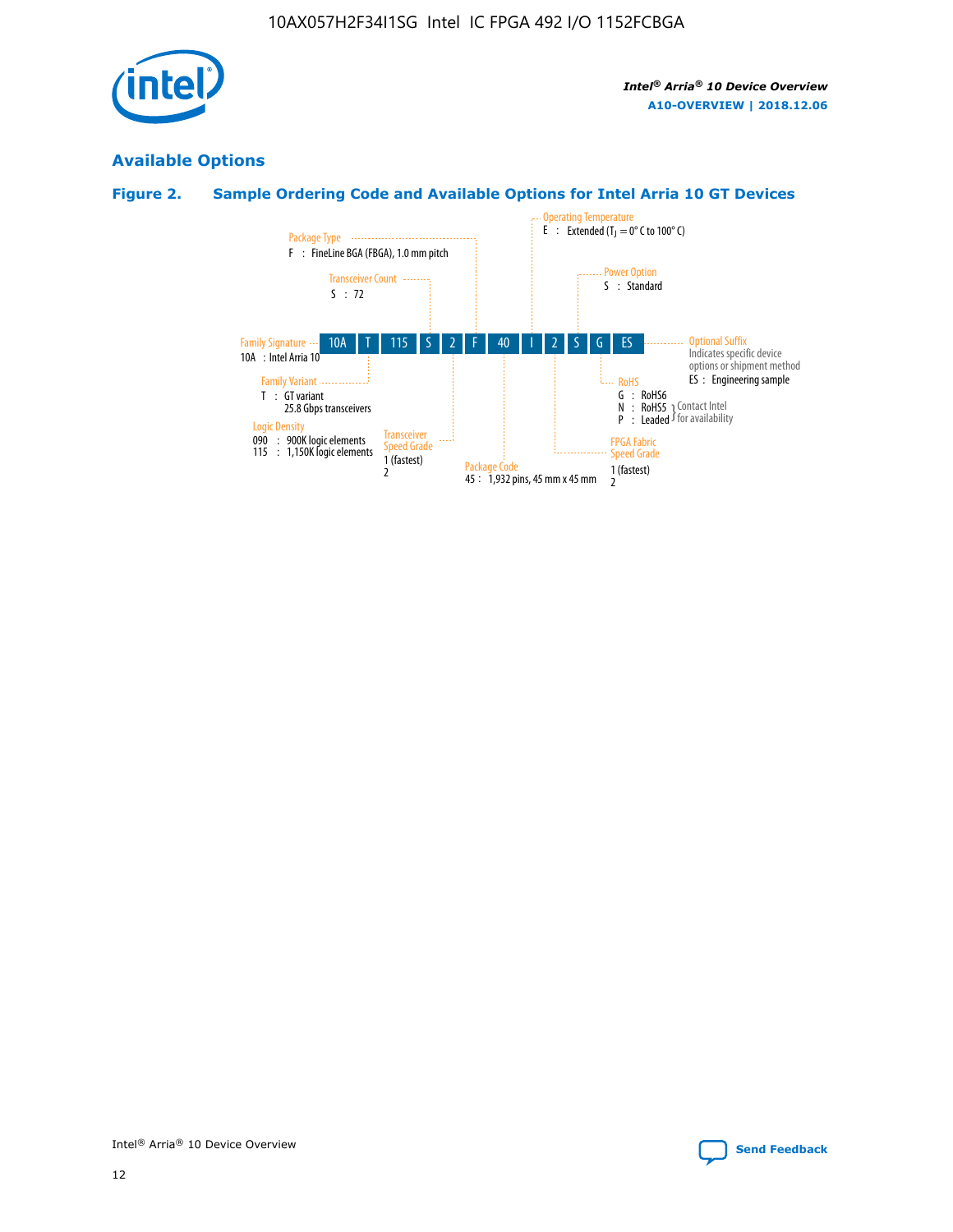

## **Maximum Resources**

#### **Table 10. Maximum Resource Counts for Intel Arria 10 GT Devices**

|                              | <b>Resource</b>      | <b>Product Line</b> |                |  |
|------------------------------|----------------------|---------------------|----------------|--|
|                              |                      | <b>GT 900</b>       | GT 1150        |  |
| Logic Elements (LE) (K)      |                      | 900                 | 1,150          |  |
| <b>ALM</b>                   |                      | 339,620             | 427,200        |  |
| Register                     |                      | 1,358,480           | 1,708,800      |  |
| Memory (Kb)                  | M20K                 | 48,460              | 54,260         |  |
|                              | <b>MLAB</b>          | 9,386               | 12,984         |  |
| Variable-precision DSP Block |                      | 1,518               | 1,518          |  |
| 18 x 19 Multiplier           |                      | 3,036               | 3,036          |  |
| PLL                          | Fractional Synthesis | 32                  | 32             |  |
|                              | I/O                  | 16                  | 16             |  |
| Transceiver                  | 17.4 Gbps            | 72(5)               | 72(5)          |  |
|                              | 25.8 Gbps            | 6                   | 6              |  |
| GPIO <sup>(6)</sup>          |                      | 624                 | 624            |  |
| LVDS Pair $(7)$              |                      | 312                 | 312            |  |
| PCIe Hard IP Block           |                      | $\overline{4}$      | $\overline{4}$ |  |
| Hard Memory Controller       |                      | 16                  | 16             |  |

#### **Related Information**

#### [Intel Arria 10 GT Channel Usage](https://www.intel.com/content/www/us/en/programmable/documentation/nik1398707230472.html#nik1398707008178)

Configuring GT/GX channels in Intel Arria 10 GT devices.

## **Package Plan**

#### **Table 11. Package Plan for Intel Arria 10 GT Devices**

Refer to I/O and High Speed I/O in Intel Arria 10 Devices chapter for the number of 3 V I/O, LVDS I/O, and LVDS channels in each device package.

| <b>Product Line</b> | <b>SF45</b><br>(45 mm × 45 mm, 1932-pin FBGA) |                 |             |  |  |  |
|---------------------|-----------------------------------------------|-----------------|-------------|--|--|--|
|                     | 3 V I/O                                       | <b>LVDS I/O</b> | <b>XCVR</b> |  |  |  |
| GT 900              |                                               | 624             | 72          |  |  |  |
| GT 1150             |                                               | 624             | 72          |  |  |  |

<sup>(7)</sup> Each LVDS I/O pair can be used as differential input or output.



 $(5)$  If all 6 GT channels are in use, 12 of the GX channels are not usable.

<sup>(6)</sup> The number of GPIOs does not include transceiver I/Os. In the Intel Quartus Prime software, the number of user I/Os includes transceiver I/Os.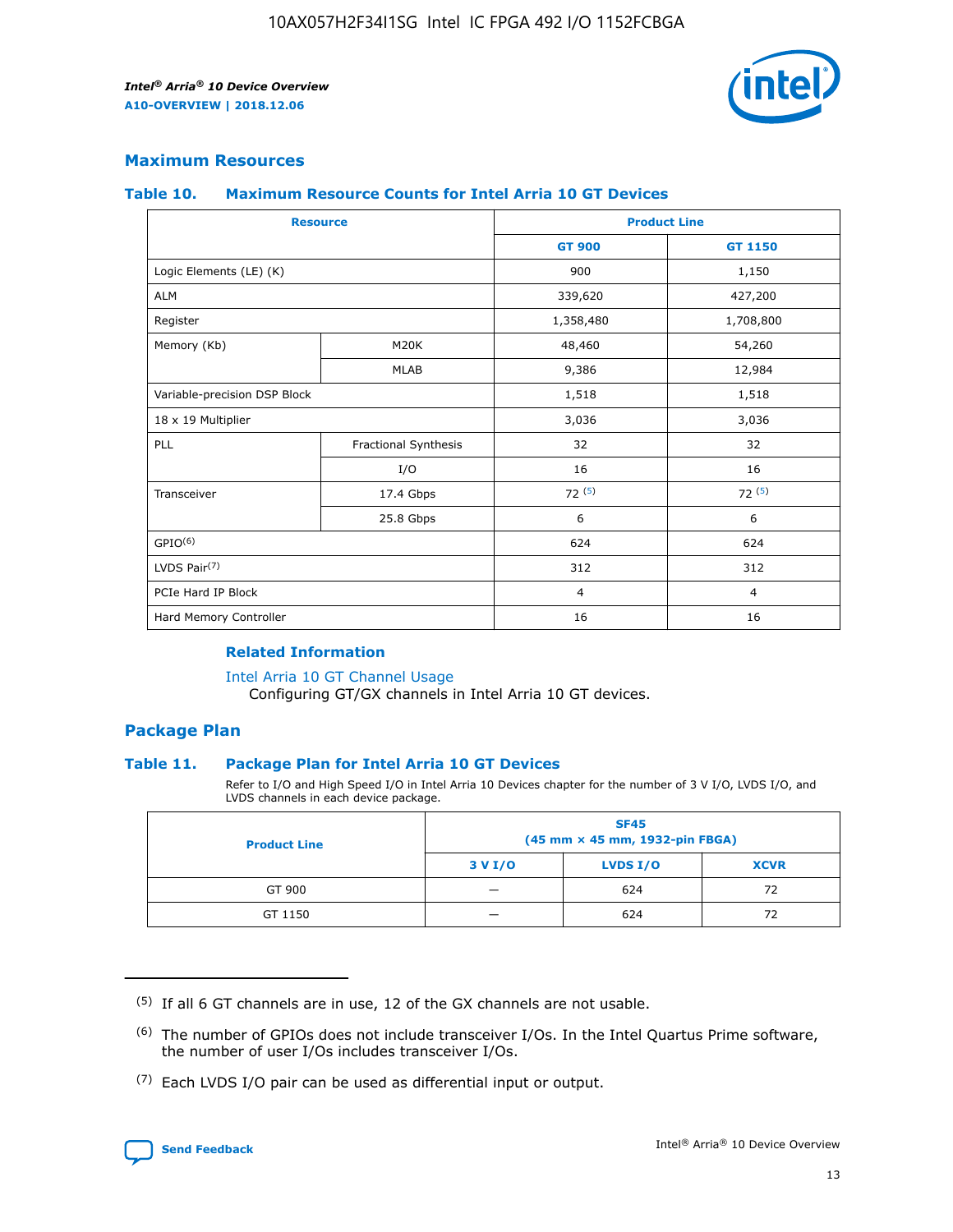

#### **Related Information**

[I/O and High-Speed Differential I/O Interfaces in Intel Arria 10 Devices chapter, Intel](https://www.intel.com/content/www/us/en/programmable/documentation/sam1403482614086.html#sam1403482030321) [Arria 10 Device Handbook](https://www.intel.com/content/www/us/en/programmable/documentation/sam1403482614086.html#sam1403482030321)

Provides the number of 3 V and LVDS I/Os, and LVDS channels for each Intel Arria 10 device package.

## **Intel Arria 10 SX**

This section provides the available options, maximum resource counts, and package plan for the Intel Arria 10 SX devices.

The information in this section is correct at the time of publication. For the latest information and to get more details, refer to the Intel FPGA Product Selector.

#### **Related Information**

[Intel FPGA Product Selector](http://www.altera.com/products/selector/psg-selector.html) Provides the latest information on Intel products.

#### **Available Options**

#### **Figure 3. Sample Ordering Code and Available Options for Intel Arria 10 SX Devices**



#### **Related Information**

[Transceiver Performance for Intel Arria 10 GX/SX Devices](https://www.intel.com/content/www/us/en/programmable/documentation/mcn1413182292568.html#mcn1413213965502) Provides more information about the transceiver speed grade.

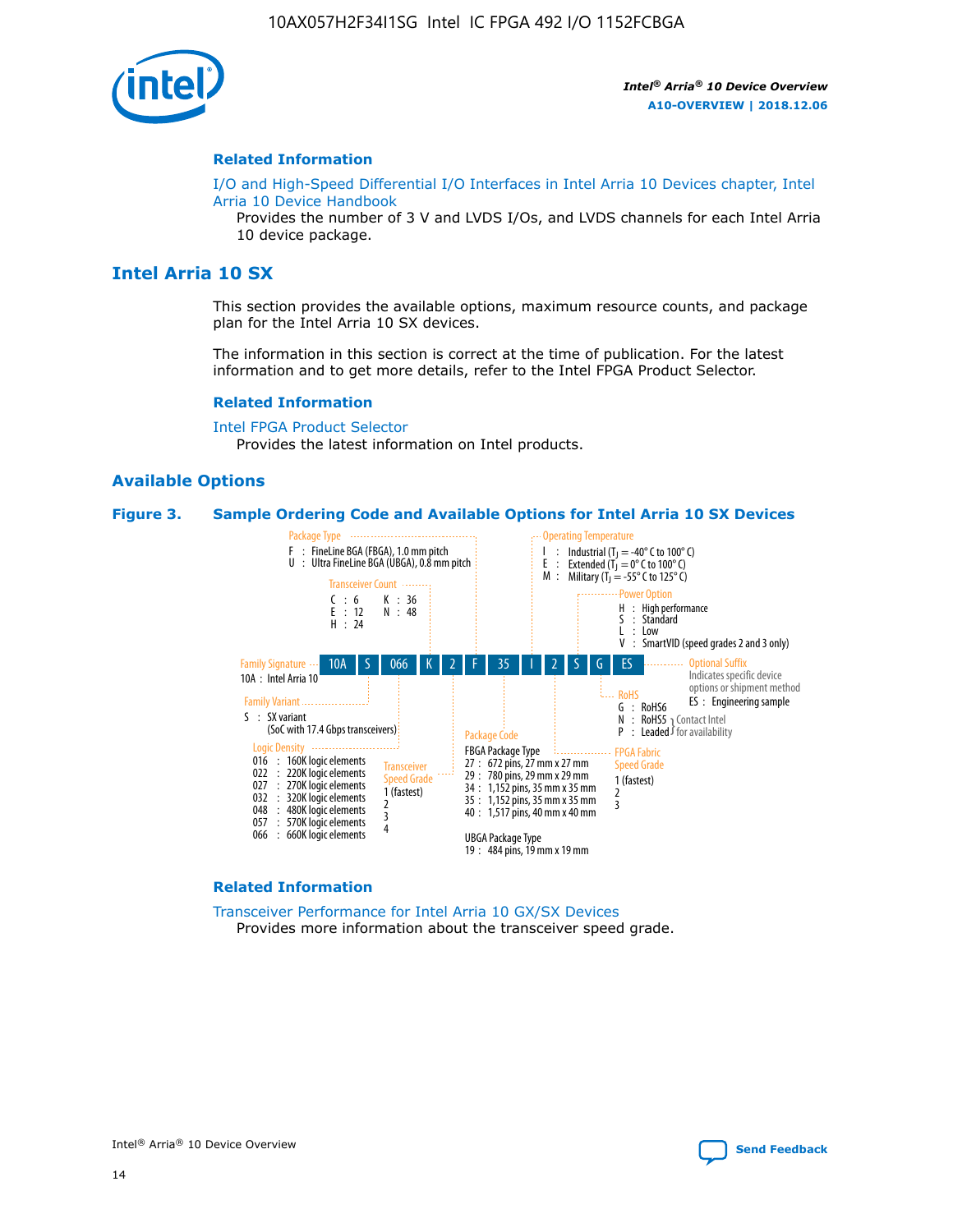

## **Maximum Resources**

#### **Table 12. Maximum Resource Counts for Intel Arria 10 SX Devices**

| <b>Resource</b>                   |                         | <b>Product Line</b> |               |                |                |               |                |               |  |  |  |
|-----------------------------------|-------------------------|---------------------|---------------|----------------|----------------|---------------|----------------|---------------|--|--|--|
|                                   |                         | <b>SX 160</b>       | <b>SX 220</b> | <b>SX 270</b>  | <b>SX 320</b>  | <b>SX 480</b> | <b>SX 570</b>  | <b>SX 660</b> |  |  |  |
| Logic Elements (LE) (K)           |                         | 160                 | 220           | 270            | 320            | 480           | 570            | 660           |  |  |  |
| <b>ALM</b>                        |                         | 61,510              | 80,330        | 101,620        | 119,900        | 183,590       | 217,080        | 251,680       |  |  |  |
| Register                          |                         | 246,040             | 321,320       | 406,480        | 479,600        | 734,360       | 868,320        | 1,006,720     |  |  |  |
| Memory (Kb)                       | M <sub>20</sub> K       | 8,800               | 11,740        | 15,000         | 17,820         | 28,620        | 36,000         | 42,620        |  |  |  |
|                                   | <b>MLAB</b>             | 1,050               | 1,690         | 2,452          | 2,727          | 4,164         | 5,096          | 5,788         |  |  |  |
| Variable-precision DSP Block      |                         | 156                 | 192           | 830            | 985            | 1,368         | 1,523          | 1,687         |  |  |  |
|                                   | 18 x 19 Multiplier      |                     | 384           | 1,660          | 1,970          | 2,736         | 3,046          | 3,374         |  |  |  |
| PLL                               | Fractional<br>Synthesis | 6                   | 6             | 8              | 8              | 12            | 16             | 16            |  |  |  |
|                                   | I/O                     | 6                   | 6             | 8              | 8              | 12            | 16             | 16            |  |  |  |
| 17.4 Gbps Transceiver             |                         | 12                  | 12            | 24             | 24             | 36            | 48             | 48            |  |  |  |
| GPIO <sup>(8)</sup>               |                         | 288                 | 288           | 384            | 384            | 492           | 696            | 696           |  |  |  |
| LVDS Pair $(9)$                   |                         | 120                 | 120           | 168            | 168            | 174           | 324            | 324           |  |  |  |
| PCIe Hard IP Block                |                         | $\mathbf{1}$        | 1             | $\overline{2}$ | $\overline{2}$ | 2             | $\overline{2}$ | 2             |  |  |  |
| Hard Memory Controller            |                         | 6                   | 6             | 8              | 8              | 12            | 16             | 16            |  |  |  |
| ARM Cortex-A9 MPCore<br>Processor |                         | Yes                 | Yes           | Yes            | Yes            | Yes           | Yes            | Yes           |  |  |  |

## **Package Plan**

#### **Table 13. Package Plan for Intel Arria 10 SX Devices (U19, F27, F29, and F34)**

Refer to I/O and High Speed I/O in Intel Arria 10 Devices chapter for the number of 3 V I/O, LVDS I/O, and LVDS channels in each device package.

| <b>Product Line</b> | U19<br>$(19 \text{ mm} \times 19 \text{ mm})$<br>484-pin UBGA) |                    | <b>F27</b><br>$(27 \text{ mm} \times 27 \text{ mm})$<br>672-pin FBGA) |           | <b>F29</b><br>$(29 \text{ mm} \times 29 \text{ mm})$<br>780-pin FBGA) |             |            | <b>F34</b><br>$(35 \text{ mm} \times 35 \text{ mm})$<br><b>1152-pin FBGA)</b> |             |           |                    |             |
|---------------------|----------------------------------------------------------------|--------------------|-----------------------------------------------------------------------|-----------|-----------------------------------------------------------------------|-------------|------------|-------------------------------------------------------------------------------|-------------|-----------|--------------------|-------------|
|                     | 3V<br>I/O                                                      | <b>LVDS</b><br>I/O | <b>XCVR</b>                                                           | 3V<br>I/O | <b>LVDS</b><br>I/O                                                    | <b>XCVR</b> | 3 V<br>I/O | <b>LVDS</b><br>I/O                                                            | <b>XCVR</b> | 3V<br>I/O | <b>LVDS</b><br>I/O | <b>XCVR</b> |
| SX 160              | 48                                                             | 144                | 6                                                                     | 48        | 192                                                                   | 12          | 48         | 240                                                                           | 12          | –         |                    |             |
| SX 220              | 48                                                             | 144                | 6                                                                     | 48        | 192                                                                   | 12          | 48         | 240                                                                           | 12          |           |                    |             |
| SX 270              |                                                                |                    |                                                                       | 48        | 192                                                                   | 12          | 48         | 312                                                                           | 12          | 48        | 336                | 24          |
| SX 320              |                                                                |                    |                                                                       | 48        | 192                                                                   | 12          | 48         | 312                                                                           | 12          | 48        | 336                | 24          |
|                     | continued                                                      |                    |                                                                       |           |                                                                       |             |            |                                                                               |             |           |                    |             |

 $(8)$  The number of GPIOs does not include transceiver I/Os. In the Intel Quartus Prime software, the number of user I/Os includes transceiver I/Os.

 $(9)$  Each LVDS I/O pair can be used as differential input or output.

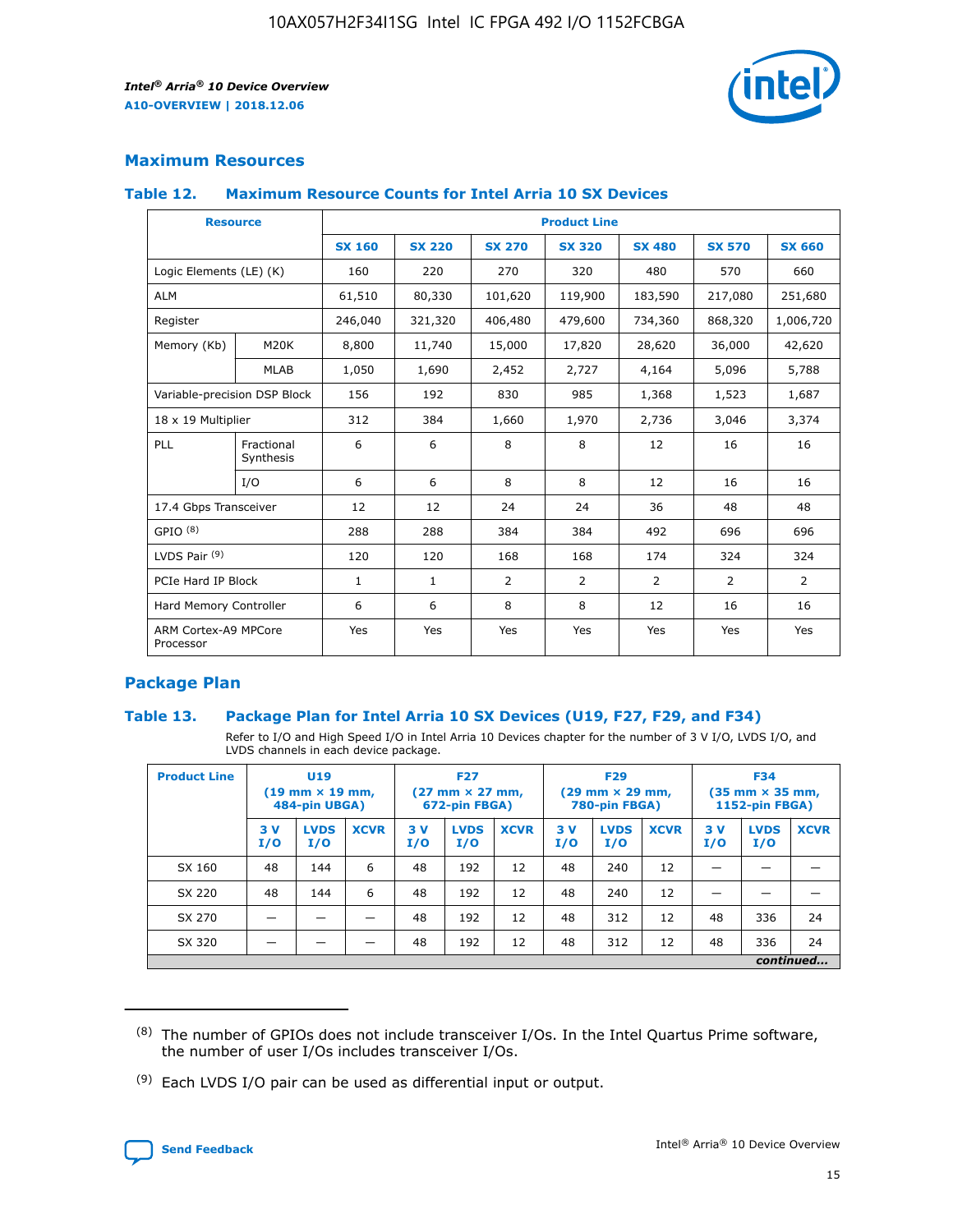

| <b>Product Line</b> |            | <b>U19</b><br>$(19 \text{ mm} \times 19 \text{ mm})$<br>484-pin UBGA) |             | <b>F27</b><br>$(27 \text{ mm} \times 27 \text{ mm})$<br>672-pin FBGA) |                    | <b>F29</b><br>$(29$ mm $\times$ 29 mm,<br>780-pin FBGA) |           |                    | <b>F34</b><br>$(35$ mm $\times$ 35 mm,<br><b>1152-pin FBGA)</b> |           |                    |             |
|---------------------|------------|-----------------------------------------------------------------------|-------------|-----------------------------------------------------------------------|--------------------|---------------------------------------------------------|-----------|--------------------|-----------------------------------------------------------------|-----------|--------------------|-------------|
|                     | 3 V<br>I/O | <b>LVDS</b><br>I/O                                                    | <b>XCVR</b> | 3V<br>I/O                                                             | <b>LVDS</b><br>I/O | <b>XCVR</b>                                             | 3V<br>I/O | <b>LVDS</b><br>I/O | <b>XCVR</b>                                                     | 3V<br>I/O | <b>LVDS</b><br>I/O | <b>XCVR</b> |
| SX 480              |            |                                                                       |             |                                                                       |                    |                                                         | 48        | 312                | 12                                                              | 48        | 444                | 24          |
| SX 570              |            |                                                                       |             |                                                                       |                    |                                                         |           |                    |                                                                 | 48        | 444                | 24          |
| SX 660              |            |                                                                       |             |                                                                       |                    |                                                         |           |                    |                                                                 | 48        | 444                | 24          |

## **Table 14. Package Plan for Intel Arria 10 SX Devices (F35, KF40, and NF40)**

Refer to I/O and High Speed I/O in Intel Arria 10 Devices chapter for the number of 3 V I/O, LVDS I/O, and LVDS channels in each device package.

| <b>Product Line</b> | <b>F35</b><br>(35 mm × 35 mm,<br><b>1152-pin FBGA)</b> |          |             |                                           | <b>KF40</b><br>(40 mm × 40 mm,<br>1517-pin FBGA) |    | <b>NF40</b><br>$(40 \text{ mm} \times 40 \text{ mm})$<br>1517-pin FBGA) |          |             |  |
|---------------------|--------------------------------------------------------|----------|-------------|-------------------------------------------|--------------------------------------------------|----|-------------------------------------------------------------------------|----------|-------------|--|
|                     | 3 V I/O                                                | LVDS I/O | <b>XCVR</b> | <b>LVDS I/O</b><br>3 V I/O<br><b>XCVR</b> |                                                  |    | 3 V I/O                                                                 | LVDS I/O | <b>XCVR</b> |  |
| SX 270              | 48                                                     | 336      | 24          |                                           |                                                  |    |                                                                         |          |             |  |
| SX 320              | 48                                                     | 336      | 24          |                                           |                                                  |    |                                                                         |          |             |  |
| SX 480              | 48                                                     | 348      | 36          |                                           |                                                  |    |                                                                         |          |             |  |
| SX 570              | 48                                                     | 348      | 36          | 96                                        | 600                                              | 36 | 48                                                                      | 540      | 48          |  |
| SX 660              | 48                                                     | 348      | 36          | 96                                        | 600                                              | 36 | 48                                                                      | 540      | 48          |  |

## **Related Information**

[I/O and High-Speed Differential I/O Interfaces in Intel Arria 10 Devices chapter, Intel](https://www.intel.com/content/www/us/en/programmable/documentation/sam1403482614086.html#sam1403482030321) [Arria 10 Device Handbook](https://www.intel.com/content/www/us/en/programmable/documentation/sam1403482614086.html#sam1403482030321)

Provides the number of 3 V and LVDS I/Os, and LVDS channels for each Intel Arria 10 device package.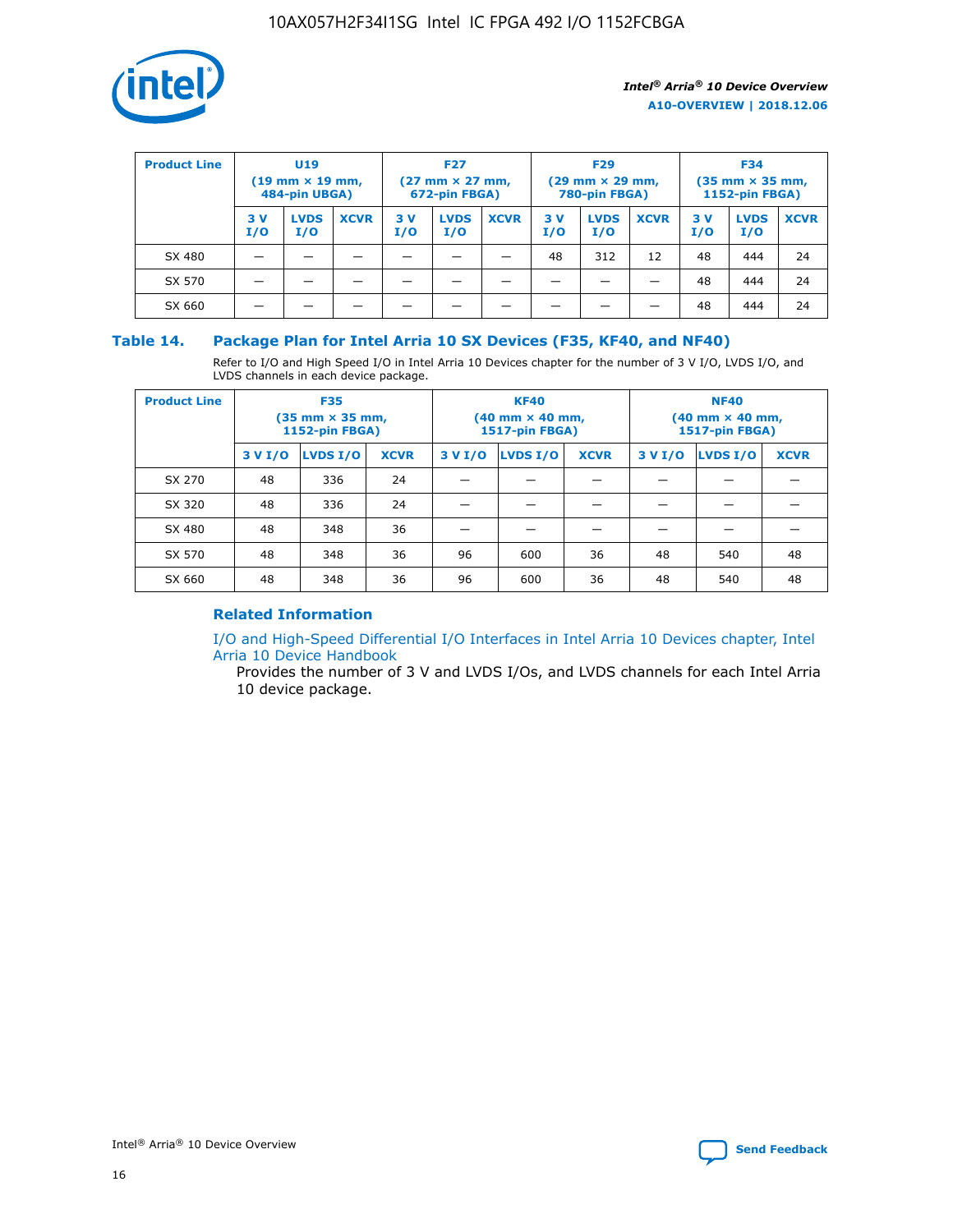

# **I/O Vertical Migration for Intel Arria 10 Devices**

#### **Figure 4. Migration Capability Across Intel Arria 10 Product Lines**

- The arrows indicate the migration paths. The devices included in each vertical migration path are shaded. Devices with fewer resources in the same path have lighter shades.
- To achieve the full I/O migration across product lines in the same migration path, restrict I/Os and transceivers usage to match the product line with the lowest I/O and transceiver counts.
- An LVDS I/O bank in the source device may be mapped to a 3 V I/O bank in the target device. To use memory interface clock frequency higher than 533 MHz, assign external memory interface pins only to banks that are LVDS I/O in both devices.
- There may be nominal 0.15 mm package height difference between some product lines in the same package type.
	- **Variant Product Line Package U19 F27 F29 F34 F35 KF40 NF40 RF40 NF45 SF45 UF45** Intel® Arria® 10 GX GX 160 GX 220 GX 270 GX 320 GX 480 GX 570 GX 660 GX 900 GX 1150 Intel Arria 10 GT GT 900 GT 1150 Intel Arria 10 SX SX 160 SX 220 SX 270 SX 320 SX 480 SX 570 SX 660
- Some migration paths are not shown in the Intel Quartus Prime software **Pin Migration View**.

*Note:* To verify the pin migration compatibility, use the **Pin Migration View** window in the Intel Quartus Prime software Pin Planner.

## **Adaptive Logic Module**

Intel Arria 10 devices use a 20 nm ALM as the basic building block of the logic fabric.

The ALM architecture is the same as the previous generation FPGAs, allowing for efficient implementation of logic functions and easy conversion of IP between the device generations.

The ALM, as shown in following figure, uses an 8-input fracturable look-up table (LUT) with four dedicated registers to help improve timing closure in register-rich designs and achieve an even higher design packing capability than the traditional two-register per LUT architecture.

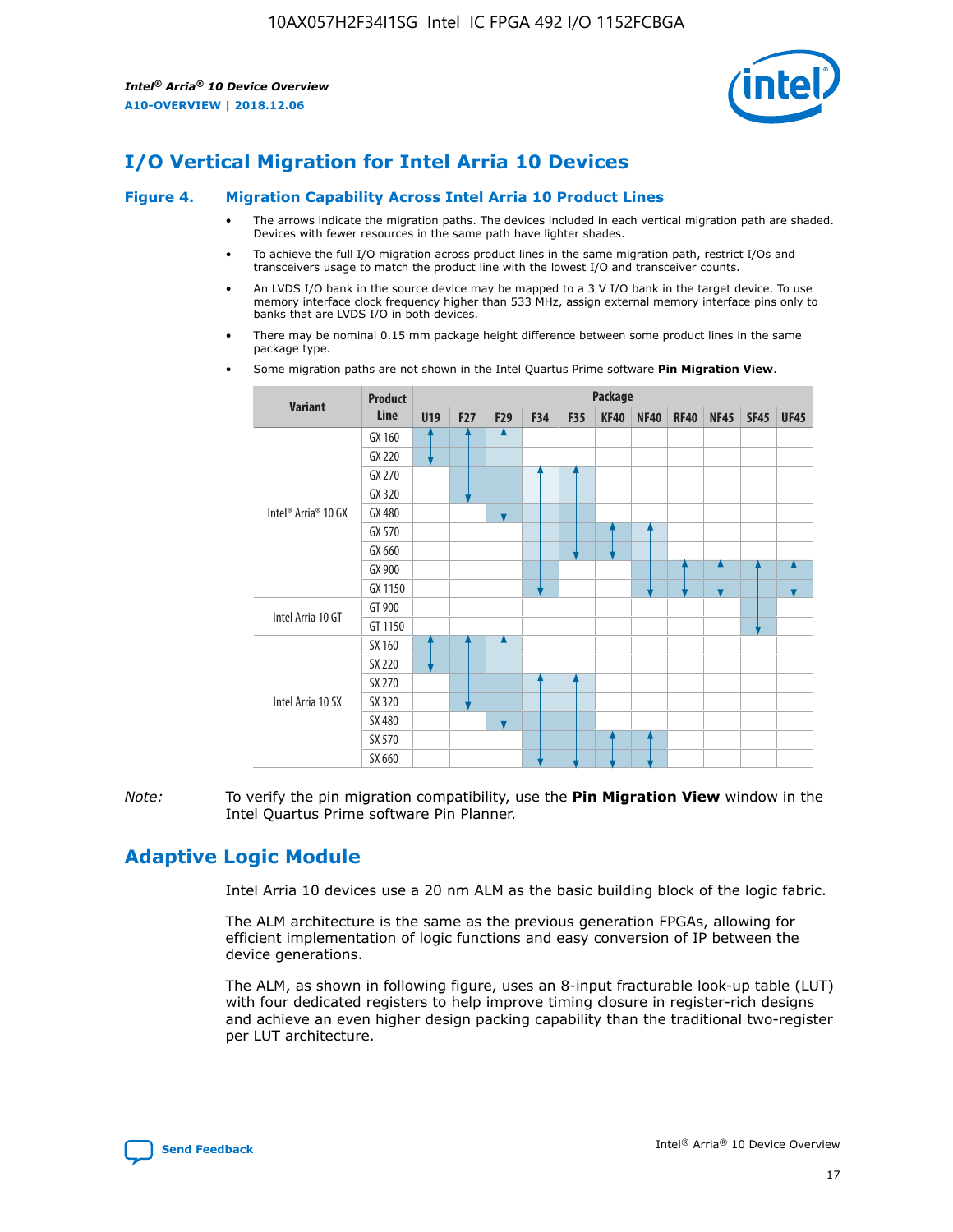

**Figure 5. ALM for Intel Arria 10 Devices**



The Intel Quartus Prime software optimizes your design according to the ALM logic structure and automatically maps legacy designs into the Intel Arria 10 ALM architecture.

## **Variable-Precision DSP Block**

The Intel Arria 10 variable precision DSP blocks support fixed-point arithmetic and floating-point arithmetic.

Features for fixed-point arithmetic:

- High-performance, power-optimized, and fully registered multiplication operations
- 18-bit and 27-bit word lengths
- Two 18 x 19 multipliers or one 27 x 27 multiplier per DSP block
- Built-in addition, subtraction, and 64-bit double accumulation register to combine multiplication results
- Cascading 19-bit or 27-bit when pre-adder is disabled and cascading 18-bit when pre-adder is used to form the tap-delay line for filtering applications
- Cascading 64-bit output bus to propagate output results from one block to the next block without external logic support
- Hard pre-adder supported in 19-bit and 27-bit modes for symmetric filters
- Internal coefficient register bank in both 18-bit and 27-bit modes for filter implementation
- 18-bit and 27-bit systolic finite impulse response (FIR) filters with distributed output adder
- Biased rounding support

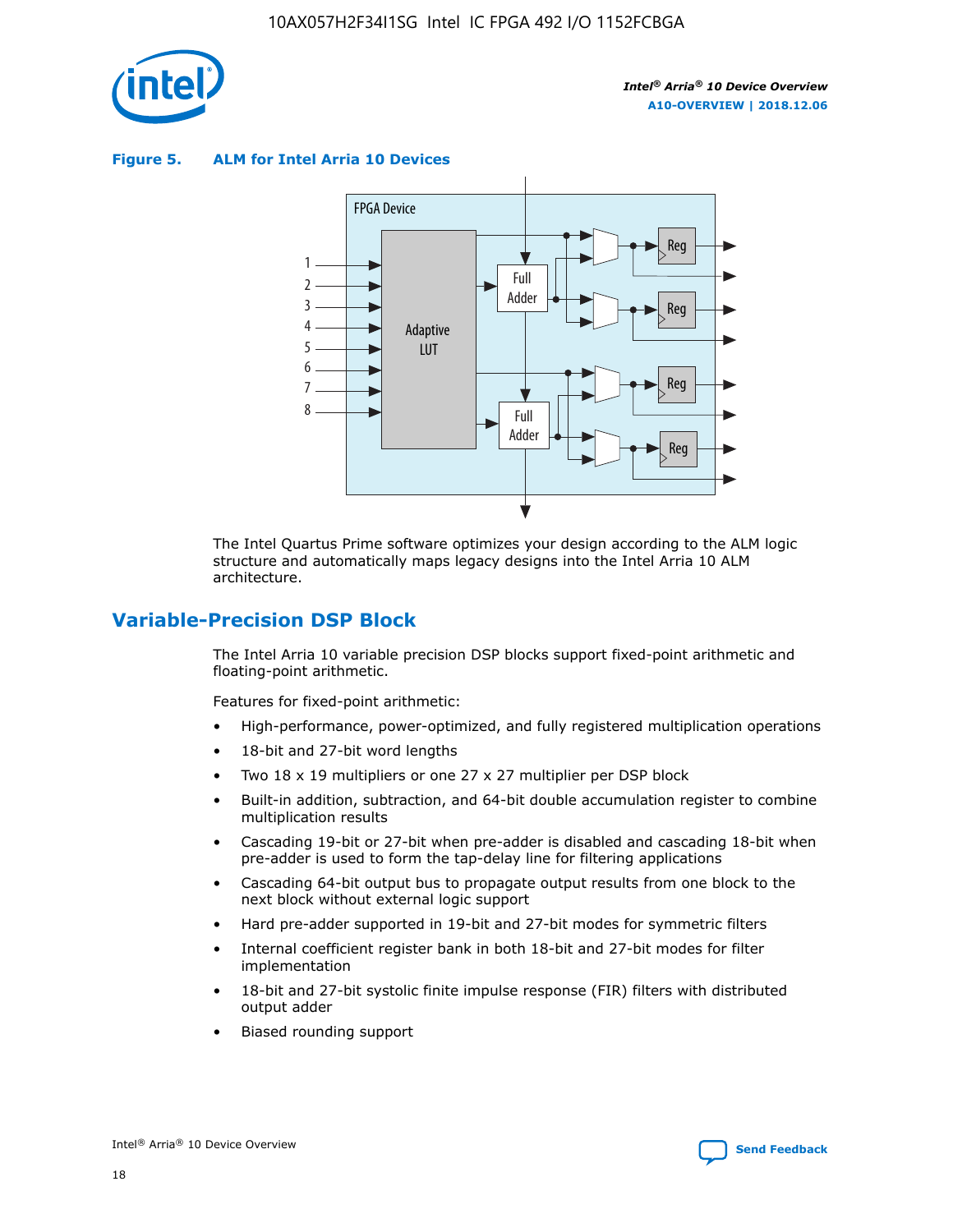

Features for floating-point arithmetic:

- A completely hardened architecture that supports multiplication, addition, subtraction, multiply-add, and multiply-subtract
- Multiplication with accumulation capability and a dynamic accumulator reset control
- Multiplication with cascade summation capability
- Multiplication with cascade subtraction capability
- Complex multiplication
- Direct vector dot product
- Systolic FIR filter

#### **Table 15. Variable-Precision DSP Block Configurations for Intel Arria 10 Devices**

| <b>Usage Example</b>                                       | <b>Multiplier Size (Bit)</b>    | <b>DSP Block Resources</b> |
|------------------------------------------------------------|---------------------------------|----------------------------|
| Medium precision fixed point                               | Two 18 x 19                     |                            |
| High precision fixed or Single precision<br>floating point | One 27 x 27                     |                            |
| Fixed point FFTs                                           | One 19 x 36 with external adder |                            |
| Very high precision fixed point                            | One 36 x 36 with external adder |                            |
| Double precision floating point                            | One 54 x 54 with external adder | 4                          |

#### **Table 16. Resources for Fixed-Point Arithmetic in Intel Arria 10 Devices**

The table lists the variable-precision DSP resources by bit precision for each Intel Arria 10 device.

| <b>Variant</b>  | <b>Product Line</b> | Variable-<br>precision<br><b>DSP Block</b> | <b>Independent Input and Output</b><br><b>Multiplications Operator</b> |                                     | 18 x 19<br><b>Multiplier</b><br><b>Adder Sum</b> | $18 \times 18$<br><b>Multiplier</b><br><b>Adder</b> |
|-----------------|---------------------|--------------------------------------------|------------------------------------------------------------------------|-------------------------------------|--------------------------------------------------|-----------------------------------------------------|
|                 |                     |                                            | 18 x 19<br><b>Multiplier</b>                                           | $27 \times 27$<br><b>Multiplier</b> | <b>Mode</b>                                      | <b>Summed with</b><br>36 bit Input                  |
| AIntel Arria 10 | GX 160              | 156                                        | 312                                                                    | 156                                 | 156                                              | 156                                                 |
| GX              | GX 220              | 192                                        | 384                                                                    | 192                                 | 192                                              | 192                                                 |
|                 | GX 270              | 830                                        | 1,660                                                                  | 830                                 | 830                                              | 830                                                 |
|                 | GX 320              | 984                                        | 1,968                                                                  | 984                                 | 984                                              | 984                                                 |
|                 | GX 480              | 1,368                                      | 2,736                                                                  | 1,368                               | 1,368                                            | 1,368                                               |
|                 | GX 570              | 1,523                                      | 3,046                                                                  | 1,523                               | 1,523                                            | 1,523                                               |
|                 | GX 660              | 1,687                                      | 3,374                                                                  | 1,687                               | 1,687                                            | 1,687                                               |
|                 | GX 900              | 1,518                                      | 3,036                                                                  | 1,518                               | 1,518                                            | 1,518                                               |
|                 | GX 1150             | 1,518                                      | 3,036                                                                  | 1,518                               | 1,518                                            | 1,518                                               |
| Intel Arria 10  | GT 900              | 1,518                                      | 3,036                                                                  | 1,518                               | 1,518                                            | 1,518                                               |
| GT              | GT 1150             | 1,518                                      | 3,036                                                                  | 1,518                               | 1,518                                            | 1,518                                               |
| Intel Arria 10  | SX 160              | 156                                        | 312                                                                    | 156                                 | 156                                              | 156                                                 |
| <b>SX</b>       | SX 220              | 192                                        | 384                                                                    | 192                                 | 192                                              | 192                                                 |
|                 | SX 270              | 830                                        | 1,660                                                                  | 830                                 | 830                                              | 830                                                 |
|                 |                     |                                            |                                                                        |                                     |                                                  | continued                                           |

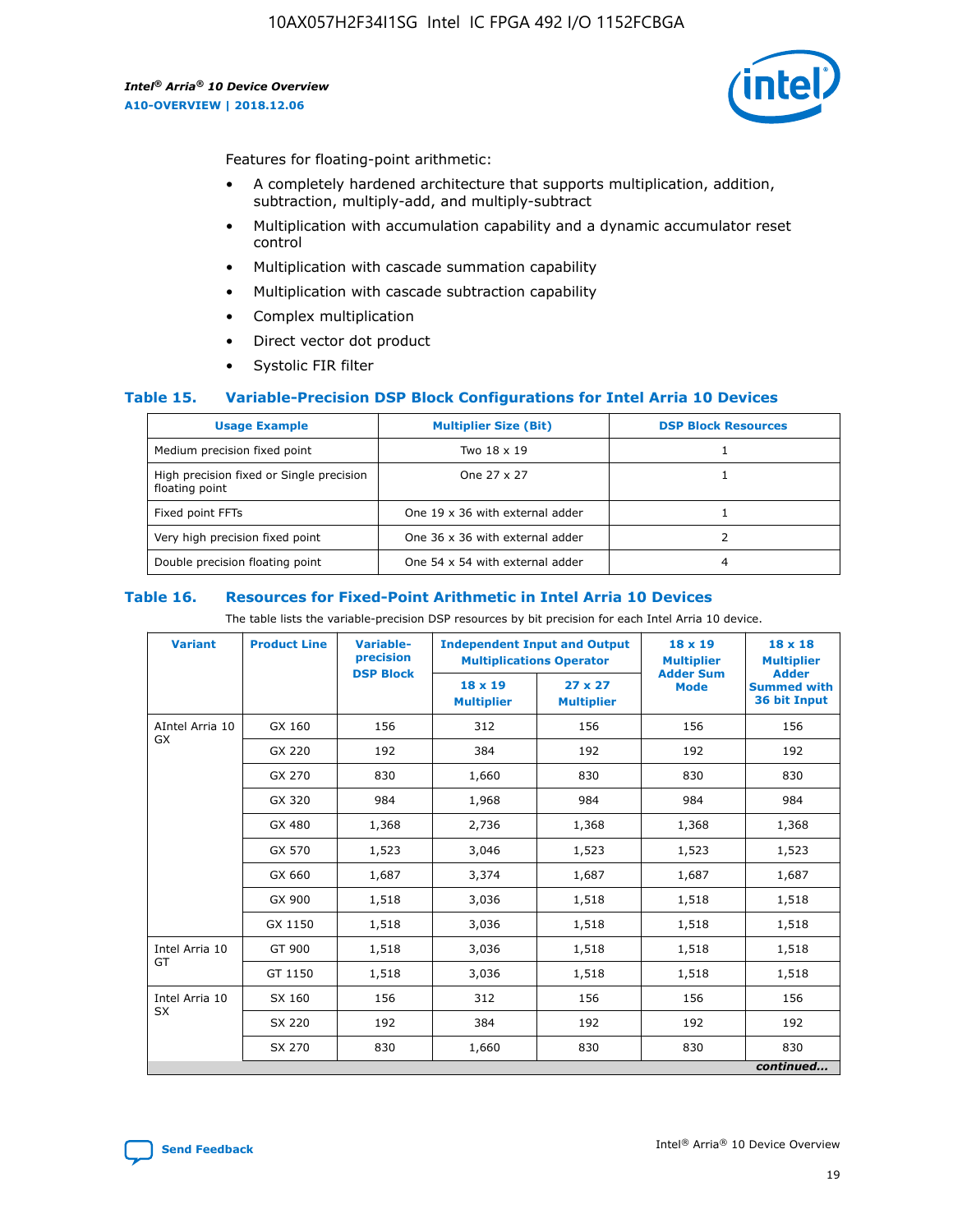

| <b>Variant</b> | <b>Product Line</b> | <b>Variable-</b><br>precision<br><b>DSP Block</b> | <b>Independent Input and Output</b><br><b>Multiplications Operator</b> |                                     | $18 \times 19$<br><b>Multiplier</b><br><b>Adder Sum</b> | $18 \times 18$<br><b>Multiplier</b><br><b>Adder</b> |  |
|----------------|---------------------|---------------------------------------------------|------------------------------------------------------------------------|-------------------------------------|---------------------------------------------------------|-----------------------------------------------------|--|
|                |                     |                                                   | $18 \times 19$<br><b>Multiplier</b>                                    | $27 \times 27$<br><b>Multiplier</b> | <b>Mode</b>                                             | <b>Summed with</b><br>36 bit Input                  |  |
|                | SX 320              | 984                                               | 1,968                                                                  | 984                                 | 984                                                     | 984                                                 |  |
|                | SX 480              | 1,368                                             | 2,736                                                                  | 1,368                               | 1,368                                                   | 1,368                                               |  |
|                | SX 570              | 1,523                                             | 3,046                                                                  | 1,523                               | 1,523                                                   | 1,523                                               |  |
|                | SX 660              | 1,687                                             | 3,374                                                                  | 1,687                               | 1,687                                                   | 1,687                                               |  |

## **Table 17. Resources for Floating-Point Arithmetic in Intel Arria 10 Devices**

The table lists the variable-precision DSP resources by bit precision for each Intel Arria 10 device.

| <b>Variant</b> | <b>Product Line</b> | <b>Variable-</b><br>precision<br><b>DSP Block</b> | <b>Single</b><br><b>Precision</b><br><b>Floating-Point</b><br><b>Multiplication</b><br><b>Mode</b> | <b>Single-Precision</b><br><b>Floating-Point</b><br><b>Adder Mode</b> | Single-<br><b>Precision</b><br><b>Floating-Point</b><br><b>Multiply</b><br><b>Accumulate</b><br><b>Mode</b> | <b>Peak</b><br><b>Giga Floating-</b><br><b>Point</b><br><b>Operations</b><br>per Second<br>(GFLOPs) |
|----------------|---------------------|---------------------------------------------------|----------------------------------------------------------------------------------------------------|-----------------------------------------------------------------------|-------------------------------------------------------------------------------------------------------------|-----------------------------------------------------------------------------------------------------|
| Intel Arria 10 | GX 160              | 156                                               | 156                                                                                                | 156                                                                   | 156                                                                                                         | 140                                                                                                 |
| GX             | GX 220              | 192                                               | 192                                                                                                | 192                                                                   | 192                                                                                                         | 173                                                                                                 |
|                | GX 270              | 830                                               | 830                                                                                                | 830                                                                   | 830                                                                                                         | 747                                                                                                 |
|                | GX 320              | 984                                               | 984                                                                                                | 984                                                                   | 984                                                                                                         | 886                                                                                                 |
|                | GX 480              | 1,369                                             | 1,368                                                                                              | 1,368                                                                 | 1,368                                                                                                       | 1,231                                                                                               |
|                | GX 570              | 1,523                                             | 1,523                                                                                              | 1,523                                                                 | 1,523                                                                                                       | 1,371                                                                                               |
|                | GX 660              | 1,687                                             | 1,687                                                                                              | 1,687                                                                 | 1,687                                                                                                       | 1,518                                                                                               |
|                | GX 900              | 1,518                                             | 1,518                                                                                              | 1,518                                                                 | 1,518                                                                                                       | 1,366                                                                                               |
|                | GX 1150             | 1,518                                             | 1,518                                                                                              | 1,518                                                                 | 1,518                                                                                                       | 1,366                                                                                               |
| Intel Arria 10 | GT 900              | 1,518                                             | 1,518                                                                                              | 1,518                                                                 | 1,518                                                                                                       | 1,366                                                                                               |
| GT             | GT 1150             | 1,518                                             | 1,518                                                                                              | 1,518                                                                 | 1,518                                                                                                       | 1,366                                                                                               |
| Intel Arria 10 | SX 160              | 156                                               | 156                                                                                                | 156                                                                   | 156                                                                                                         | 140                                                                                                 |
| <b>SX</b>      | SX 220              | 192                                               | 192                                                                                                | 192                                                                   | 192                                                                                                         | 173                                                                                                 |
|                | SX 270              | 830                                               | 830                                                                                                | 830                                                                   | 830                                                                                                         | 747                                                                                                 |
|                | SX 320              | 984                                               | 984                                                                                                | 984                                                                   | 984                                                                                                         | 886                                                                                                 |
|                | SX 480              | 1,369                                             | 1,368                                                                                              | 1,368                                                                 | 1,368                                                                                                       | 1,231                                                                                               |
|                | SX 570              | 1,523                                             | 1,523                                                                                              | 1,523                                                                 | 1,523                                                                                                       | 1,371                                                                                               |
|                | SX 660              | 1,687                                             | 1,687                                                                                              | 1,687                                                                 | 1,687                                                                                                       | 1,518                                                                                               |

# **Embedded Memory Blocks**

The embedded memory blocks in the devices are flexible and designed to provide an optimal amount of small- and large-sized memory arrays to fit your design requirements.

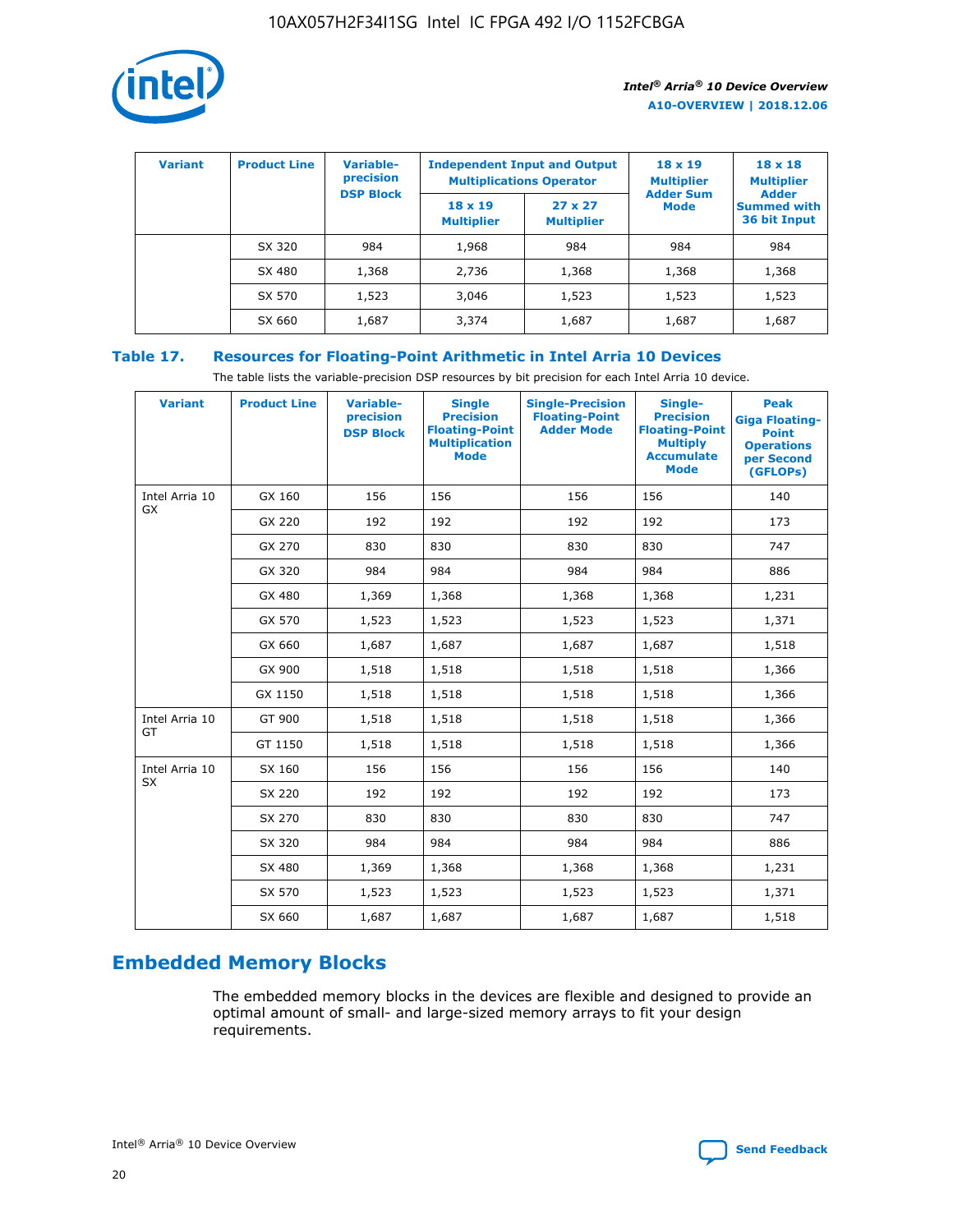

## **Types of Embedded Memory**

The Intel Arria 10 devices contain two types of memory blocks:

- 20 Kb M20K blocks—blocks of dedicated memory resources. The M20K blocks are ideal for larger memory arrays while still providing a large number of independent ports.
- 640 bit memory logic array blocks (MLABs)—enhanced memory blocks that are configured from dual-purpose logic array blocks (LABs). The MLABs are ideal for wide and shallow memory arrays. The MLABs are optimized for implementation of shift registers for digital signal processing (DSP) applications, wide and shallow FIFO buffers, and filter delay lines. Each MLAB is made up of ten adaptive logic modules (ALMs). In the Intel Arria 10 devices, you can configure these ALMs as ten 32 x 2 blocks, giving you one 32 x 20 simple dual-port SRAM block per MLAB.

## **Embedded Memory Capacity in Intel Arria 10 Devices**

|                   | <b>Product</b> |              | <b>M20K</b>         | <b>MLAB</b>  |                     | <b>Total RAM Bit</b> |
|-------------------|----------------|--------------|---------------------|--------------|---------------------|----------------------|
| <b>Variant</b>    | Line           | <b>Block</b> | <b>RAM Bit (Kb)</b> | <b>Block</b> | <b>RAM Bit (Kb)</b> | (Kb)                 |
| Intel Arria 10 GX | GX 160         | 440          | 8,800               | 1,680        | 1,050               | 9,850                |
|                   | GX 220         | 587          | 11,740              | 2,703        | 1,690               | 13,430               |
|                   | GX 270         | 750          | 15,000              | 3,922        | 2,452               | 17,452               |
|                   | GX 320         | 891          | 17,820              | 4,363        | 2,727               | 20,547               |
|                   | GX 480         | 1,431        | 28,620              | 6,662        | 4,164               | 32,784               |
|                   | GX 570         | 1,800        | 36,000              | 8,153        | 5,096               | 41,096               |
|                   | GX 660         | 2,131        | 42,620              | 9,260        | 5,788               | 48,408               |
|                   | GX 900         | 2,423        | 48,460              | 15,017       | 9,386               | 57,846               |
|                   | GX 1150        | 2,713        | 54,260              | 20,774       | 12,984              | 67,244               |
| Intel Arria 10 GT | GT 900         | 2,423        | 48,460              | 15,017       | 9,386               | 57,846               |
|                   | GT 1150        | 2,713        | 54,260              | 20,774       | 12,984              | 67,244               |
| Intel Arria 10 SX | SX 160         | 440          | 8,800               | 1,680        | 1,050               | 9,850                |
|                   | SX 220         | 587          | 11,740              | 2,703        | 1,690               | 13,430               |
|                   | SX 270         | 750          | 15,000              | 3,922        | 2,452               | 17,452               |
|                   | SX 320         | 891          | 17,820              | 4,363        | 2,727               | 20,547               |
|                   | SX 480         | 1,431        | 28,620              | 6,662        | 4,164               | 32,784               |
|                   | SX 570         | 1,800        | 36,000              | 8,153        | 5,096               | 41,096               |
|                   | SX 660         | 2,131        | 42,620              | 9,260        | 5,788               | 48,408               |

#### **Table 18. Embedded Memory Capacity and Distribution in Intel Arria 10 Devices**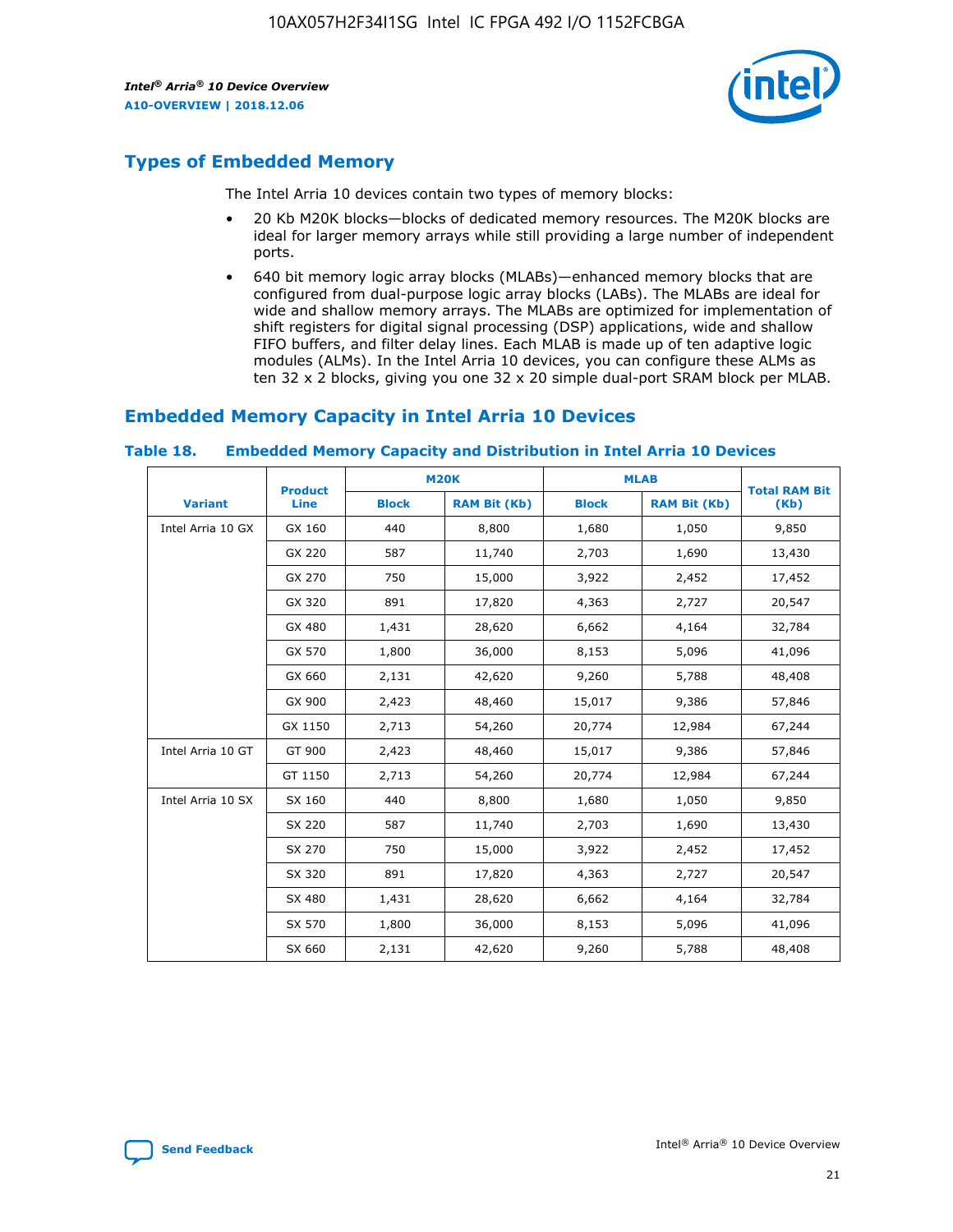

## **Embedded Memory Configurations for Single-port Mode**

#### **Table 19. Single-port Embedded Memory Configurations for Intel Arria 10 Devices**

This table lists the maximum configurations supported for single-port RAM and ROM modes.

| <b>Memory Block</b> | Depth (bits) | <b>Programmable Width</b> |
|---------------------|--------------|---------------------------|
| MLAB                | 32           | x16, x18, or x20          |
|                     | 64(10)       | x8, x9, x10               |
| M20K                | 512          | x40, x32                  |
|                     | 1K           | x20, x16                  |
|                     | 2K           | x10, x8                   |
|                     | 4K           | x5, x4                    |
|                     | 8K           | x2                        |
|                     | 16K          | x1                        |

## **Clock Networks and PLL Clock Sources**

The clock network architecture is based on Intel's global, regional, and peripheral clock structure. This clock structure is supported by dedicated clock input pins, fractional clock synthesis PLLs, and integer I/O PLLs.

## **Clock Networks**

The Intel Arria 10 core clock networks are capable of up to 800 MHz fabric operation across the full industrial temperature range. For the external memory interface, the clock network supports the hard memory controller with speeds up to 2,400 Mbps in a quarter-rate transfer.

To reduce power consumption, the Intel Quartus Prime software identifies all unused sections of the clock network and powers them down.

## **Fractional Synthesis and I/O PLLs**

Intel Arria 10 devices contain up to 32 fractional synthesis PLLs and up to 16 I/O PLLs that are available for both specific and general purpose uses in the core:

- Fractional synthesis PLLs—located in the column adjacent to the transceiver blocks
- I/O PLLs—located in each bank of the 48 I/Os

## **Fractional Synthesis PLLs**

You can use the fractional synthesis PLLs to:

- Reduce the number of oscillators that are required on your board
- Reduce the number of clock pins that are used in the device by synthesizing multiple clock frequencies from a single reference clock source

<sup>(10)</sup> Supported through software emulation and consumes additional MLAB blocks.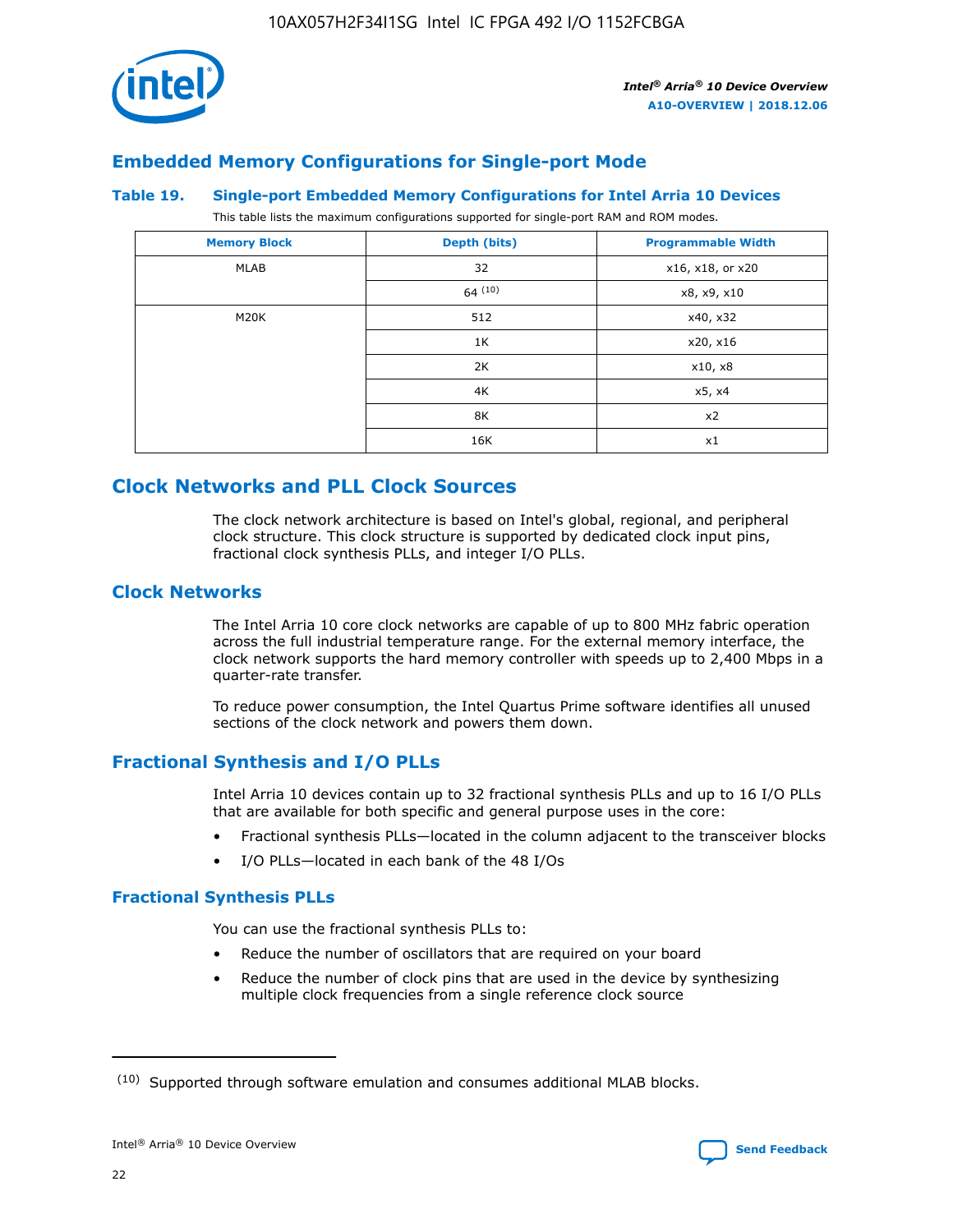

The fractional synthesis PLLs support the following features:

- Reference clock frequency synthesis for transceiver CMU and Advanced Transmit (ATX) PLLs
- Clock network delay compensation
- Zero-delay buffering
- Direct transmit clocking for transceivers
- Independently configurable into two modes:
	- Conventional integer mode equivalent to the general purpose PLL
	- Enhanced fractional mode with third order delta-sigma modulation
- PLL cascading

#### **I/O PLLs**

The integer mode I/O PLLs are located in each bank of 48 I/Os. You can use the I/O PLLs to simplify the design of external memory and high-speed LVDS interfaces.

In each I/O bank, the I/O PLLs are adjacent to the hard memory controllers and LVDS SERDES. Because these PLLs are tightly coupled with the I/Os that need to use them, it makes it easier to close timing.

You can use the I/O PLLs for general purpose applications in the core such as clock network delay compensation and zero-delay buffering.

Intel Arria 10 devices support PLL-to-PLL cascading.

## **FPGA General Purpose I/O**

Intel Arria 10 devices offer highly configurable GPIOs. Each I/O bank contains 48 general purpose I/Os and a high-efficiency hard memory controller.

The following list describes the features of the GPIOs:

- Consist of 3 V I/Os for high-voltage application and LVDS I/Os for differential signaling
	- Up to two 3 V I/O banks, available in some devices, that support up to 3 V I/O standards
	- LVDS I/O banks that support up to 1.8 V I/O standards
- Support a wide range of single-ended and differential I/O interfaces
- LVDS speeds up to 1.6 Gbps
- Each LVDS pair of pins has differential input and output buffers, allowing you to configure the LVDS direction for each pair.
- Programmable bus hold and weak pull-up
- Programmable differential output voltage  $(V_{OD})$  and programmable pre-emphasis

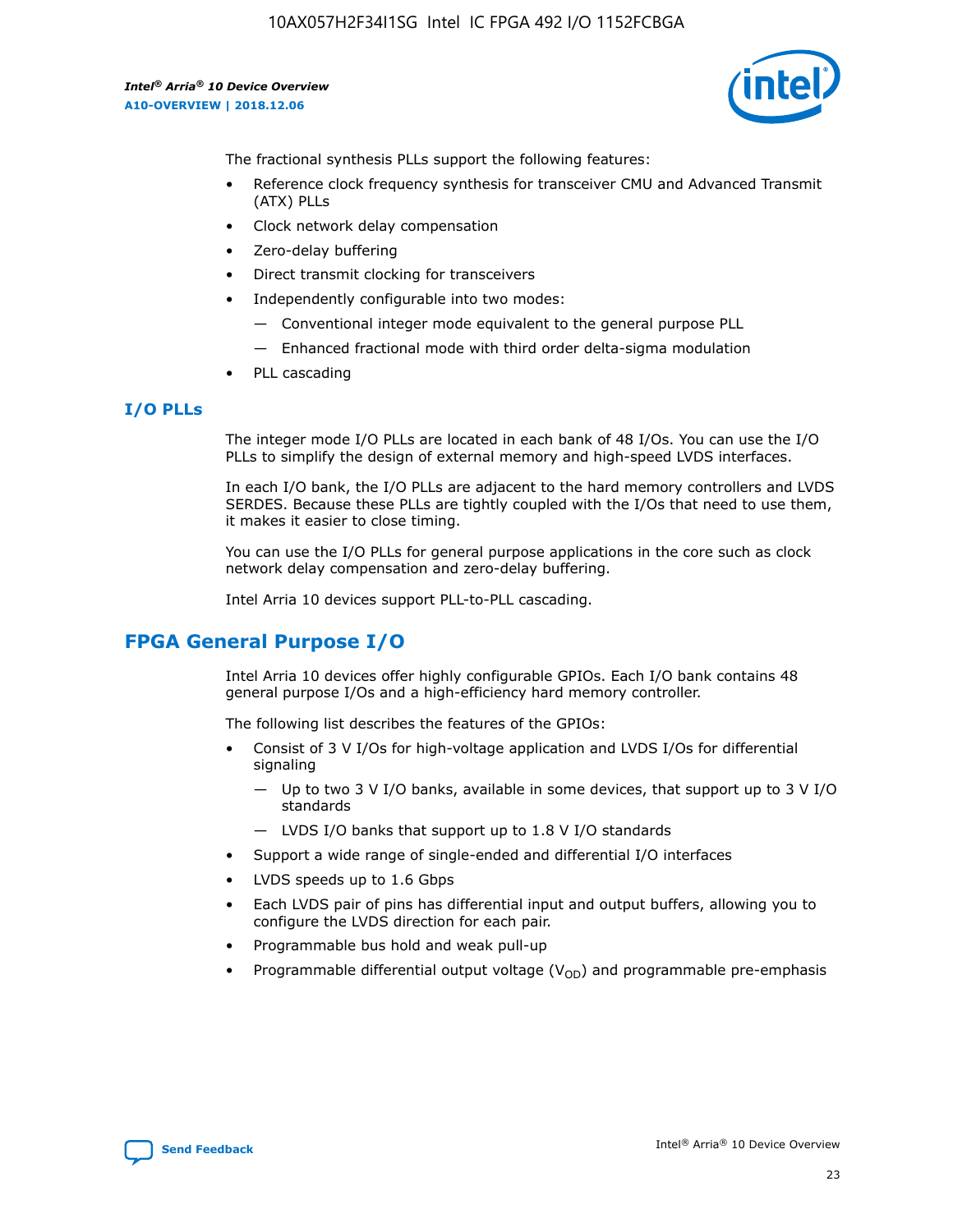

- Series (R<sub>S</sub>) and parallel (R<sub>T</sub>) on-chip termination (OCT) for all I/O banks with OCT calibration to limit the termination impedance variation
- On-chip dynamic termination that has the ability to swap between series and parallel termination, depending on whether there is read or write on a common bus for signal integrity
- Easy timing closure support using the hard read FIFO in the input register path, and delay-locked loop (DLL) delay chain with fine and coarse architecture

## **External Memory Interface**

Intel Arria 10 devices offer massive external memory bandwidth, with up to seven 32 bit DDR4 memory interfaces running at up to 2,400 Mbps. This bandwidth provides additional ease of design, lower power, and resource efficiencies of hardened highperformance memory controllers.

The memory interface within Intel Arria 10 FPGAs and SoCs delivers the highest performance and ease of use. You can configure up to a maximum width of 144 bits when using the hard or soft memory controllers. If required, you can bypass the hard memory controller and use a soft controller implemented in the user logic.

Each I/O contains a hardened DDR read/write path (PHY) capable of performing key memory interface functionality such as read/write leveling, FIFO buffering to lower latency and improve margin, timing calibration, and on-chip termination.

The timing calibration is aided by the inclusion of hard microcontrollers based on Intel's Nios® II technology, specifically tailored to control the calibration of multiple memory interfaces. This calibration allows the Intel Arria 10 device to compensate for any changes in process, voltage, or temperature either within the Intel Arria 10 device itself, or within the external memory device. The advanced calibration algorithms ensure maximum bandwidth and robust timing margin across all operating conditions.

In addition to parallel memory interfaces, Intel Arria 10 devices support serial memory technologies such as the Hybrid Memory Cube (HMC). The HMC is supported by the Intel Arria 10 high-speed serial transceivers which connect up to four HMC links, with each link running at data rates up to 15 Gbps.

#### **Related Information**

#### [External Memory Interface Spec Estimator](http://www.altera.com/technology/memory/estimator/mem-emif-index.html)

Provides a parametric tool that allows you to find and compare the performance of the supported external memory interfaces in IntelFPGAs.

## **Memory Standards Supported by Intel Arria 10 Devices**

The I/Os are designed to provide high performance support for existing and emerging external memory standards.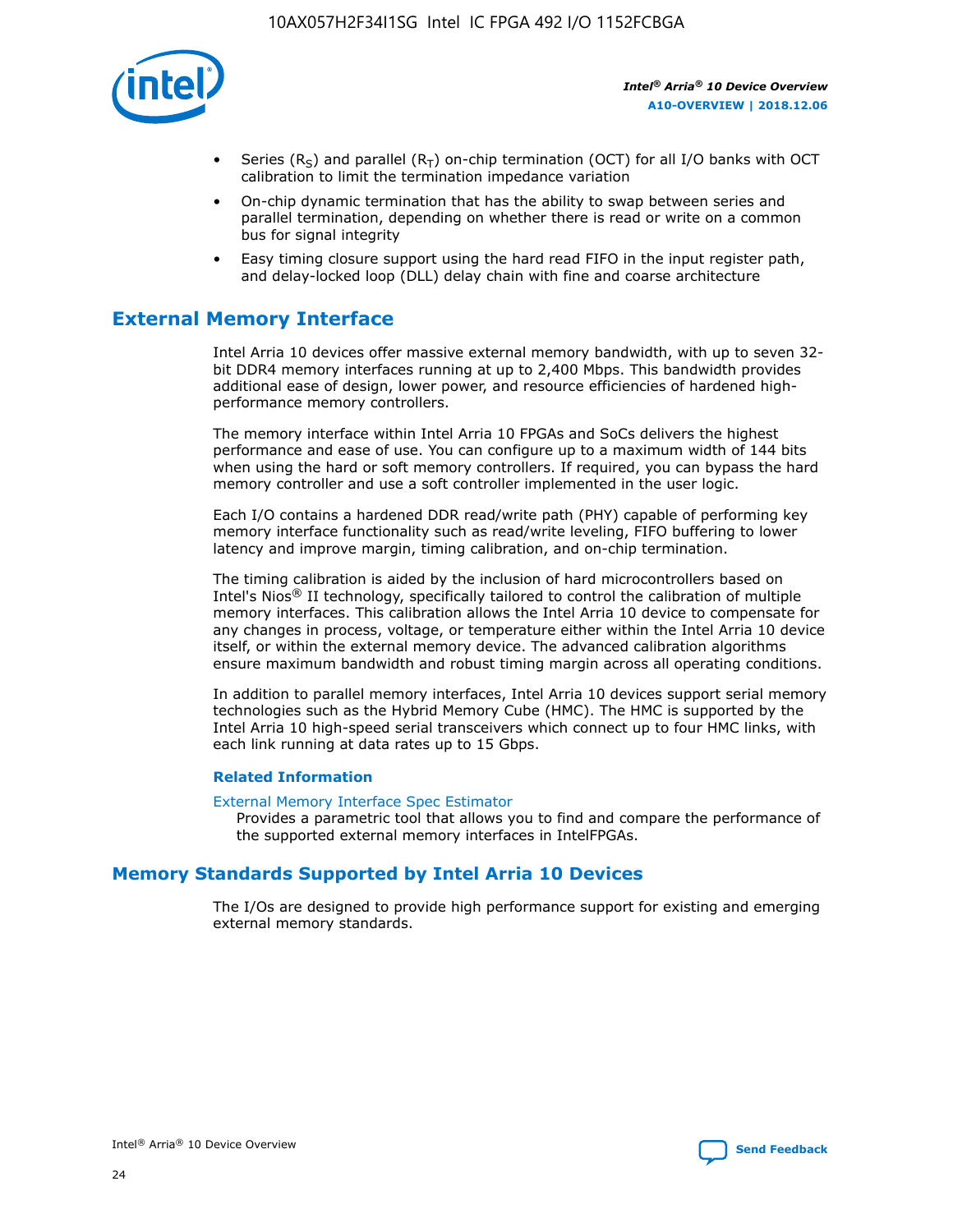

#### **Table 20. Memory Standards Supported by the Hard Memory Controller**

This table lists the overall capability of the hard memory controller. For specific details, refer to the External Memory Interface Spec Estimator and Intel Arria 10 Device Datasheet.

| <b>Memory Standard</b> | <b>Rate Support</b> | <b>Ping Pong PHY Support</b> | <b>Maximum Frequency</b><br>(MHz) |
|------------------------|---------------------|------------------------------|-----------------------------------|
| <b>DDR4 SDRAM</b>      | Quarter rate        | Yes                          | 1,067                             |
|                        |                     |                              | 1,200                             |
| DDR3 SDRAM             | Half rate           | Yes                          | 533                               |
|                        |                     |                              | 667                               |
|                        | Quarter rate        | Yes                          | 1,067                             |
|                        |                     |                              | 1,067                             |
| <b>DDR3L SDRAM</b>     | Half rate           | Yes                          | 533                               |
|                        |                     |                              | 667                               |
|                        | Quarter rate        | Yes                          | 933                               |
|                        |                     |                              | 933                               |
| LPDDR3 SDRAM           | Half rate           |                              | 533                               |
|                        | Quarter rate        |                              | 800                               |

#### **Table 21. Memory Standards Supported by the Soft Memory Controller**

| <b>Memory Standard</b>      | <b>Rate Support</b> | <b>Maximum Frequency</b><br>(MHz) |
|-----------------------------|---------------------|-----------------------------------|
| <b>RLDRAM 3 (11)</b>        | Quarter rate        | 1,200                             |
| ODR IV SRAM <sup>(11)</sup> | Quarter rate        | 1,067                             |
| <b>ODR II SRAM</b>          | Full rate           | 333                               |
|                             | Half rate           | 633                               |
| <b>ODR II+ SRAM</b>         | Full rate           | 333                               |
|                             | Half rate           | 633                               |
| <b>ODR II+ Xtreme SRAM</b>  | Full rate           | 333                               |
|                             | Half rate           | 633                               |

#### **Table 22. Memory Standards Supported by the HPS Hard Memory Controller**

The hard processor system (HPS) is available in Intel Arria 10 SoC devices only.

| <b>Memory Standard</b> | <b>Rate Support</b> | <b>Maximum Frequency</b><br>(MHz) |
|------------------------|---------------------|-----------------------------------|
| <b>DDR4 SDRAM</b>      | Half rate           | 1,200                             |
| <b>DDR3 SDRAM</b>      | Half rate           | 1,067                             |
| <b>DDR3L SDRAM</b>     | Half rate           | 933                               |

<sup>(11)</sup> Intel Arria 10 devices support this external memory interface using hard PHY with soft memory controller.

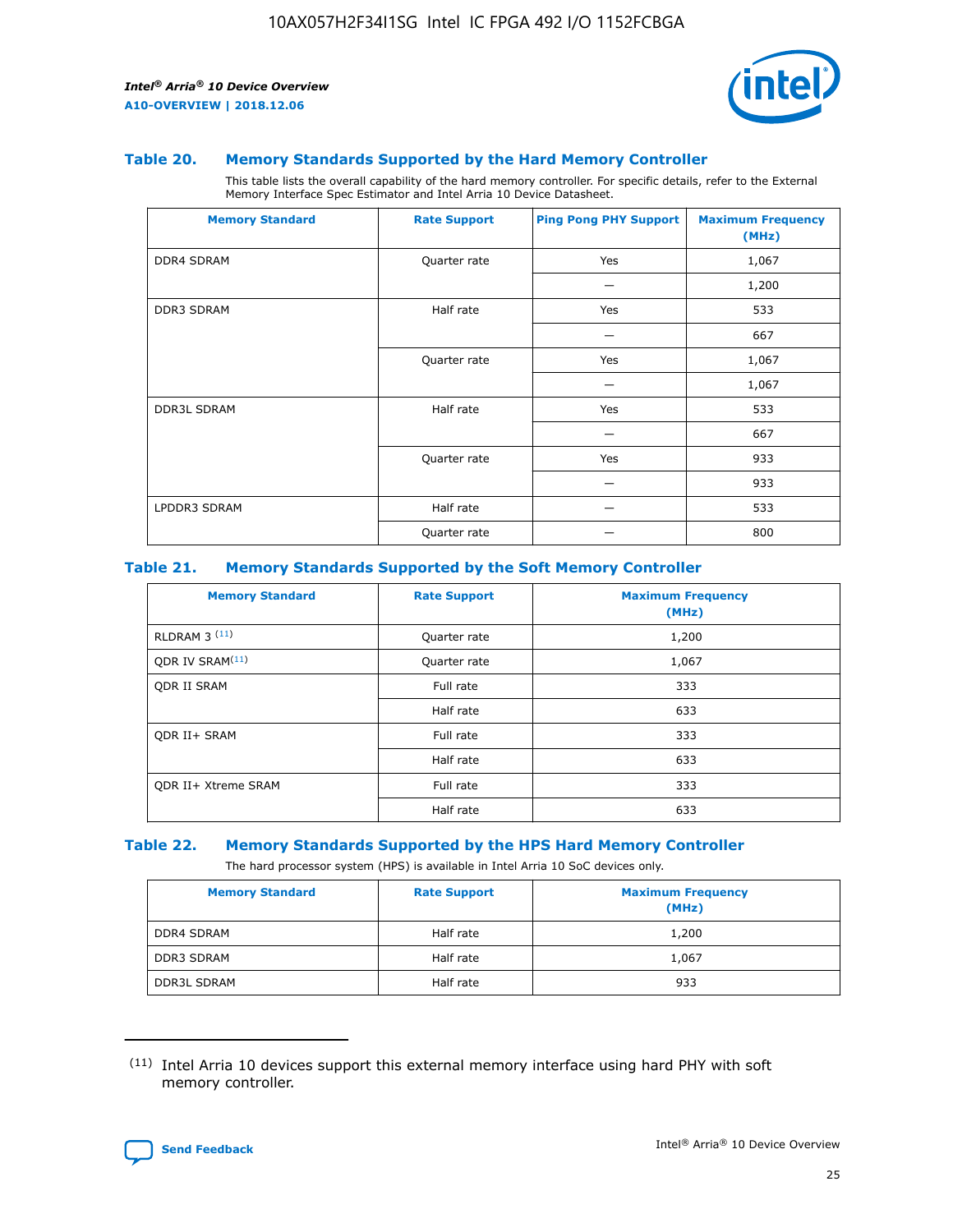

#### **Related Information**

#### [Intel Arria 10 Device Datasheet](https://www.intel.com/content/www/us/en/programmable/documentation/mcn1413182292568.html#mcn1413182153340)

Lists the memory interface performance according to memory interface standards, rank or chip select configurations, and Intel Arria 10 device speed grades.

# **PCIe Gen1, Gen2, and Gen3 Hard IP**

Intel Arria 10 devices contain PCIe hard IP that is designed for performance and ease-of-use:

- Includes all layers of the PCIe stack—transaction, data link and physical layers.
- Supports PCIe Gen3, Gen2, and Gen1 Endpoint and Root Port in x1, x2, x4, or x8 lane configuration.
- Operates independently from the core logic—optional configuration via protocol (CvP) allows the PCIe link to power up and complete link training in less than 100 ms while the Intel Arria 10 device completes loading the programming file for the rest of the FPGA.
- Provides added functionality that makes it easier to support emerging features such as Single Root I/O Virtualization (SR-IOV) and optional protocol extensions.
- Provides improved end-to-end datapath protection using ECC.
- Supports FPGA configuration via protocol (CvP) using PCIe at Gen3, Gen2, or Gen1 speed.

#### **Related Information**

PCS Features on page 30

## **Enhanced PCS Hard IP for Interlaken and 10 Gbps Ethernet**

## **Interlaken Support**

The Intel Arria 10 enhanced PCS hard IP provides integrated Interlaken PCS supporting rates up to 25.8 Gbps per lane.

The Interlaken PCS is based on the proven functionality of the PCS developed for Intel's previous generation FPGAs, which demonstrated interoperability with Interlaken ASSP vendors and third-party IP suppliers. The Interlaken PCS is present in every transceiver channel in Intel Arria 10 devices.

#### **Related Information**

PCS Features on page 30

## **10 Gbps Ethernet Support**

The Intel Arria 10 enhanced PCS hard IP supports 10GBASE-R PCS compliant with IEEE 802.3 10 Gbps Ethernet (10GbE). The integrated hard IP support for 10GbE and the 10 Gbps transceivers save external PHY cost, board space, and system power.

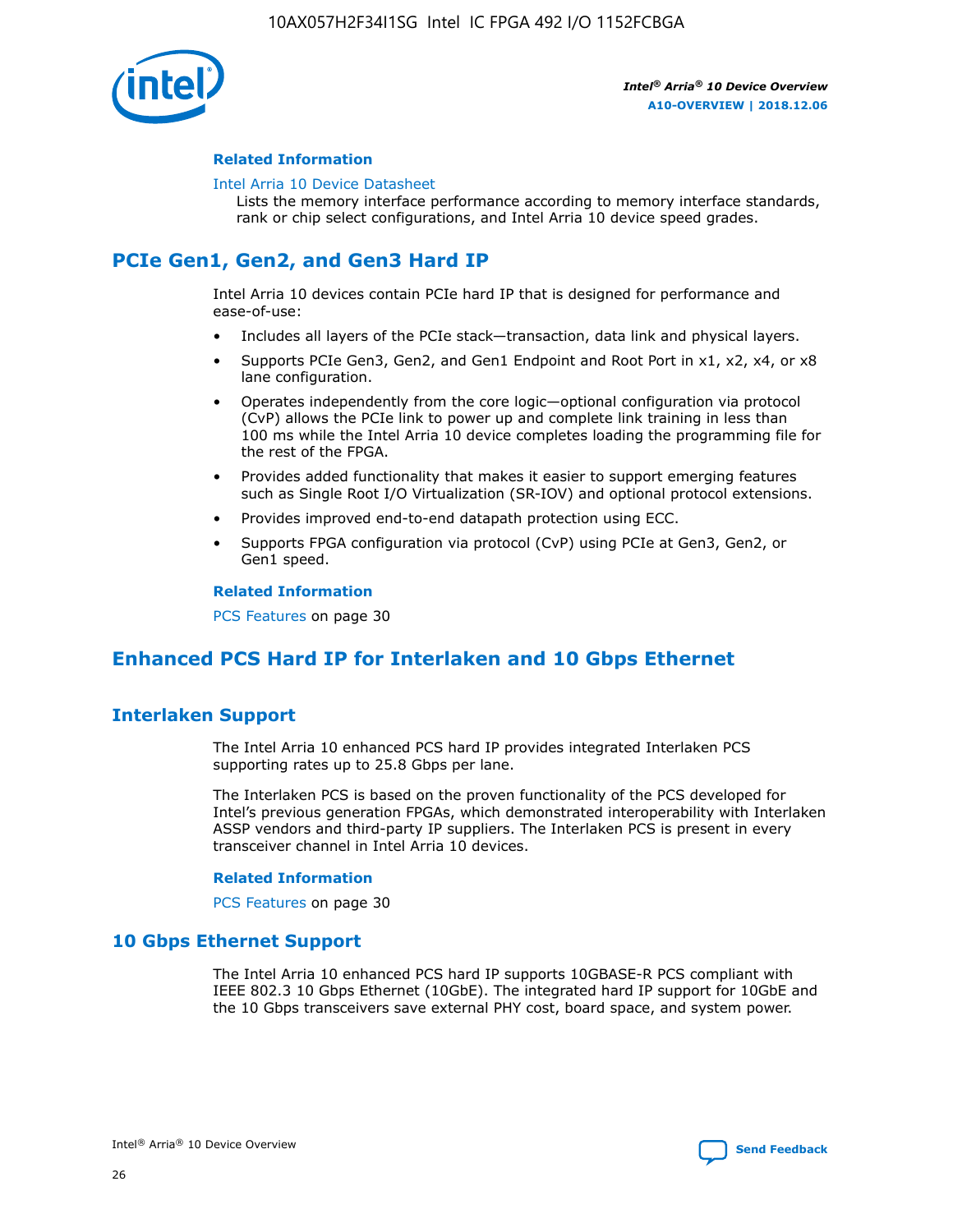

The scalable hard IP supports multiple independent 10GbE ports while using a single PLL for all the 10GBASE-R PCS instantiations, which saves on core logic resources and clock networks:

- Simplifies multiport 10GbE systems compared to XAUI interfaces that require an external XAUI-to-10G PHY.
- Incorporates Electronic Dispersion Compensation (EDC), which enables direct connection to standard 10 Gbps XFP and SFP+ pluggable optical modules.
- Supports backplane Ethernet applications and includes a hard 10GBASE-KR Forward Error Correction (FEC) circuit that you can use for 10 Gbps and 40 Gbps applications.

The 10 Gbps Ethernet PCS hard IP and 10GBASE-KR FEC are present in every transceiver channel.

#### **Related Information**

PCS Features on page 30

## **Low Power Serial Transceivers**

Intel Arria 10 FPGAs and SoCs include lowest power transceivers that deliver high bandwidth, throughput and low latency.

Intel Arria 10 devices deliver the industry's lowest power consumption per transceiver channel:

- 12.5 Gbps transceivers at as low as 242 mW
- 10 Gbps transceivers at as low as 168 mW
- 6 Gbps transceivers at as low as 117 mW

Intel Arria 10 transceivers support various data rates according to application:

- Chip-to-chip and chip-to-module applications—from 1 Gbps up to 25.8 Gbps
- Long reach and backplane applications—from 1 Gbps up to 12.5 with advanced adaptive equalization
- Critical power sensitive applications—from 1 Gbps up to 11.3 Gbps using lower power modes

The combination of 20 nm process technology and architectural advances provide the following benefits:

- Significant reduction in die area and power consumption
- Increase of up to two times in transceiver I/O density compared to previous generation devices while maintaining optimal signal integrity
- Up to 72 total transceiver channels—you can configure up to 6 of these channels to run as fast as 25.8 Gbps
- All channels feature continuous data rate support up to the maximum rated speed

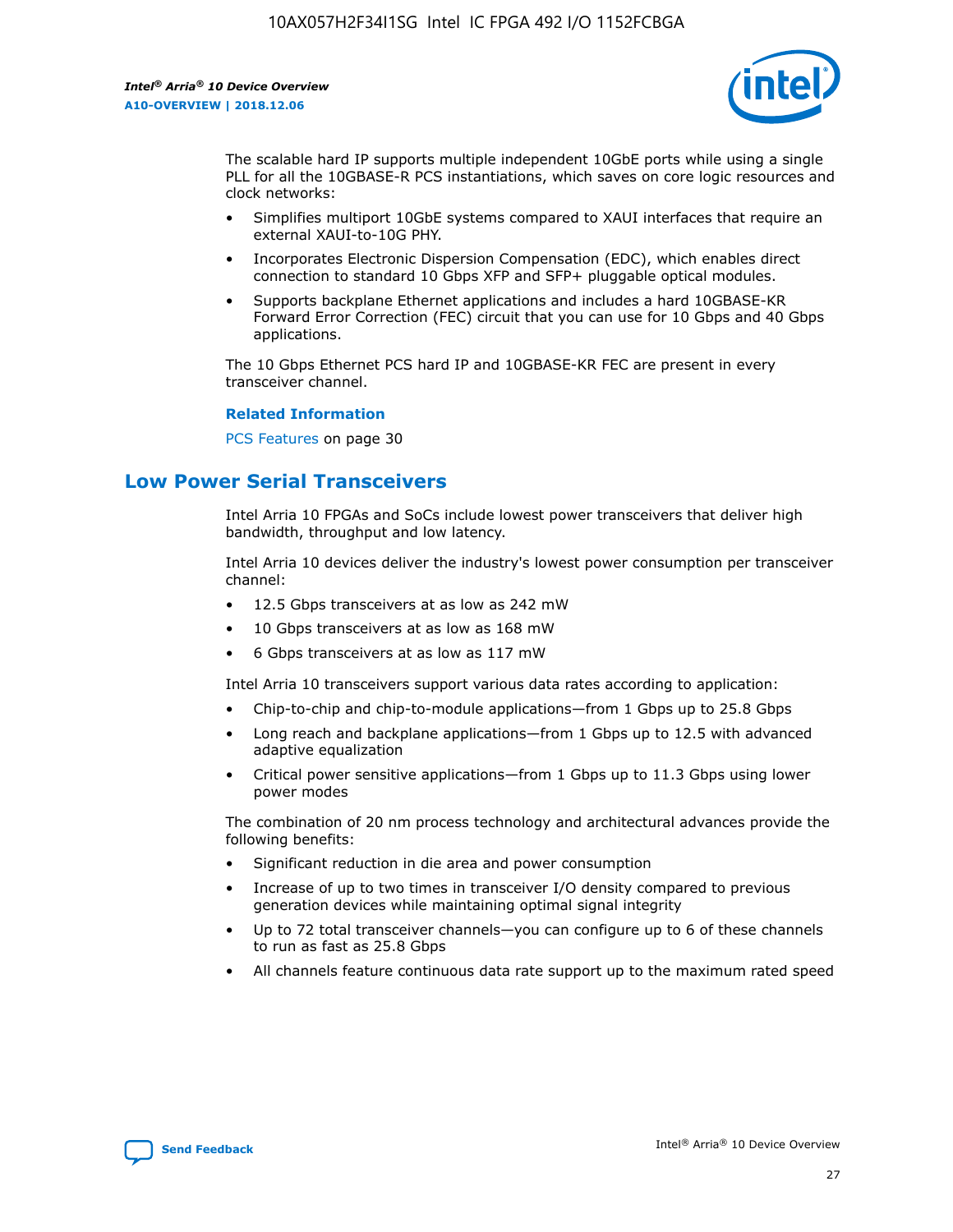



## **Figure 6. Intel Arria 10 Transceiver Block Architecture**

## **Transceiver Channels**

All transceiver channels feature a dedicated Physical Medium Attachment (PMA) and a hardened Physical Coding Sublayer (PCS).

- The PMA provides primary interfacing capabilities to physical channels.
- The PCS typically handles encoding/decoding, word alignment, and other preprocessing functions before transferring data to the FPGA core fabric.

A transceiver channel consists of a PMA and a PCS block. Most transceiver banks have 6 channels. There are some transceiver banks that contain only 3 channels.

A wide variety of bonded and non-bonded data rate configurations is possible using a highly configurable clock distribution network. Up to 80 independent transceiver data rates can be configured.

The following figures are graphical representations of top views of the silicon die, which correspond to reverse views for flip chip packages. Different Intel Arria 10 devices may have different floorplans than the ones shown in the figures.

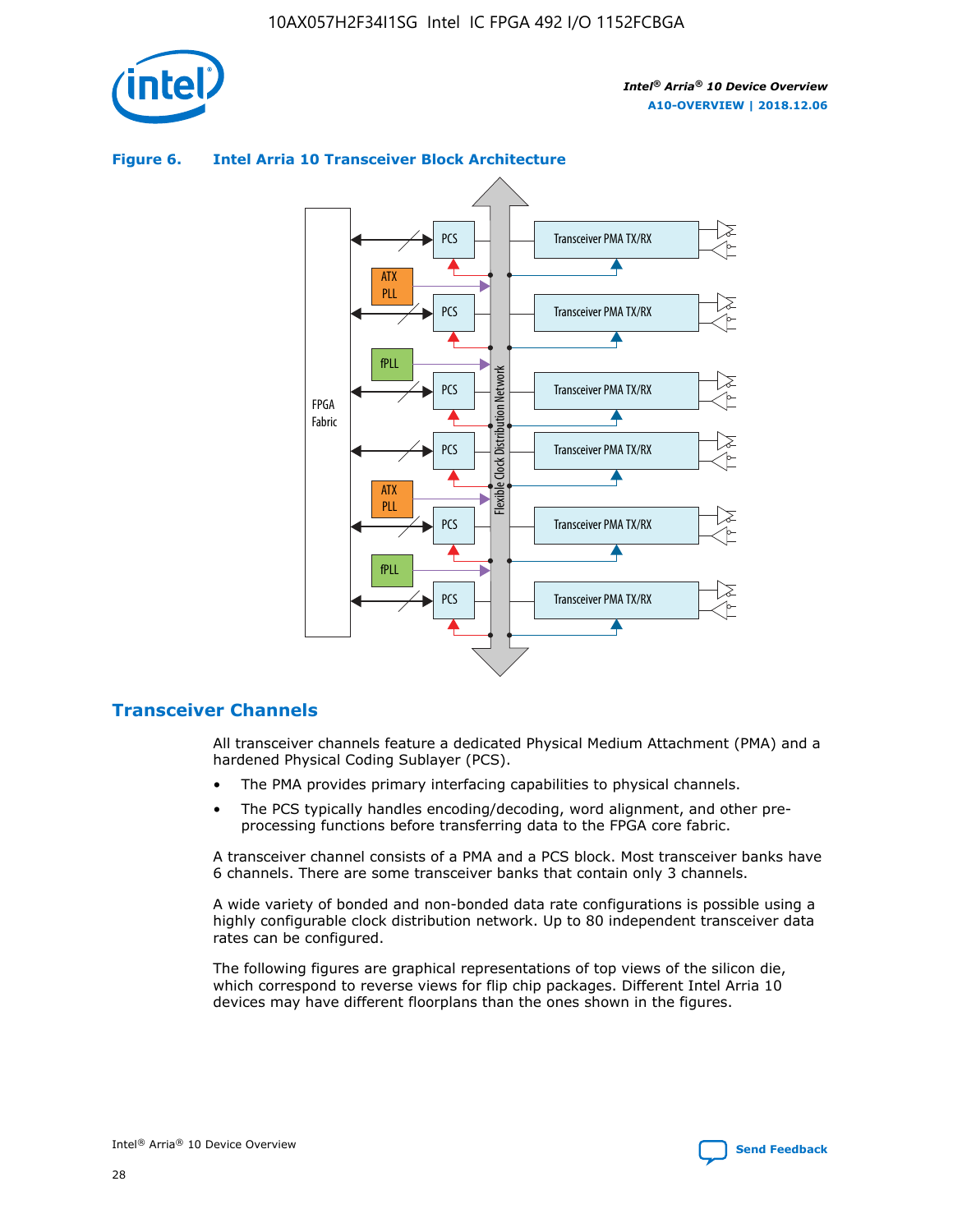

## **Figure 7. Device Chip Overview for Intel Arria 10 GX and GT Devices**



M20K Internal Memory Blocks Core Logic Fabric Transceiver Channels Hard IP Per Transceiver: Standard PCS and Enhanced PCS Hard IPs PCI Express Gen3 Hard IP Fractional PLLs M20K Internal Memory Blocks PCI Express Gen3 Hard IP Variable Precision DSP Blocks I/O PLLs Hard Memory Controllers, General-Purpose I/O Cells, LVDS Hard Processor Subsystem, Dual-Core ARM Cortex A9 M20K Internal Memory Blocks Variable Precision DSP Blocks M20K Internal Memory Blocks Core Logic Fabric I/O PLLs Hard Memory Controllers, General-Purpose I/O Cells, LVDS M20K Internal Memory Blocks Variable Precision DSP Blocks M20K Internal Memory Blocks Transceiver Channels Hard IP Per Transceiver: Standard PCS and Enhanced PCS Hard IPs PCI Express Gen3 Hard IP Fractional PLLs PCI Express Gen3 Hard IP  $\ddot{\cdot}$ Hard PCS Transceiver PMA fPLL ATX (LC) Hard PCS Transceiver PMA **Transmit** Hard PCS Transceiver PMA PLL fPLL Hard PCS Transceiver PMA Transceiver Clock Networks ATX (LC) Hard PCS Transceiver PMA Transmi Hard PCS Transceiver PMA PLL fPLL Hard PCS Transceiver PMA Transceiver PMA Hard PCS ATX (LC) **Transmit** Hard PCS Transceiver PMA PLL Unused transceiver chann can be used as additional transceiver transmit PLLs

## **PMA Features**

Intel Arria 10 transceivers provide exceptional signal integrity at data rates up to 25.8 Gbps. Clocking options include ultra-low jitter ATX PLLs (LC tank based), clock multiplier unit (CMU) PLLs, and fractional PLLs.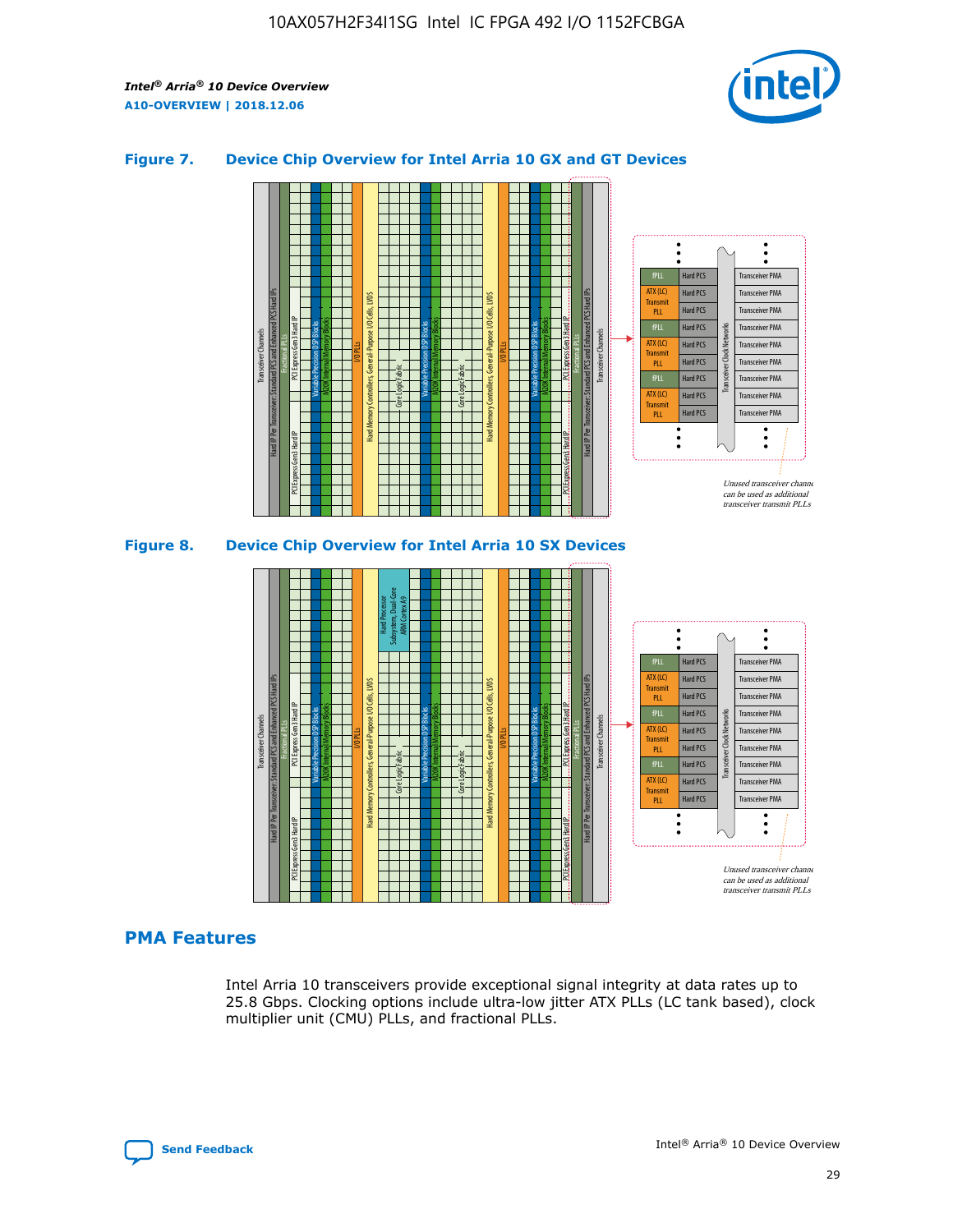

Each transceiver channel contains a channel PLL that can be used as the CMU PLL or clock data recovery (CDR) PLL. In CDR mode, the channel PLL recovers the receiver clock and data in the transceiver channel. Up to 80 independent data rates can be configured on a single Intel Arria 10 device.

## **Table 23. PMA Features of the Transceivers in Intel Arria 10 Devices**

| <b>Feature</b>                                             | <b>Capability</b>                                                                                                                                                                                                             |
|------------------------------------------------------------|-------------------------------------------------------------------------------------------------------------------------------------------------------------------------------------------------------------------------------|
| Chip-to-Chip Data Rates                                    | 1 Gbps to 17.4 Gbps (Intel Arria 10 GX devices)<br>1 Gbps to 25.8 Gbps (Intel Arria 10 GT devices)                                                                                                                            |
| Backplane Support                                          | Drive backplanes at data rates up to 12.5 Gbps                                                                                                                                                                                |
| <b>Optical Module Support</b>                              | SFP+/SFP, XFP, CXP, QSFP/QSFP28, CFP/CFP2/CFP4                                                                                                                                                                                |
| Cable Driving Support                                      | SFP+ Direct Attach, PCI Express over cable, eSATA                                                                                                                                                                             |
| Transmit Pre-Emphasis                                      | 4-tap transmit pre-emphasis and de-emphasis to compensate for system channel loss                                                                                                                                             |
| Continuous Time Linear<br>Equalizer (CTLE)                 | Dual mode, high-gain, and high-data rate, linear receive equalization to compensate for<br>system channel loss                                                                                                                |
| Decision Feedback Equalizer<br>(DFE)                       | 7-fixed and 4-floating tap DFE to equalize backplane channel loss in the presence of<br>crosstalk and noisy environments                                                                                                      |
| Variable Gain Amplifier                                    | Optimizes the signal amplitude prior to the CDR sampling and operates in fixed and<br>adaptive modes                                                                                                                          |
| Altera Digital Adaptive<br>Parametric Tuning (ADAPT)       | Fully digital adaptation engine to automatically adjust all link equalization parameters-<br>including CTLE, DFE, and variable gain amplifier blocks—that provide optimal link margin<br>without intervention from user logic |
| Precision Signal Integrity<br>Calibration Engine (PreSICE) | Hardened calibration controller to quickly calibrate all transceiver control parameters on<br>power-up, which provides the optimal signal integrity and jitter performance                                                    |
| Advanced Transmit (ATX)<br><b>PLL</b>                      | Low jitter ATX (LC tank based) PLLs with continuous tuning range to cover a wide range of<br>standard and proprietary protocols                                                                                               |
| <b>Fractional PLLs</b>                                     | On-chip fractional frequency synthesizers to replace on-board crystal oscillators and reduce<br>system cost                                                                                                                   |
| Digitally Assisted Analog<br><b>CDR</b>                    | Superior jitter tolerance with fast lock time                                                                                                                                                                                 |
| Dynamic Partial<br>Reconfiguration                         | Allows independent control of the Avalon memory-mapped interface of each transceiver<br>channel for the highest transceiver flexibility                                                                                       |
| Multiple PCS-PMA and PCS-<br>PLD interface widths          | 8-, 10-, 16-, 20-, 32-, 40-, or 64-bit interface widths for flexibility of deserialization width,<br>encoding, and reduced latency                                                                                            |

## **PCS Features**

This table summarizes the Intel Arria 10 transceiver PCS features. You can use the transceiver PCS to support a wide range of protocols ranging from 1 Gbps to 25.8 Gbps.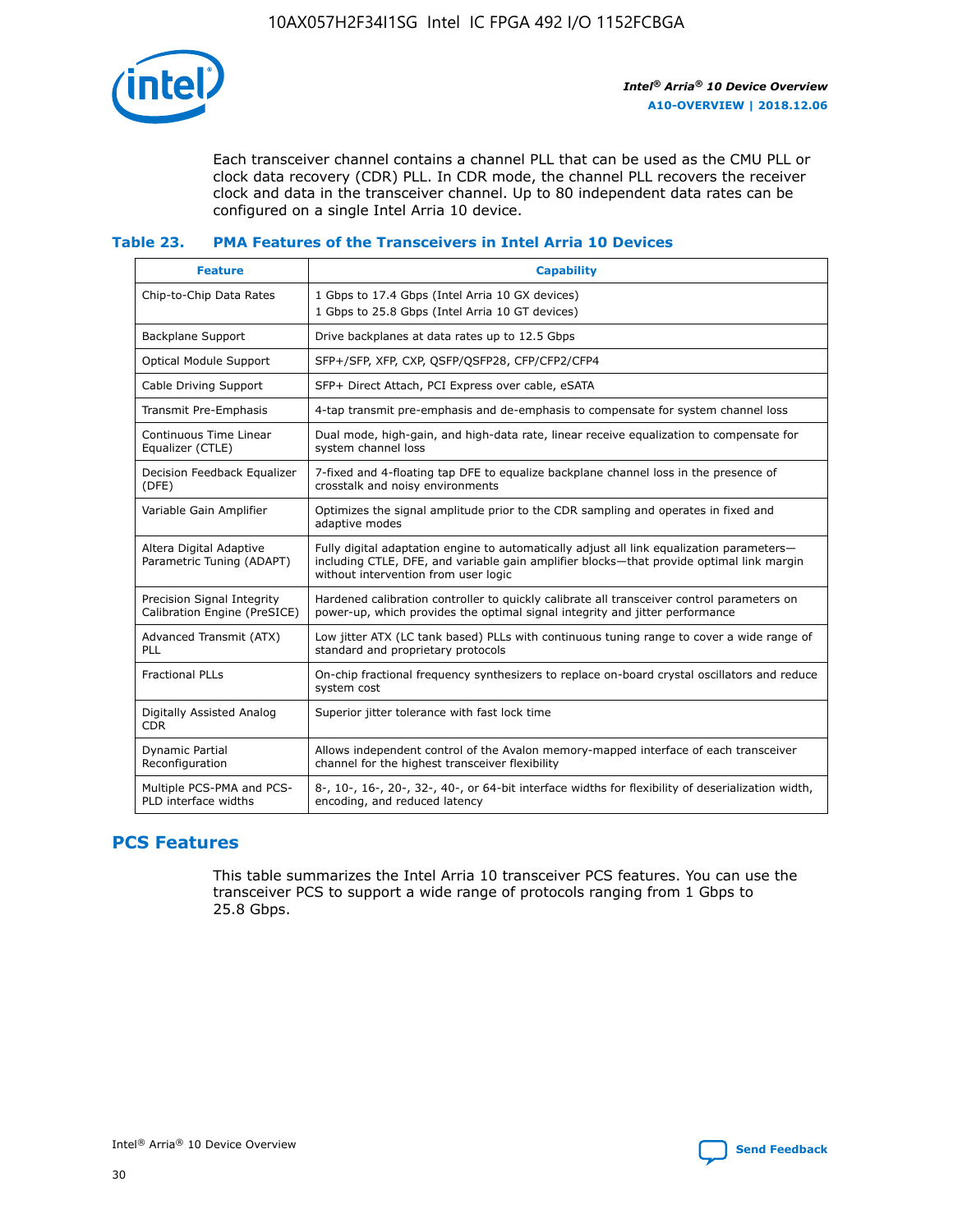

| <b>PCS</b>    | <b>Description</b>                                                                                                                                                                                                                                                                                                                                                                                             |
|---------------|----------------------------------------------------------------------------------------------------------------------------------------------------------------------------------------------------------------------------------------------------------------------------------------------------------------------------------------------------------------------------------------------------------------|
| Standard PCS  | Operates at a data rate up to 12 Gbps<br>Supports protocols such as PCI-Express, CPRI 4.2+, GigE, IEEE 1588 in Hard PCS<br>Implements other protocols using Basic/Custom (Standard PCS) transceiver<br>configuration rules.                                                                                                                                                                                    |
| Enhanced PCS  | Performs functions common to most serial data industry standards, such as word<br>alignment, encoding/decoding, and framing, before data is sent or received off-chip<br>through the PMA<br>• Handles data transfer to and from the FPGA fabric<br>Handles data transfer internally to and from the PMA<br>Provides frequency compensation<br>Performs channel bonding for multi-channel low skew applications |
| PCIe Gen3 PCS | Supports the seamless switching of Data and Clock between the Gen1, Gen2, and Gen3<br>data rates<br>Provides support for PIPE 3.0 features<br>Supports the PIPE interface with the Hard IP enabled, as well as with the Hard IP<br>bypassed                                                                                                                                                                    |

#### **Related Information**

- PCIe Gen1, Gen2, and Gen3 Hard IP on page 26
- Interlaken Support on page 26
- 10 Gbps Ethernet Support on page 26

## **PCS Protocol Support**

This table lists some of the protocols supported by the Intel Arria 10 transceiver PCS. For more information about the blocks in the transmitter and receiver data paths, refer to the related information.

| <b>Protocol</b>                                 | <b>Data Rate</b><br>(Gbps) | <b>Transceiver IP</b>       | <b>PCS Support</b>                      |
|-------------------------------------------------|----------------------------|-----------------------------|-----------------------------------------|
| PCIe Gen3 x1, x2, x4, x8                        | 8.0                        | Native PHY (PIPE)           | Standard PCS and PCIe<br>Gen3 PCS       |
| PCIe Gen2 x1, x2, x4, x8                        | 5.0                        | Native PHY (PIPE)           | <b>Standard PCS</b>                     |
| PCIe Gen1 x1, x2, x4, x8                        | 2.5                        | Native PHY (PIPE)           | Standard PCS                            |
| 1000BASE-X Gigabit Ethernet                     | 1.25                       | Native PHY                  | <b>Standard PCS</b>                     |
| 1000BASE-X Gigabit Ethernet with<br>IEEE 1588v2 | 1.25                       | Native PHY                  | Standard PCS                            |
| 10GBASE-R                                       | 10.3125                    | Native PHY                  | <b>Enhanced PCS</b>                     |
| 10GBASE-R with IEEE 1588v2                      | 10.3125                    | Native PHY                  | <b>Enhanced PCS</b>                     |
| 10GBASE-R with KR FEC                           | 10.3125                    | Native PHY                  | <b>Enhanced PCS</b>                     |
| 10GBASE-KR and 1000BASE-X                       | 10.3125                    | 1G/10GbE and 10GBASE-KR PHY | Standard PCS and<br><b>Enhanced PCS</b> |
| Interlaken (CEI-6G/11G)                         | 3.125 to 17.4              | Native PHY                  | <b>Enhanced PCS</b>                     |
| SFI-S/SFI-5.2                                   | 11.2                       | Native PHY                  | <b>Enhanced PCS</b>                     |
| $10G$ SDI                                       | 10.692                     | Native PHY                  | <b>Enhanced PCS</b>                     |
|                                                 |                            |                             | continued                               |

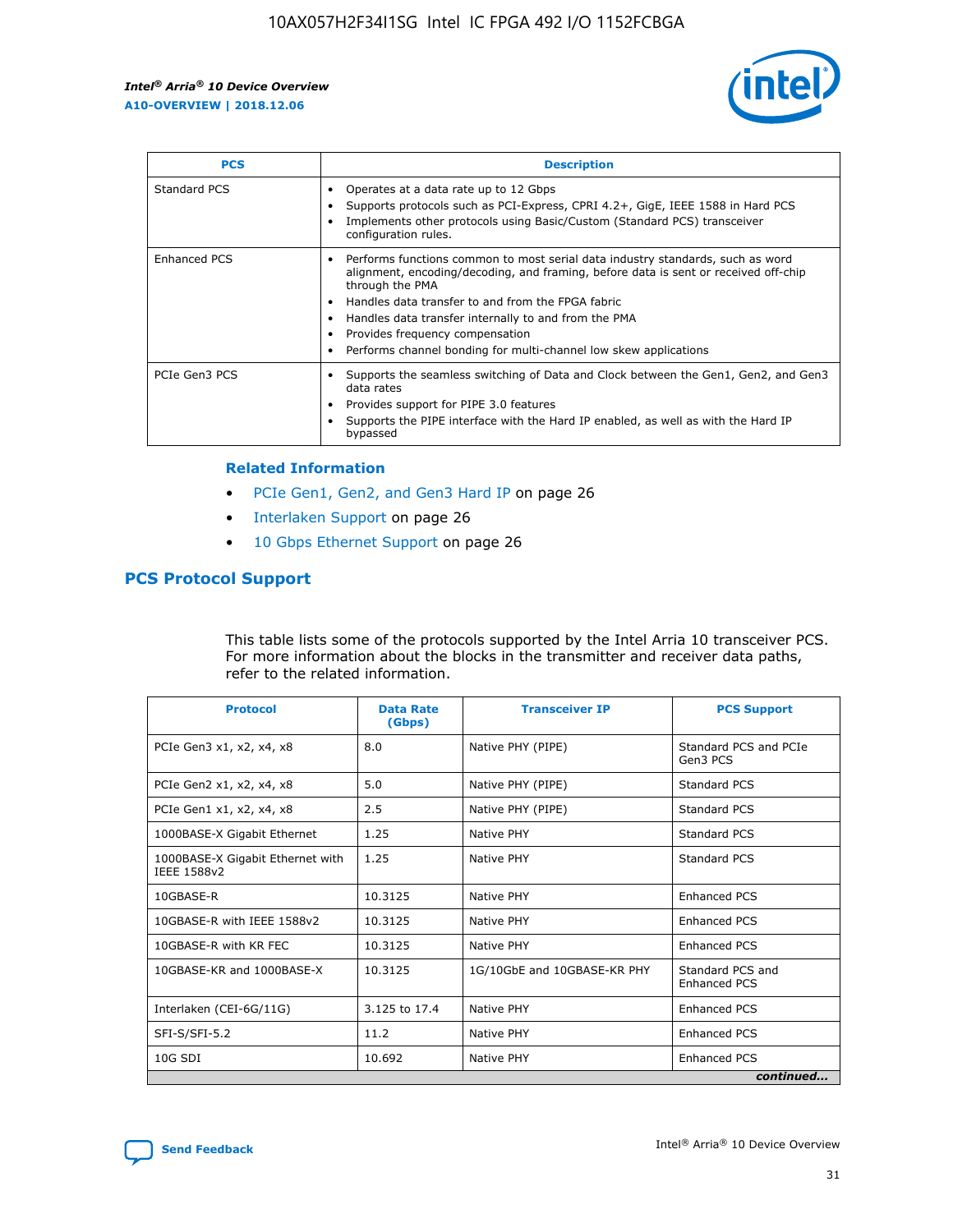

| <b>Protocol</b>      | <b>Data Rate</b><br>(Gbps) | <b>Transceiver IP</b> | <b>PCS Support</b> |
|----------------------|----------------------------|-----------------------|--------------------|
| CPRI 6.0 (64B/66B)   | 0.6144 to<br>10.1376       | Native PHY            | Enhanced PCS       |
| CPRI 4.2 (8B/10B)    | $0.6144$ to<br>9.8304      | Native PHY            | Standard PCS       |
| OBSAI RP3 v4.2       | 0.6144 to 6.144            | Native PHY            | Standard PCS       |
| SD-SDI/HD-SDI/3G-SDI | $0.143(12)$ to<br>2.97     | Native PHY            | Standard PCS       |

## **Related Information**

#### [Intel Arria 10 Transceiver PHY User Guide](https://www.intel.com/content/www/us/en/programmable/documentation/nik1398707230472.html#nik1398707091164)

Provides more information about the supported transceiver protocols and PHY IP, the PMA architecture, and the standard, enhanced, and PCIe Gen3 PCS architecture.

## **SoC with Hard Processor System**

Each SoC device combines an FPGA fabric and a hard processor system (HPS) in a single device. This combination delivers the flexibility of programmable logic with the power and cost savings of hard IP in these ways:

- Reduces board space, system power, and bill of materials cost by eliminating a discrete embedded processor
- Allows you to differentiate the end product in both hardware and software, and to support virtually any interface standard
- Extends the product life and revenue through in-field hardware and software updates

 $(12)$  The 0.143 Gbps data rate is supported using oversampling of user logic that you must implement in the FPGA fabric.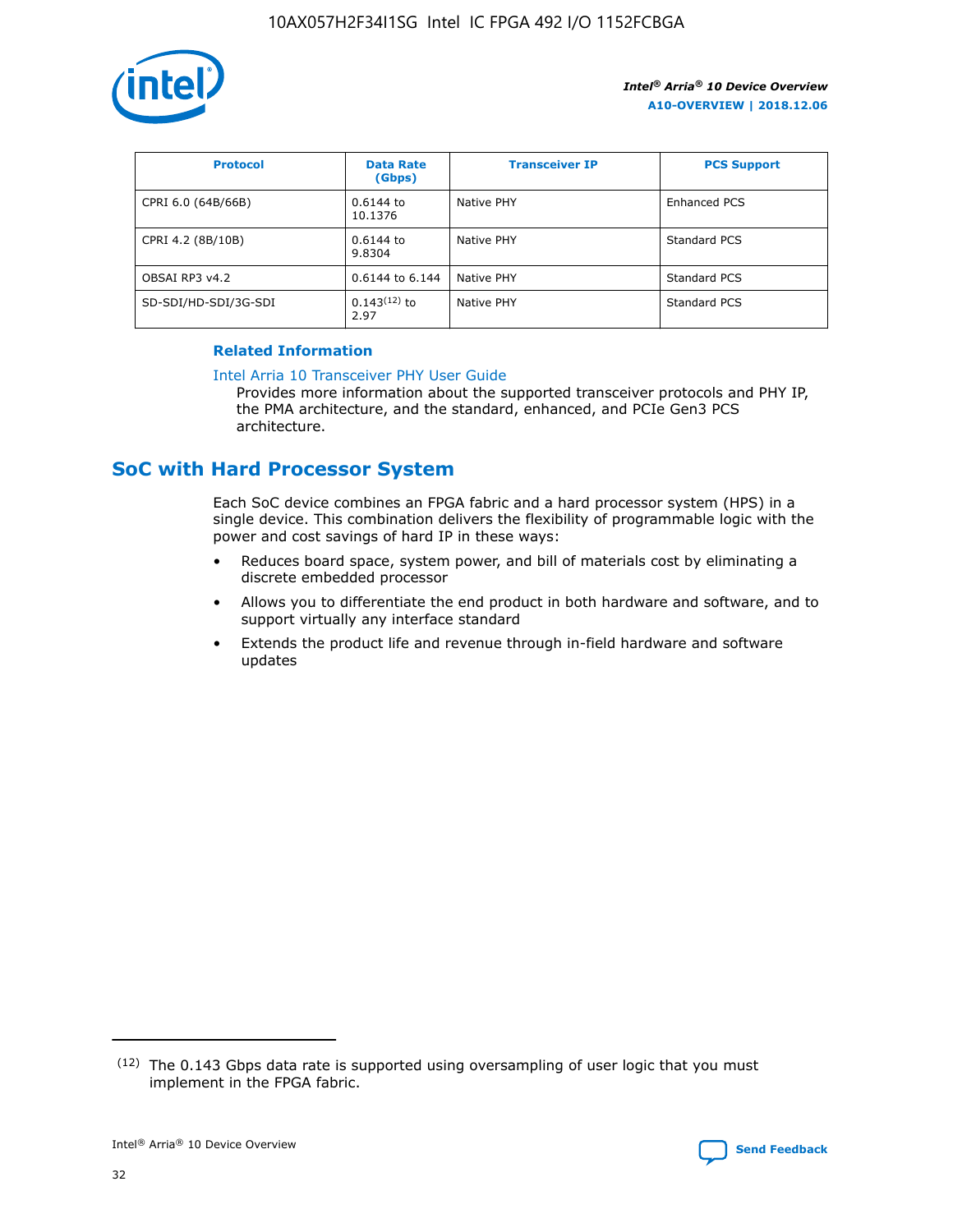

#### **Figure 9. HPS Block Diagram**

This figure shows a block diagram of the HPS with the dual ARM Cortex-A9 MPCore processor.



## **Key Advantages of 20-nm HPS**

The 20-nm HPS strikes a balance between enabling maximum software compatibility with 28-nm SoCs while still improving upon the 28-nm HPS architecture. These improvements address the requirements of the next generation target markets such as wireless and wireline communications, compute and storage equipment, broadcast and military in terms of performance, memory bandwidth, connectivity via backplane and security.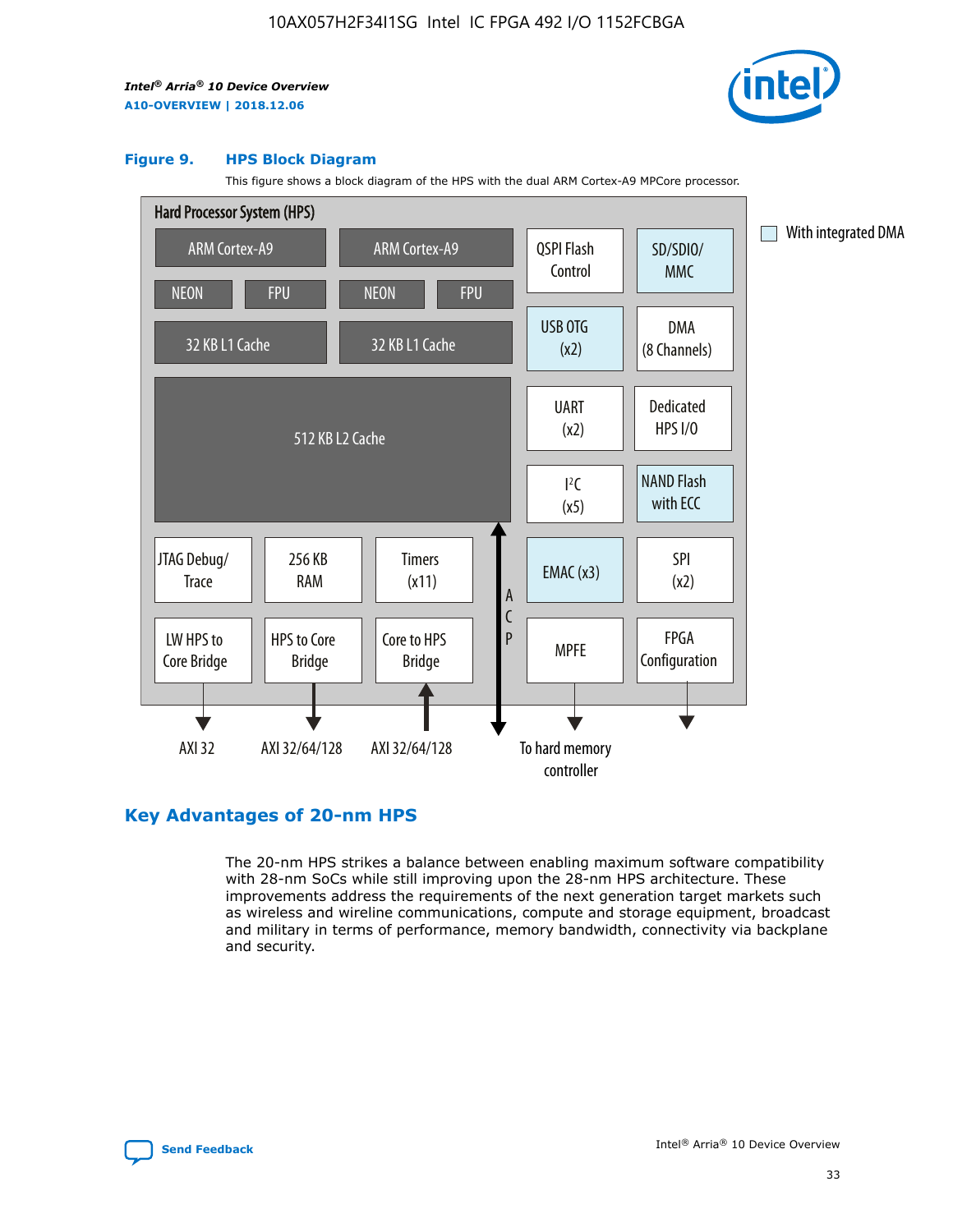

## **Table 24. Improvements in 20 nm HPS**

This table lists the key improvements of the 20 nm HPS compared to the 28 nm HPS.

| Advantages/<br><b>Improvements</b>                          | <b>Description</b>                                                                                                                                                                                                                                                                                                                                                                                                                                                                                                                                                                                                                                                                                                                                                                                                                                                                                                      |
|-------------------------------------------------------------|-------------------------------------------------------------------------------------------------------------------------------------------------------------------------------------------------------------------------------------------------------------------------------------------------------------------------------------------------------------------------------------------------------------------------------------------------------------------------------------------------------------------------------------------------------------------------------------------------------------------------------------------------------------------------------------------------------------------------------------------------------------------------------------------------------------------------------------------------------------------------------------------------------------------------|
| Increased performance and<br>overdrive capability           | While the nominal processor frequency is 1.2 GHz, the 20 nm HPS offers an "overdrive"<br>feature which enables a higher processor operating frequency. This requires a higher supply<br>voltage value that is unique to the HPS and may require a separate regulator.                                                                                                                                                                                                                                                                                                                                                                                                                                                                                                                                                                                                                                                   |
| Increased processor memory<br>bandwidth and DDR4<br>support | Up to 64-bit DDR4 memory at 2,400 Mbps support is available for the processor. The hard<br>memory controller for the HPS comprises a multi-port front end that manages connections<br>to a single port memory controller. The multi-port front end allows logic core and the HPS<br>to share ports and thereby the available bandwidth of the memory controller.                                                                                                                                                                                                                                                                                                                                                                                                                                                                                                                                                        |
| Flexible I/O sharing                                        | An advanced I/O pin muxing scheme allows improved sharing of I/O between the HPS and<br>the core logic. The following types of I/O are available for SoC:<br>17 dedicated I/Os-physically located inside the HPS block and are not accessible to<br>logic within the core. The 17 dedicated I/Os are used for HPS clock, resets, and<br>interfacing with boot devices, QSPI, and SD/MMC.<br>48 direct shared I/O-located closest to the HPS block and are ideal for high speed HPS<br>peripherals such as EMAC, USB, and others. There is one bank of 48 I/Os that supports<br>direct sharing where the 48 I/Os can be shared 12 I/Os at a time.<br>Standard (shared) I/O—all standard I/Os can be shared by the HPS peripherals and any<br>logic within the core. For designs where more than 48 I/Os are required to fully use all<br>the peripherals in the HPS, these I/Os can be connected through the core logic. |
| <b>EMAC</b> core                                            | Three EMAC cores are available in the HPS. The EMAC cores enable an application to<br>support two redundant Ethernet connections; for example, backplane, or two EMAC cores<br>for managing IEEE 1588 time stamp information while allowing a third EMAC core for debug<br>and configuration. All three EMACs can potentially share the same time stamps, simplifying<br>the 1588 time stamping implementation. A new serial time stamp interface allows core<br>logic to access and read the time stamp values. The integrated EMAC controllers can be<br>connected to external Ethernet PHY through the provided MDIO or I <sup>2</sup> C interface.                                                                                                                                                                                                                                                                  |
| On-chip memory                                              | The on-chip memory is updated to 256 KB support and can support larger data sets and<br>real time algorithms.                                                                                                                                                                                                                                                                                                                                                                                                                                                                                                                                                                                                                                                                                                                                                                                                           |
| <b>ECC</b> enhancements                                     | Improvements in L2 Cache ECC management allow identification of errors down to the<br>address level. ECC enhancements also enable improved error injection and status reporting<br>via the introduction of new memory mapped access to syndrome and data signals.                                                                                                                                                                                                                                                                                                                                                                                                                                                                                                                                                                                                                                                       |
| HPS to FPGA Interconnect<br>Backbone                        | Although the HPS and the Logic Core can operate independently, they are tightly coupled<br>via a high-bandwidth system interconnect built from high-performance ARM AMBA AXI bus<br>bridges. IP bus masters in the FPGA fabric have access to HPS bus slaves via the FPGA-to-<br>HPS interconnect. Similarly, HPS bus masters have access to bus slaves in the core fabric<br>via the HPS-to-FPGA bridge. Both bridges are AMBA AXI-3 compliant and support<br>simultaneous read and write transactions. Up to three masters within the core fabric can<br>share the HPS SDRAM controller with the processor. Additionally, the processor can be used<br>to configure the core fabric under program control via a dedicated 32-bit configuration port.                                                                                                                                                                  |
| FPGA configuration and HPS<br>booting                       | The FPGA fabric and HPS in the SoCs are powered independently. You can reduce the clock<br>frequencies or gate the clocks to reduce dynamic power.<br>You can configure the FPGA fabric and boot the HPS independently, in any order, providing<br>you with more design flexibility.                                                                                                                                                                                                                                                                                                                                                                                                                                                                                                                                                                                                                                    |
| Security                                                    | New security features have been introduced for anti-tamper management, secure boot,<br>encryption (AES), and authentication (SHA).                                                                                                                                                                                                                                                                                                                                                                                                                                                                                                                                                                                                                                                                                                                                                                                      |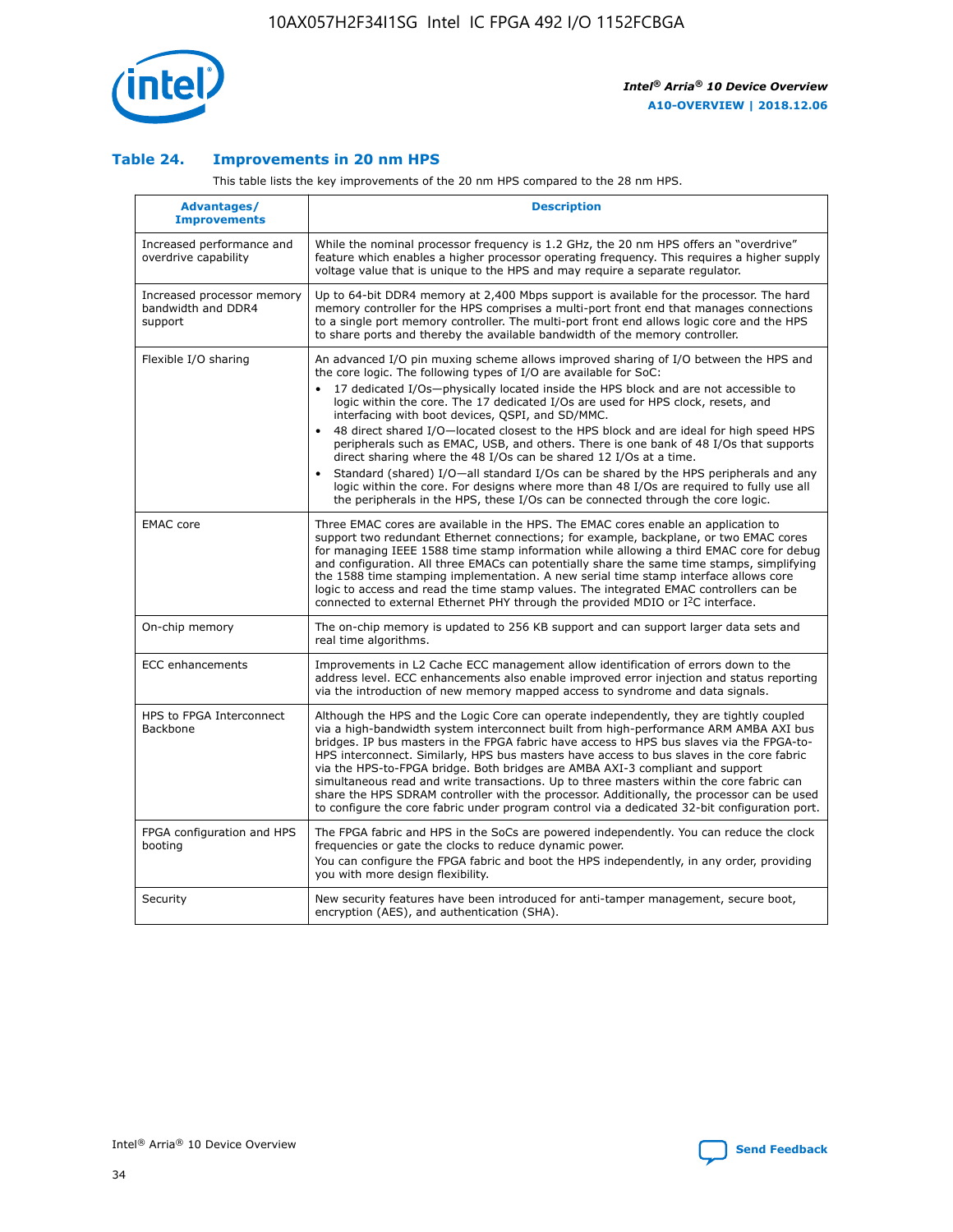

## **Features of the HPS**

The HPS has the following features:

- 1.2-GHz, dual-core ARM Cortex-A9 MPCore processor with up to 1.5-GHz via overdrive
	- ARMv7-A architecture that runs 32-bit ARM instructions, 16-bit and 32-bit Thumb instructions, and 8-bit Java byte codes in Jazelle style
	- Superscalar, variable length, out-of-order pipeline with dynamic branch prediction
	- Instruction Efficiency 2.5 MIPS/MHz, which provides total performance of 7500 MIPS at 1.5 GHz
- Each processor core includes:
	- 32 KB of L1 instruction cache, 32 KB of L1 data cache
	- Single- and double-precision floating-point unit and NEON media engine
	- CoreSight debug and trace technology
	- Snoop Control Unit (SCU) and Acceleration Coherency Port (ACP)
- 512 KB of shared L2 cache
- 256 KB of scratch RAM
- Hard memory controller with support for DDR3, DDR4 and optional error correction code (ECC) support
- Multiport Front End (MPFE) Scheduler interface to the hard memory controller
- 8-channel direct memory access (DMA) controller
- QSPI flash controller with SIO, DIO, QIO SPI Flash support
- NAND flash controller (ONFI 1.0 or later) with DMA and ECC support, updated to support 8 and 16-bit Flash devices and new command DMA to offload CPU for fast power down recovery
- Updated SD/SDIO/MMC controller to eMMC 4.5 with DMA with CE-ATA digital command support
- 3 10/100/1000 Ethernet media access control (MAC) with DMA
- 2 USB On-the-Go (OTG) controllers with DMA
- $\bullet$  5 I<sup>2</sup>C controllers (3 can be used by EMAC for MIO to external PHY)
- 2 UART 16550 Compatible controllers
- 4 serial peripheral interfaces (SPI) (2 Master, 2 Slaves)
- 62 programmable general-purpose I/Os, which includes 48 direct share I/Os that allows the HPS peripherals to connect directly to the FPGA I/Os
- 7 general-purpose timers
- 4 watchdog timers
- Anti-tamper, Secure Boot, Encryption (AES) and Authentication (SHA)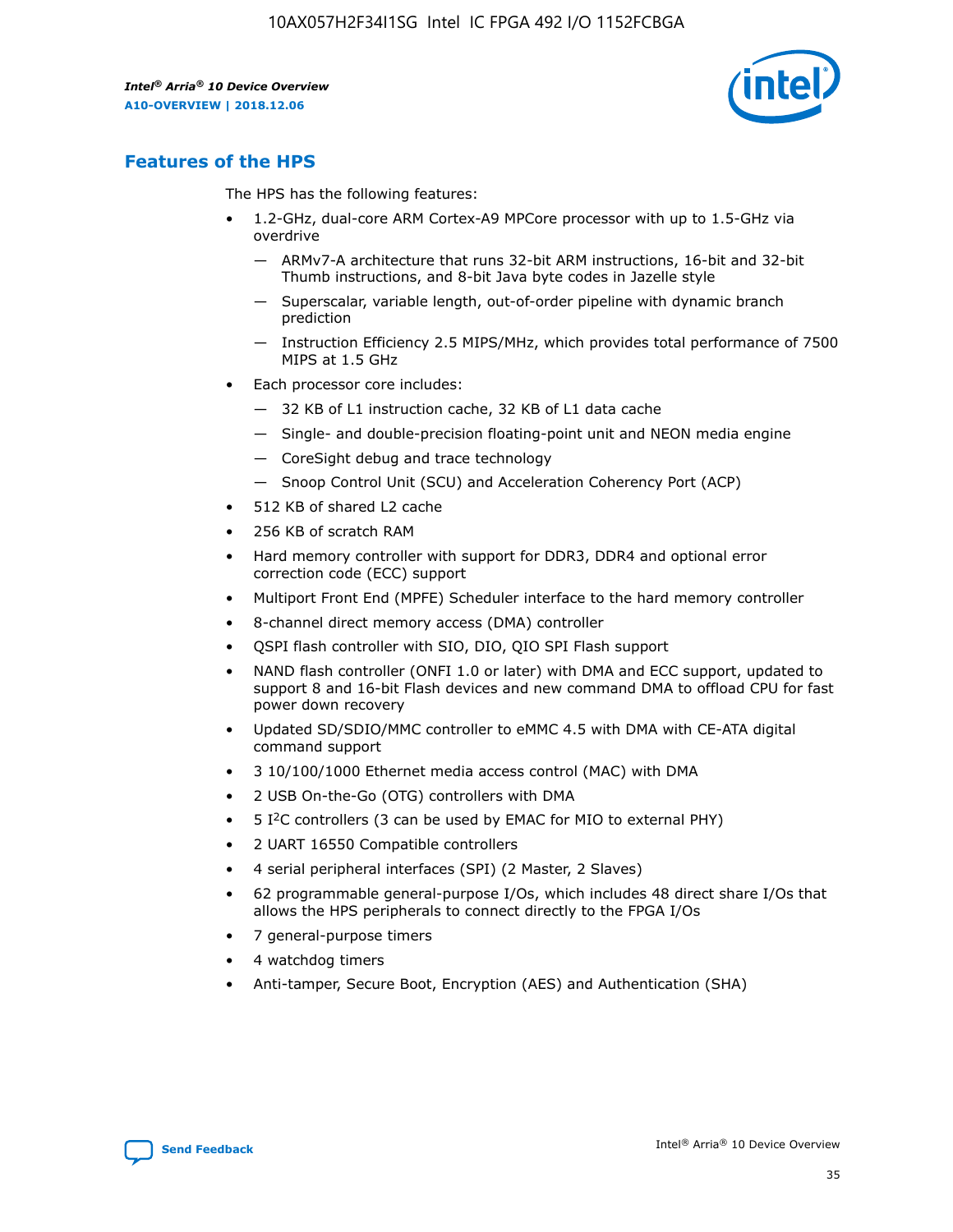

## **System Peripherals and Debug Access Port**

Each Ethernet MAC, USB OTG, NAND flash controller, and SD/MMC controller module has an integrated DMA controller. For modules without an integrated DMA controller, an additional DMA controller module provides up to eight channels of high-bandwidth data transfers. Peripherals that communicate off-chip are multiplexed with other peripherals at the HPS pin level. This allows you to choose which peripherals interface with other devices on your PCB.

The debug access port provides interfaces to industry standard JTAG debug probes and supports ARM CoreSight debug and core traces to facilitate software development.

## **HPS–FPGA AXI Bridges**

The HPS–FPGA bridges, which support the Advanced Microcontroller Bus Architecture (AMBA) Advanced eXtensible Interface (AXI™) specifications, consist of the following bridges:

- FPGA-to-HPS AMBA AXI bridge—a high-performance bus supporting 32, 64, and 128 bit data widths that allows the FPGA fabric to issue transactions to slaves in the HPS.
- HPS-to-FPGA Avalon/AMBA AXI bridge—a high-performance bus supporting 32, 64, and 128 bit data widths that allows the HPS to issue transactions to slaves in the FPGA fabric.
- Lightweight HPS-to-FPGA AXI bridge—a lower latency 32 bit width bus that allows the HPS to issue transactions to soft peripherals in the FPGA fabric. This bridge is primarily used for control and status register (CSR) accesses to peripherals in the FPGA fabric.

The HPS–FPGA AXI bridges allow masters in the FPGA fabric to communicate with slaves in the HPS logic, and vice versa. For example, the HPS-to-FPGA AXI bridge allows you to share memories instantiated in the FPGA fabric with one or both microprocessors in the HPS, while the FPGA-to-HPS AXI bridge allows logic in the FPGA fabric to access the memory and peripherals in the HPS.

Each HPS–FPGA bridge also provides asynchronous clock crossing for data transferred between the FPGA fabric and the HPS.

#### **HPS SDRAM Controller Subsystem**

The HPS SDRAM controller subsystem contains a multiport SDRAM controller and DDR PHY that are shared between the FPGA fabric (through the FPGA-to-HPS SDRAM interface), the level 2 (L2) cache, and the level 3 (L3) system interconnect. The FPGA-to-HPS SDRAM interface supports AMBA AXI and Avalon® Memory-Mapped (Avalon-MM) interface standards, and provides up to six individual ports for access by masters implemented in the FPGA fabric.

The HPS SDRAM controller supports up to 3 masters (command ports), 3x 64-bit read data ports and 3x 64-bit write data ports.

To maximize memory performance, the SDRAM controller subsystem supports command and data reordering, deficit round-robin arbitration with aging, and high-priority bypass features.

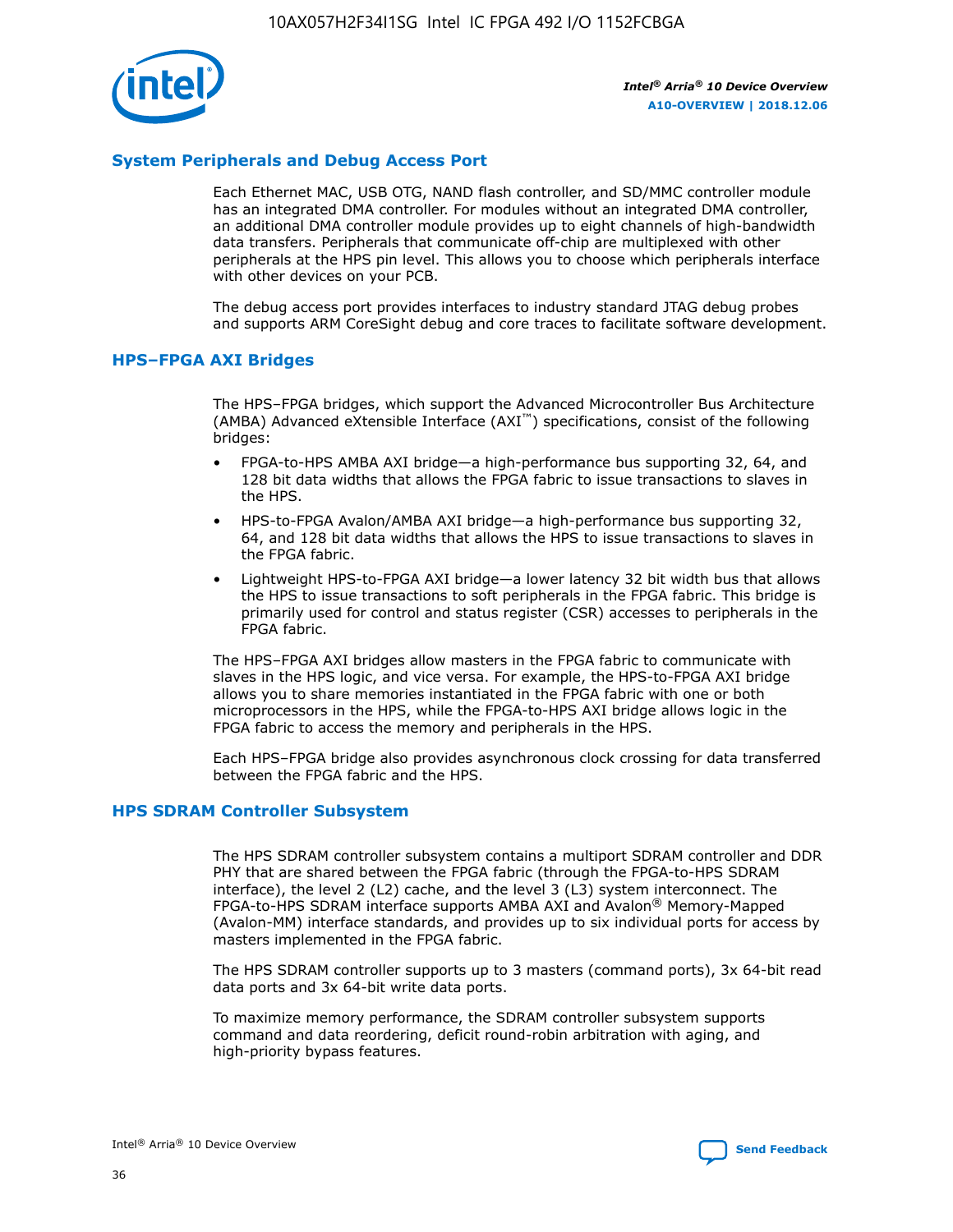

## **FPGA Configuration and HPS Booting**

The FPGA fabric and HPS in the SoC FPGA must be powered at the same time. You can reduce the clock frequencies or gate the clocks to reduce dynamic power.

Once powered, the FPGA fabric and HPS can be configured independently thus providing you with more design flexibility:

- You can boot the HPS independently. After the HPS is running, the HPS can fully or partially reconfigure the FPGA fabric at any time under software control. The HPS can also configure other FPGAs on the board through the FPGA configuration controller.
- Configure the FPGA fabric first, and then boot the HPS from memory accessible to the FPGA fabric.

## **Hardware and Software Development**

For hardware development, you can configure the HPS and connect your soft logic in the FPGA fabric to the HPS interfaces using the Platform Designer system integration tool in the Intel Quartus Prime software.

For software development, the ARM-based SoC FPGA devices inherit the rich software development ecosystem available for the ARM Cortex-A9 MPCore processor. The software development process for Intel SoC FPGAs follows the same steps as those for other SoC devices from other manufacturers. Support for Linux\*, VxWorks\*, and other operating systems are available for the SoC FPGAs. For more information on the operating systems support availability, contact the Intel FPGA sales team.

You can begin device-specific firmware and software development on the Intel SoC FPGA Virtual Target. The Virtual Target is a fast PC-based functional simulation of a target development system—a model of a complete development board. The Virtual Target enables the development of device-specific production software that can run unmodified on actual hardware.

## **Dynamic and Partial Reconfiguration**

The Intel Arria 10 devices support dynamic and partial reconfiguration. You can use dynamic and partial reconfiguration simultaneously to enable seamless reconfiguration of both the device core and transceivers.

## **Dynamic Reconfiguration**

You can reconfigure the PMA and PCS blocks while the device continues to operate. This feature allows you to change the data rates, protocol, and analog settings of a channel in a transceiver bank without affecting on-going data transfer in other transceiver banks. This feature is ideal for applications that require dynamic multiprotocol or multirate support.

## **Partial Reconfiguration**

Using partial reconfiguration, you can reconfigure some parts of the device while keeping the device in operation.

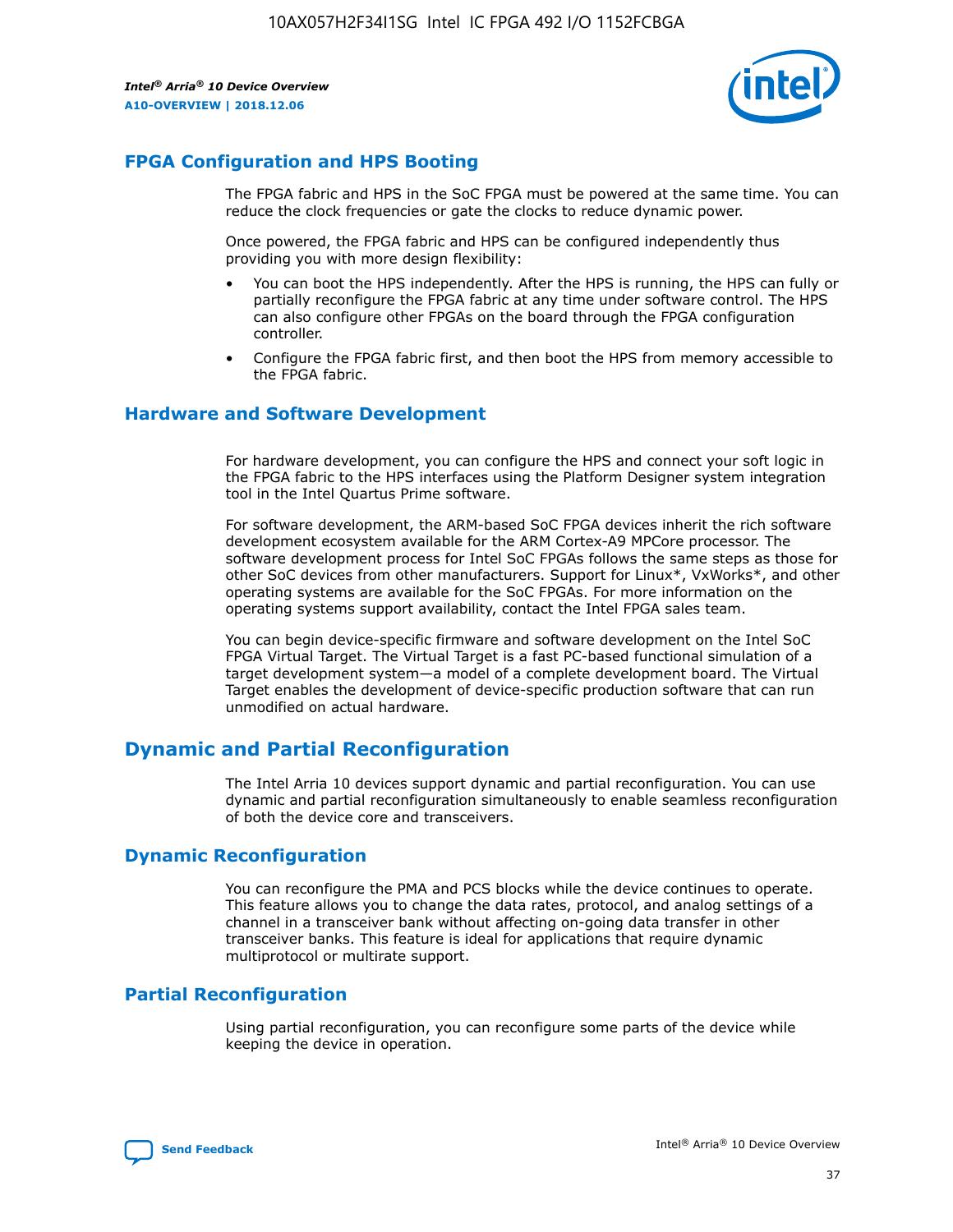

Instead of placing all device functions in the FPGA fabric, you can store some functions that do not run simultaneously in external memory and load them only when required. This capability increases the effective logic density of the device, and lowers cost and power consumption.

In the Intel solution, you do not have to worry about intricate device architecture to perform a partial reconfiguration. The partial reconfiguration capability is built into the Intel Quartus Prime design software, making such time-intensive task simple.

Intel Arria 10 devices support partial reconfiguration in the following configuration options:

- Using an internal host:
	- All supported configuration modes where the FPGA has access to external memory devices such as serial and parallel flash memory.
	- Configuration via Protocol [CvP (PCIe)]
- Using an external host—passive serial (PS), fast passive parallel (FPP) x8, FPP x16, and FPP x32 I/O interface.

# **Enhanced Configuration and Configuration via Protocol**

## **Table 25. Configuration Schemes and Features of Intel Arria 10 Devices**

Intel Arria 10 devices support 1.8 V programming voltage and several configuration schemes.

| <b>Scheme</b>                                                          | <b>Data</b><br><b>Width</b> | <b>Max Clock</b><br>Rate<br>(MHz) | <b>Max Data</b><br>Rate<br>(Mbps)<br>(13) | <b>Decompression</b> | <b>Design</b><br>Security <sup>(1</sup><br>4) | <b>Partial</b><br><b>Reconfiguration</b><br>(15) | <b>Remote</b><br><b>System</b><br><b>Update</b> |
|------------------------------------------------------------------------|-----------------------------|-----------------------------------|-------------------------------------------|----------------------|-----------------------------------------------|--------------------------------------------------|-------------------------------------------------|
| <b>JTAG</b>                                                            | 1 bit                       | 33                                | 33                                        |                      |                                               | Yes(16)                                          |                                                 |
| Active Serial (AS)<br>through the<br>EPCO-L<br>configuration<br>device | 1 bit,<br>4 bits            | 100                               | 400                                       | Yes                  | Yes                                           | $Y_{PS}(16)$                                     | Yes                                             |
| Passive serial (PS)<br>through CPLD or<br>external<br>microcontroller  | 1 bit                       | 100                               | 100                                       | Yes                  | Yes                                           | Yes(16)                                          | Parallel<br>Flash<br>Loader<br>(PFL) IP<br>core |
|                                                                        |                             |                                   |                                           |                      |                                               |                                                  | continued                                       |

<sup>(13)</sup> Enabling either compression or design security features affects the maximum data rate. Refer to the Intel Arria 10 Device Datasheet for more information.

<sup>(14)</sup> Encryption and compression cannot be used simultaneously.

 $<sup>(15)</sup>$  Partial reconfiguration is an advanced feature of the device family. If you are interested in</sup> using partial reconfiguration, contact Intel for support.

 $(16)$  Partial configuration can be performed only when it is configured as internal host.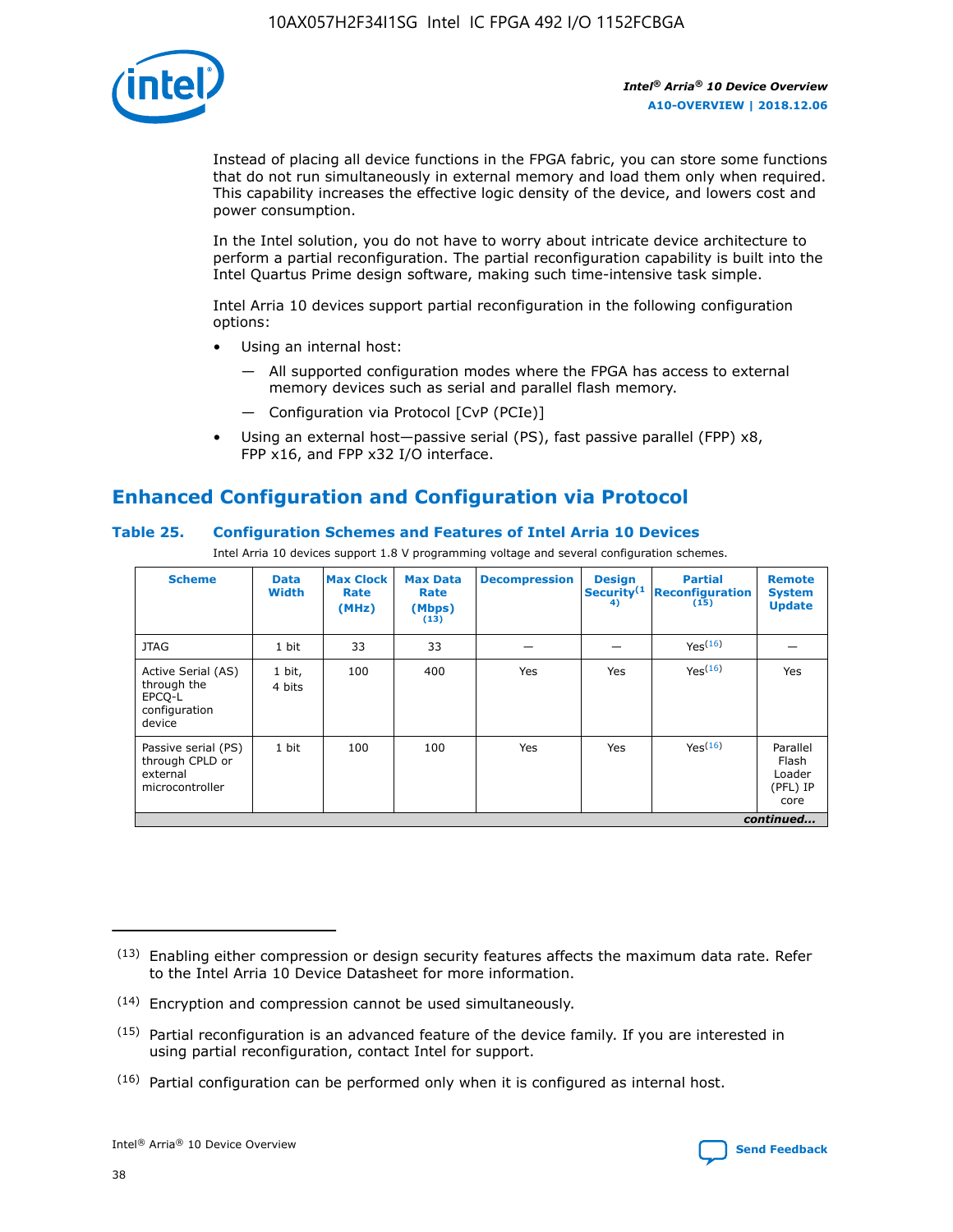

| <b>Scheme</b>                                    | <b>Data</b><br><b>Width</b> | <b>Max Clock</b><br>Rate<br>(MHz) | <b>Max Data</b><br>Rate<br>(Mbps)<br>(13) | <b>Decompression</b> | <b>Design</b><br>Security <sup>(1</sup><br>4) | <b>Partial</b><br><b>Reconfiguration</b><br>(15) | <b>Remote</b><br><b>System</b><br><b>Update</b> |
|--------------------------------------------------|-----------------------------|-----------------------------------|-------------------------------------------|----------------------|-----------------------------------------------|--------------------------------------------------|-------------------------------------------------|
| Fast passive                                     | 8 bits                      | 100                               | 3200                                      | Yes                  | Yes                                           | Yes(17)                                          | PFL IP                                          |
| parallel (FPP)<br>through CPLD or                | 16 bits                     |                                   |                                           | Yes                  | Yes                                           |                                                  | core                                            |
| external<br>microcontroller                      | 32 bits                     |                                   |                                           | Yes                  | Yes                                           |                                                  |                                                 |
| Configuration via                                | 16 bits                     | 100                               | 3200                                      | Yes                  | Yes                                           | Yes <sup>(17)</sup>                              |                                                 |
| <b>HPS</b>                                       | 32 bits                     |                                   |                                           | Yes                  | Yes                                           |                                                  |                                                 |
| Configuration via<br>Protocol [CvP<br>$(PCIe^*)$ | x1, x2,<br>x4, x8<br>lanes  |                                   | 8000                                      | Yes                  | Yes                                           | Yes <sup>(16)</sup>                              |                                                 |

You can configure Intel Arria 10 devices through PCIe using Configuration via Protocol (CvP). The Intel Arria 10 CvP implementation conforms to the PCIe 100 ms power-up-to-active time requirement.

#### **Related Information**

[Configuration via Protocol \(CvP\) Implementation in Intel FPGAs User Guide](https://www.intel.com/content/www/us/en/programmable/documentation/dsu1441819344145.html#dsu1442269728522) Provides more information about the CvP configuration scheme.

## **SEU Error Detection and Correction**

Intel Arria 10 devices offer robust and easy-to-use single-event upset (SEU) error detection and correction circuitry.

The detection and correction circuitry includes protection for Configuration RAM (CRAM) programming bits and user memories. The CRAM is protected by a continuously running CRC error detection circuit with integrated ECC that automatically corrects one or two errors and detects higher order multi-bit errors. When more than two errors occur, correction is available through reloading of the core programming file, providing a complete design refresh while the FPGA continues to operate.

The physical layout of the Intel Arria 10 CRAM array is optimized to make the majority of multi-bit upsets appear as independent single-bit or double-bit errors which are automatically corrected by the integrated CRAM ECC circuitry. In addition to the CRAM protection, the M20K memory blocks also include integrated ECC circuitry and are layout-optimized for error detection and correction. The MLAB does not have ECC.

(14) Encryption and compression cannot be used simultaneously.

<sup>(17)</sup> Supported at a maximum clock rate of 100 MHz.



 $(13)$  Enabling either compression or design security features affects the maximum data rate. Refer to the Intel Arria 10 Device Datasheet for more information.

 $(15)$  Partial reconfiguration is an advanced feature of the device family. If you are interested in using partial reconfiguration, contact Intel for support.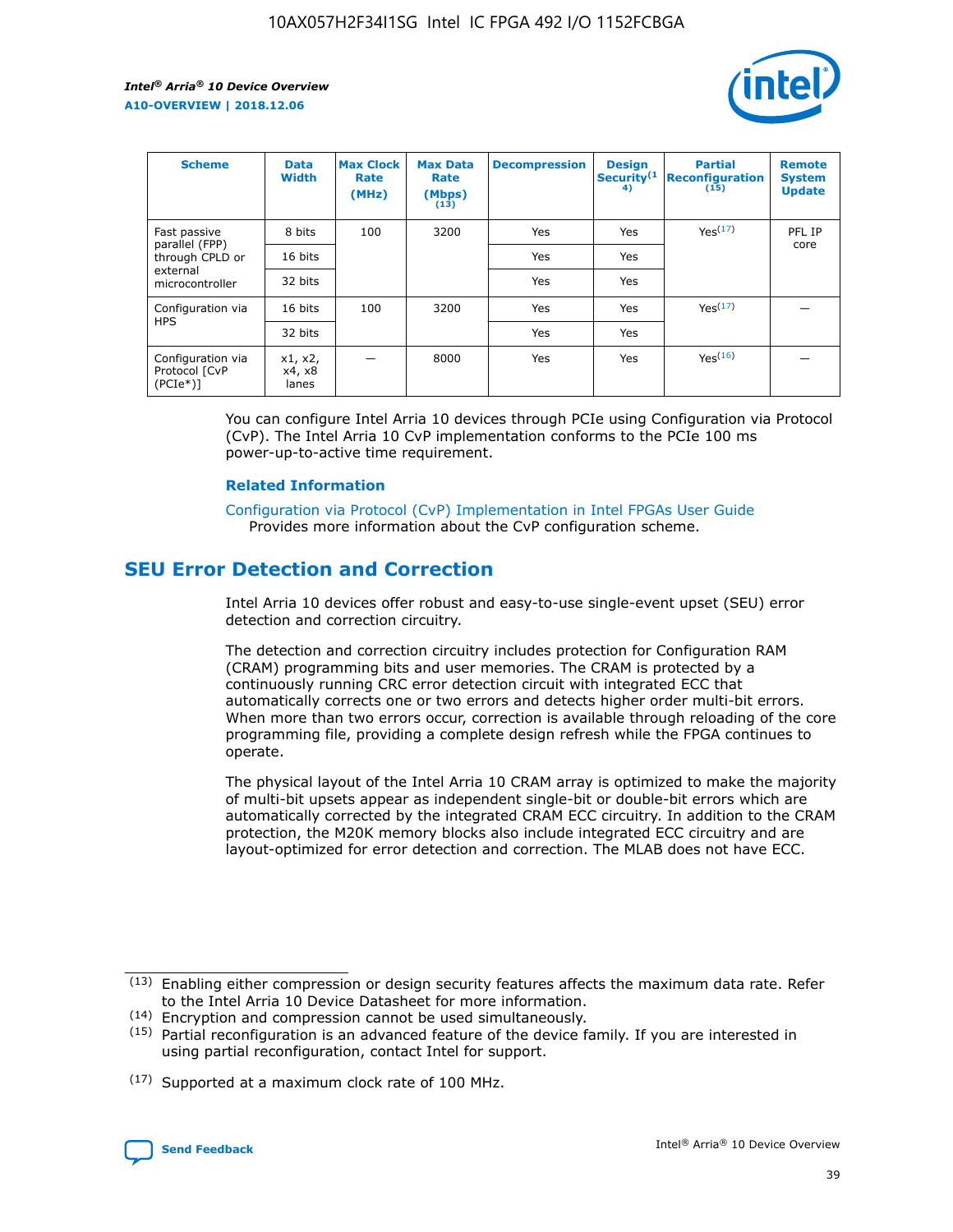

## **Power Management**

Intel Arria 10 devices leverage the advanced 20 nm process technology, a low 0.9 V core power supply, an enhanced core architecture, and several optional power reduction techniques to reduce total power consumption by as much as 40% compared to Arria V devices and as much as 60% compared to Stratix V devices.

The optional power reduction techniques in Intel Arria 10 devices include:

- **SmartVID**—a code is programmed into each device during manufacturing that allows a smart regulator to operate the device at lower core  $V_{CC}$  while maintaining performance
- **Programmable Power Technology**—non-critical timing paths are identified by the Intel Quartus Prime software and the logic in these paths is biased for low power instead of high performance
- **Low Static Power Options**—devices are available with either standard static power or low static power while maintaining performance

Furthermore, Intel Arria 10 devices feature Intel's industry-leading low power transceivers and include a number of hard IP blocks that not only reduce logic resources but also deliver substantial power savings compared to soft implementations. In general, hard IP blocks consume up to 90% less power than the equivalent soft logic implementations.

## **Incremental Compilation**

The Intel Quartus Prime software incremental compilation feature reduces compilation time and helps preserve performance to ease timing closure. The incremental compilation feature enables the partial reconfiguration flow for Intel Arria 10 devices.

Incremental compilation supports top-down, bottom-up, and team-based design flows. This feature facilitates modular, hierarchical, and team-based design flows where different designers compile their respective design sections in parallel. Furthermore, different designers or IP providers can develop and optimize different blocks of the design independently. These blocks can then be imported into the top level project.

# **Document Revision History for Intel Arria 10 Device Overview**

| <b>Document</b><br><b>Version</b> | <b>Changes</b>                                                                                                                                                                                                                                                              |
|-----------------------------------|-----------------------------------------------------------------------------------------------------------------------------------------------------------------------------------------------------------------------------------------------------------------------------|
| 2018.12.06                        | Added links to Intel Arria 10 device errata documents.<br>Removed automotive temperature option from the Intel Arria 10 GX devices.<br>Removed -3 fabric speed grade from the Intel Arria 10 GT devices.<br>Updated power options for the Intel Arria 10 GX and GT devices. |
| 2018.04.09                        | Updated the lowest $V_{CC}$ from 0.83 V to 0.82 V in the topic listing a summary of the device features.                                                                                                                                                                    |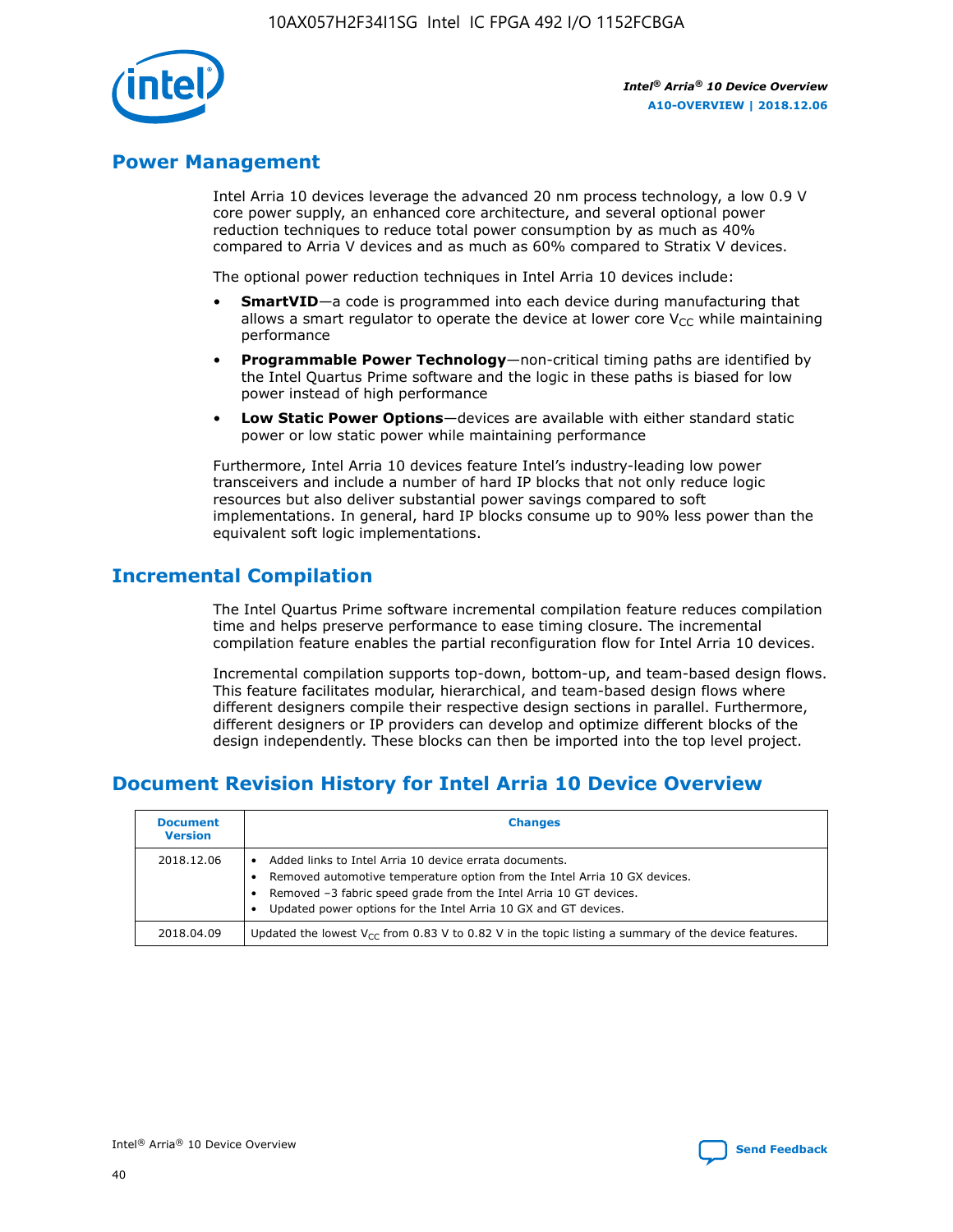*Intel® Arria® 10 Device Overview* **A10-OVERVIEW | 2018.12.06**



| <b>Date</b>    | <b>Version</b> | <b>Changes</b>                                                                                                                                                                                                                                                                                                                                                                                                                                                                                                                                                                                                                                                                                                                                                                                                                                                                                                                                                            |
|----------------|----------------|---------------------------------------------------------------------------------------------------------------------------------------------------------------------------------------------------------------------------------------------------------------------------------------------------------------------------------------------------------------------------------------------------------------------------------------------------------------------------------------------------------------------------------------------------------------------------------------------------------------------------------------------------------------------------------------------------------------------------------------------------------------------------------------------------------------------------------------------------------------------------------------------------------------------------------------------------------------------------|
| January 2018   | 2018.01.17     | Updated the maximum data rate for HPS (Intel Arria 10 SX devices<br>external memory interface DDR3 controller from 2,166 Mbps to 2,133<br>Mbps.<br>Updated maximum frequency supported for half rate QDRII and QDRII<br>+ SRAM to 633 MHz in Memory Standards Supported by the Soft<br>Memory Controller table.<br>Updated transceiver backplane capability to 12.5 Gbps.<br>$\bullet$<br>Removed transceiver speed grade 5 in Sample Ordering Core and<br>Available Options for Intel Arria 10 GX Devices figure.<br>Removed package code 40, low static power, SmartVID, industrial, and<br>military operating temperature support from Sample Ordering Core and<br>Available Options for Intel Arria 10 GT Devices figure.<br>Updated short reach transceiver rate for Intel Arria 10 GT devices to<br>25.8 Gbps.<br>Removed On-Die Instrumentation - EyeQ and Jitter Margin Tool<br>support from PMA Features of the Transceivers in Intel Arria 10 Devices<br>table. |
| September 2017 | 2017.09.20     | Updated the maximum speed of the DDR4 external memory interface from<br>1,333 MHz/2,666 Mbps to 1,200 MHz/2,400 Mbps.                                                                                                                                                                                                                                                                                                                                                                                                                                                                                                                                                                                                                                                                                                                                                                                                                                                     |
| July 2017      | 2017.07.13     | Corrected the automotive temperature range in the figure showing the<br>available options for the Intel Arria 10 GX devices from "-40°C to 100°C"<br>to "-40°C to 125°C".                                                                                                                                                                                                                                                                                                                                                                                                                                                                                                                                                                                                                                                                                                                                                                                                 |
| July 2017      | 2017.07.06     | Added automotive temperature option to Intel Arria 10 GX device family.                                                                                                                                                                                                                                                                                                                                                                                                                                                                                                                                                                                                                                                                                                                                                                                                                                                                                                   |
| May 2017       | 2017.05.08     | Corrected protocol names with "1588" to "IEEE 1588v2".<br>Updated the vertical migration table to remove vertical migration<br>between Intel Arria 10 GX and Intel Arria 10 SX device variants.<br>Removed all "Preliminary" marks.                                                                                                                                                                                                                                                                                                                                                                                                                                                                                                                                                                                                                                                                                                                                       |
| March 2017     | 2017.03.15     | Removed the topic about migration from Intel Arria 10 to Intel Stratix<br>10 devices.<br>Rebranded as Intel.<br>$\bullet$                                                                                                                                                                                                                                                                                                                                                                                                                                                                                                                                                                                                                                                                                                                                                                                                                                                 |
| October 2016   | 2016.10.31     | Removed package F36 from Intel Arria 10 GX devices.<br>Updated Intel Arria 10 GT sample ordering code and maximum GX<br>$\bullet$<br>transceiver count. Intel Arria 10 GT devices are available only in the<br>SF45 package option with a maximum of 72 transceivers.                                                                                                                                                                                                                                                                                                                                                                                                                                                                                                                                                                                                                                                                                                     |
| May 2016       | 2016.05.02     | Updated the FPGA Configuration and HPS Booting topic.<br>Remove V <sub>CC</sub> PowerManager from the Summary of Features, Power<br>Management and Arria 10 Device Variants and packages topics. This<br>feature is no longer supported in Arria 10 devices.<br>Removed LPDDR3 from the Memory Standards Supported by the HPS<br>Hard Memory Controller table in the Memory Standards Supported by<br>Intel Arria 10 Devices topic. This standard is only supported by the<br>FPGA.<br>Removed transceiver speed grade 5 from the Device Variants and<br>Packages topic for Arria 10 GX and SX devices.                                                                                                                                                                                                                                                                                                                                                                   |
| February 2016  | 2016.02.11     | Changed the maximum Arria 10 GT datarate to 25.8 Gbps and the<br>minimum datarate to 1 Gbps globally.<br>Revised the state for Core clock networks in the Summary of Features<br>$\bullet$<br>topic.<br>Changed the transceiver parameters in the "Summary of Features for<br>Arria 10 Devices" table.<br>• Changed the transceiver parameters in the "Maximum Resource Counts<br>for Arria 10 GT Devices" table.<br>• Changed the package availability for GT devices in the "Package Plan<br>for Arria 10 GT Devices" table.<br>Changed the package configurations for GT devices in the "Migration"<br>Capability Across Arria 10 Product Lines" figure.<br>continued                                                                                                                                                                                                                                                                                                  |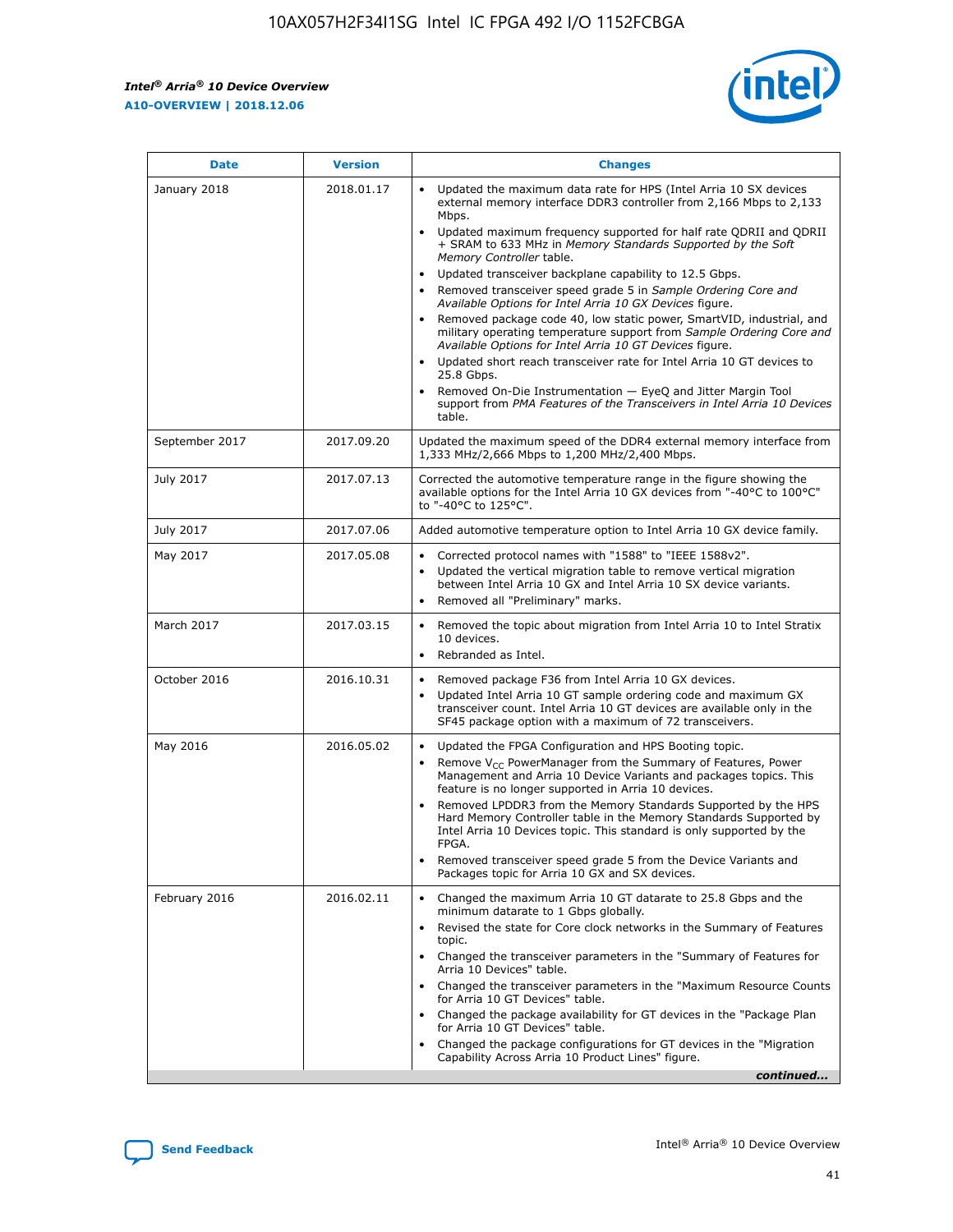

| <b>Date</b>   | <b>Version</b> | <b>Changes</b>                                                                                                                                                               |
|---------------|----------------|------------------------------------------------------------------------------------------------------------------------------------------------------------------------------|
|               |                | • Changed transceiver parameters in the "Low Power Serial Transceivers"<br>section.                                                                                          |
|               |                | • Changed the transceiver descriptions in the "Device Variants for the<br>Arria 10 Device Family" table.                                                                     |
|               |                | Changed the "Sample Ordering Code and Available Options for Arria 10<br>$\bullet$<br>GT Devices" figure.                                                                     |
|               |                | Changed the datarates for GT devices in the "PMA Features" section.                                                                                                          |
|               |                | Changed the datarates for GT devices in the "PCS Features" section.<br>$\bullet$                                                                                             |
| December 2015 | 2015.12.14     | Updated the number of M20K memory blocks for Arria 10 GX 660 from<br>2133 to 2131 and corrected the total RAM bit from 48,448 Kb to<br>48,408 Kb.                            |
|               |                | Corrected the number of DSP blocks for Arria 10 GX 660 from 1688 to<br>1687 in the table listing floating-point arithmetic resources.                                        |
| November 2015 | 2015.11.02     | Updated the maximum resources for Arria 10 GX 220, GX 320, GX 480,<br>$\bullet$<br>GX 660, SX 220, SX 320, SX 480, and SX 660.                                               |
|               |                | • Updated resource count for Arria 10 GX 320, GX 480, GX 660, SX 320,<br>SX 480, a SX 660 devices in Number of Multipliers in Intel Arria 10<br><b>Devices</b> table.        |
|               |                | Updated the available options for Arria 10 GX, GT, and SX.                                                                                                                   |
|               |                | Changed instances of Quartus II to Quartus Prime.<br>$\bullet$                                                                                                               |
| June 2015     | 2015.06.15     | Corrected label for Intel Arria 10 GT product lines in the vertical migration<br>figure.                                                                                     |
| May 2015      | 2015.05.15     | Corrected the DDR3 half rate and quarter rate maximum frequencies in the<br>table that lists the memory standards supported by the Intel Arria 10 hard<br>memory controller. |
| May 2015      | 2015.05.04     | • Added support for 13.5G JESD204b in the Summary of Features table.<br>• Added a link to Arria 10 GT Channel Usage in the Arria 10 GT Package<br>Plan topic.                |
|               |                | • Added a note to the table, Maximum Resource Counts for Arria 10 GT<br>devices.                                                                                             |
|               |                | • Updated the power requirements of the transceivers in the Low Power<br>Serial Transceivers topic.                                                                          |
| January 2015  | 2015.01.23     | • Added floating point arithmetic features in the Summary of Features<br>table.                                                                                              |
|               |                | • Updated the total embedded memory from 38.38 megabits (Mb) to<br>65.6 Mb.                                                                                                  |
|               |                | • Updated the table that lists the memory standards supported by Intel<br>Arria 10 devices.                                                                                  |
|               |                | Removed support for DDR3U, LPDDR3 SDRAM, RLDRAM 2, and DDR2.                                                                                                                 |
|               |                | Moved RLDRAM 3 support from hard memory controller to soft memory<br>controller. RLDRAM 3 support uses hard PHY with soft memory<br>controller.                              |
|               |                | Added soft memory controller support for QDR IV.<br>٠                                                                                                                        |
|               |                | Updated the maximum resource count table to include the number of<br>hard memory controllers available in each device variant.                                               |
|               |                | Updated the transceiver PCS data rate from 12.5 Gbps to 12 Gbps.<br>$\bullet$                                                                                                |
|               |                | Updated the max clock rate of PS, FPP x8, FPP x16, and Configuration<br>via HPS from 125 MHz to 100 MHz.                                                                     |
|               |                | Added a feature for fractional synthesis PLLs: PLL cascading.                                                                                                                |
|               |                | Updated the HPS programmable general-purpose I/Os from 54 to 62.<br>$\bullet$<br>continued                                                                                   |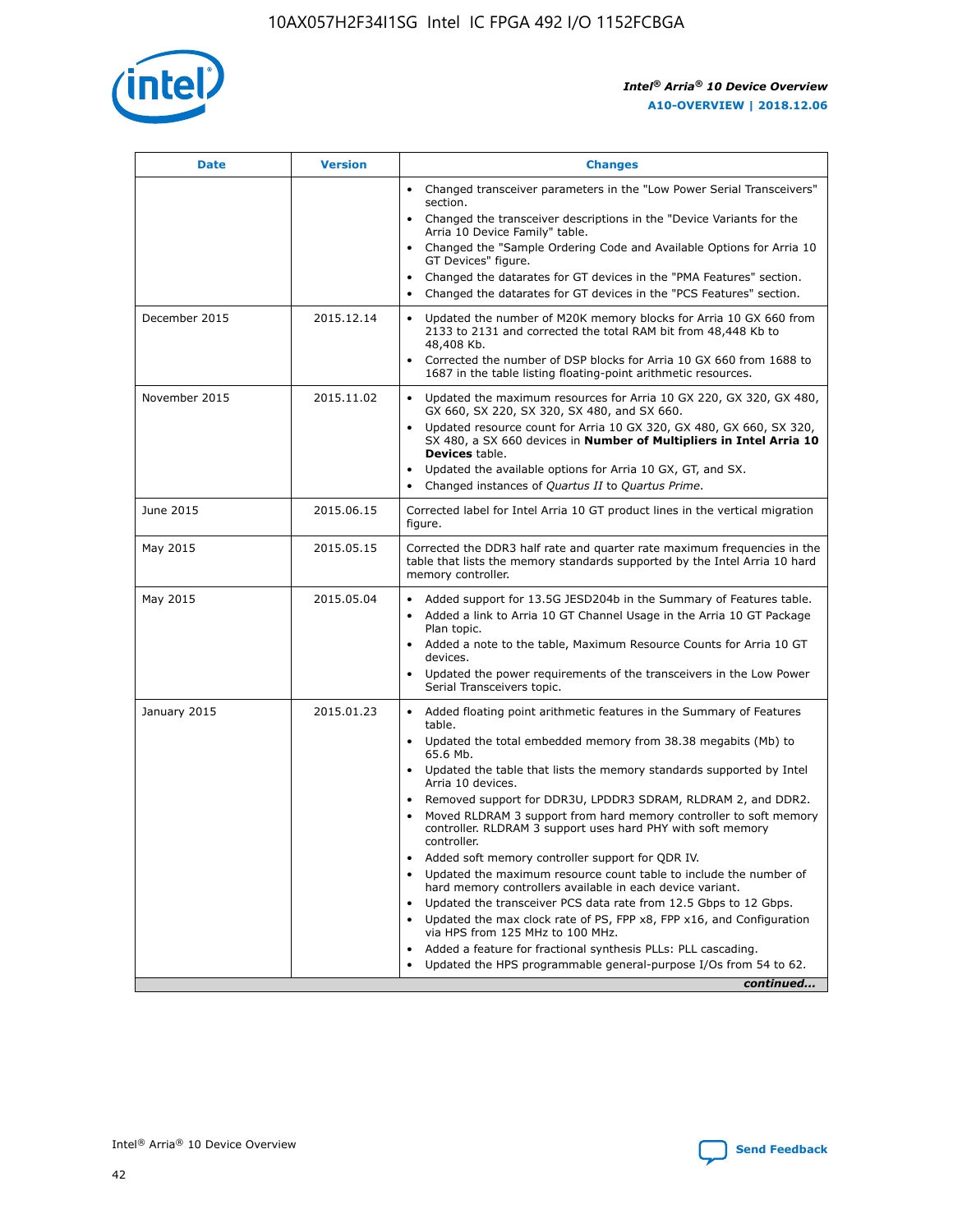r



| <b>Date</b>    | <b>Version</b> | <b>Changes</b>                                                                                                                                                                                                                                                                                                                                                                                                                                                                                                                                      |
|----------------|----------------|-----------------------------------------------------------------------------------------------------------------------------------------------------------------------------------------------------------------------------------------------------------------------------------------------------------------------------------------------------------------------------------------------------------------------------------------------------------------------------------------------------------------------------------------------------|
| September 2014 | 2014.09.30     | Corrected the 3 V I/O and LVDS I/O counts for F35 and F36 packages<br>$\bullet$<br>of Arria 10 GX.<br>Corrected the 3 V I/O, LVDS I/O, and transceiver counts for the NF40<br>$\bullet$<br>package of the Arria GX 570 and 660.<br>Removed 3 V I/O, LVDS I/O, and transceiver counts for the NF40<br>$\bullet$<br>package of the Arria GX 900 and 1150. The NF40 package is not<br>available for Arria 10 GX 900 and 1150.                                                                                                                          |
| August 2014    | 2014.08.18     | Updated Memory (Kb) M20K maximum resources for Arria 10 GX 660<br>devices from 42,660 to 42,620.<br>Added GPIO columns consisting of LVDS I/O Bank and 3V I/O Bank in<br>$\bullet$<br>the Package Plan table.<br>Added how to use memory interface clock frequency higher than 533<br>$\bullet$<br>MHz in the I/O vertical migration.<br>Added information to clarify that RLDRAM3 support uses hard PHY with<br>$\bullet$<br>soft memory controller.<br>Added variable precision DSP blocks support for floating-point<br>$\bullet$<br>arithmetic. |
| June 2014      | 2014.06.19     | Updated number of dedicated I/Os in the HPS block to 17.                                                                                                                                                                                                                                                                                                                                                                                                                                                                                            |
| February 2014  | 2014.02.21     | Updated transceiver speed grade options for GT devices in Figure 2.                                                                                                                                                                                                                                                                                                                                                                                                                                                                                 |
| February 2014  | 2014.02.06     | Updated data rate for Arria 10 GT devices from 28.1 Gbps to 28.3 Gbps.                                                                                                                                                                                                                                                                                                                                                                                                                                                                              |
| December 2013  | 2013.12.10     | Updated the HPS memory standards support from LPDDR2 to LPDDR3.<br>Updated HPS block diagram to include dedicated HPS I/O and FPGA<br>$\bullet$<br>Configuration blocks as well as repositioned SD/SDIO/MMC, DMA, SPI<br>and NAND Flash with ECC blocks.                                                                                                                                                                                                                                                                                            |
| December 2013  | 2013.12.02     | Initial release.                                                                                                                                                                                                                                                                                                                                                                                                                                                                                                                                    |